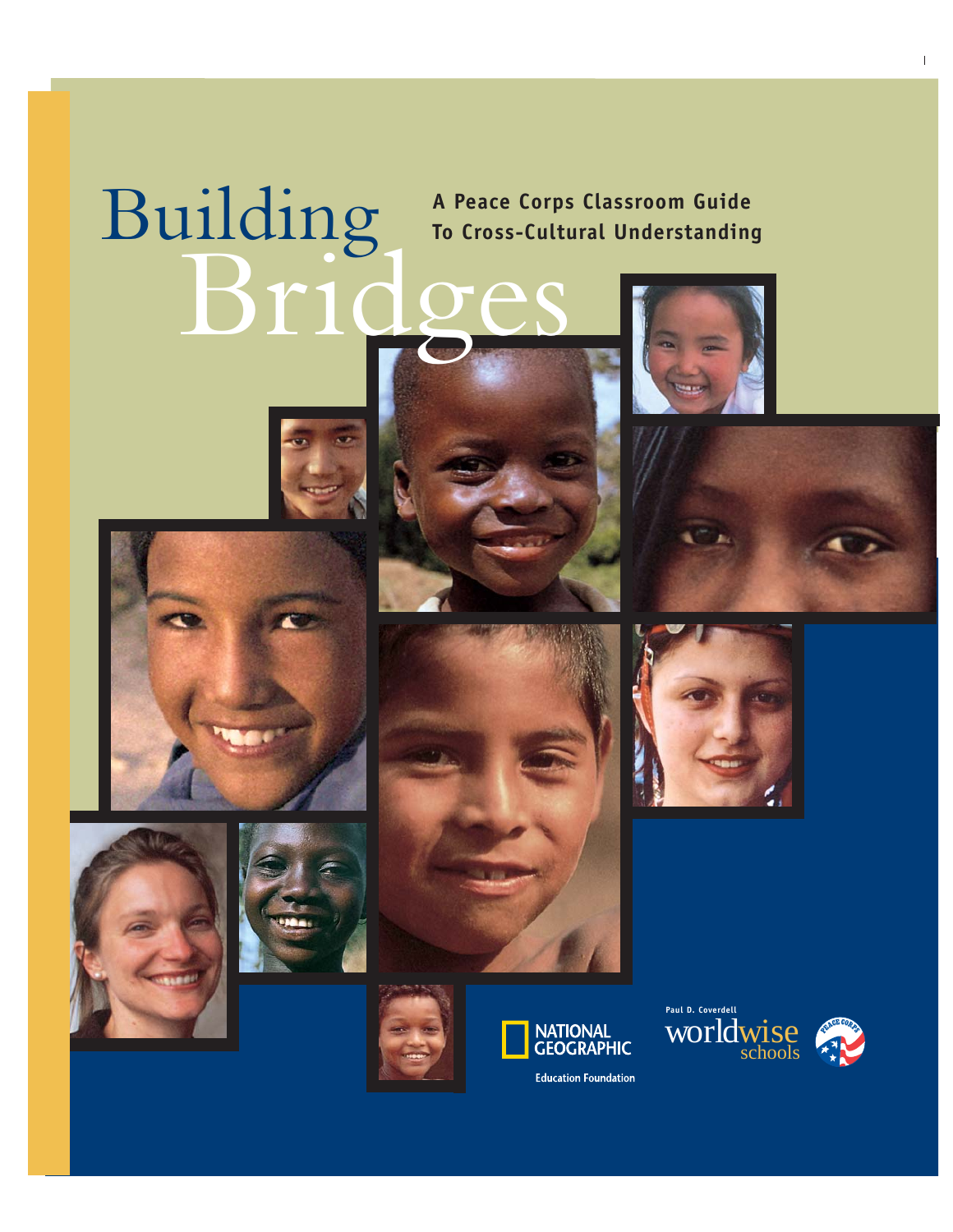# **The Peace Corps**

The Peace Corps is an independent agency of the U.S. government that was established through the vision and efforts of President John F. Kennedy, who challenged Americans to dedicate two years of their lives to helping people in developing countries. The Peace Corps mission is to promote peace and friendship by making available willing and qualified U.S. citizens to interested countries to achieve the following three goals:

- To help the people of interested countries in meeting their need for trained men and women
- To help promote a better understanding of Americans on the part of the peoples served
- To help promote a better understanding of other peoples on the part of Americans

Since the first group arrived in Ghana in 1961, Peace Corps Volunteers have served in more than 130 countries. Although programs vary from country to country based on the host nation's needs, Volunteers traditionally offer skills in education, agriculture, small-business development, community development, the environment, and health.

# **Coverdell World Wise Schools**

An innovative global education program of the Peace Corps, Coverdell World Wise Schools (CWWS) seeks to engage U.S. students in inquiry about the world, themselves, and others, in order to

- Broaden perspectives;
- Promote cultural awareness;
- Appreciate global connections; and
- Encourage service.

Since the program's inception in 1989 at the initiative of late Peace Corps Director and U.S. Senator Paul D. Coverdell, more than 2 million students in all 50 states have communicated directly with Peace Corps Volunteers all over the world. Initially set up as a correspondence match program between Volunteers and U.S. classes, CWWS has expanded its scope by providing a broad range of resources for educators—including awardwinning videos, teacher guides, classroom speakers, a newsletter, an array of curriculum resources, and a website. For more information about Coverdell World Wise Schools, see www.peacecorps.gov/wws/.

# **National Geographic Society Education Foundation**

The National Geographic Society Education Foundation works to prepare children to embrace a diverse world, succeed in a global economy, and steward the planet's resources. It grants more than \$5 million a year toward hands-on learning opportunities, teacher training, enhancement of geography in curricula, and employment of educational technology. For more information, go to www.nationalgeographic.com/foundation.

# **Credits and Acknowledgments**

The producers of this volume, Wayne Breslyn, Roger B. Hirschland, and Cerylle Moffett, wish to acknowledge the efforts of the following in writing, editing, design, and production of *Building Bridges: A Peace Corps Classroom Guide to Cross-Cultural Understanding:* Raquel Aronhime, Laurette Bennhold-Samaan, Nancy Coratti, Cori Lazar, Trisha Tumulty Flaccus, J. Randy McGinnis, Emmy Scammahorn, Robert Soderstrom, Craig Storti, and Krystal Williams. For reviewing the manuscript, we extend sincere gratitude to the following teachers: Amy Cohen, Mary Shanley Gates, Nancy Hadley, Pam Hall, Mary C. Hasemeier, Douglas Keating,Andrea Kiely, Eileen Mattingly,Amy Moncion, Dany Ray, Anita Sanyal, and Maureen Shanley. The Peace Corps also wishes to acknowledge the conceptual contributions of Barbara Graves, Heidi Hayes Jacobs, Jay McTighe, and Grant Wiggins. Photography credits: Shawn Davis (cover, left center); Roger B. Hirschland (cover: top center; bottom, second from left); Kristine Garman (cover, right bottom); other photos courtesy of the Peace Corps.

*This publication contains materials written by educators and others that represent their individual views. These views are not official opinions of the U.S. government or of the Peace Corps.*



schools Paul D. Coverdell<br>WOT**I**dwise



**Education Foundation**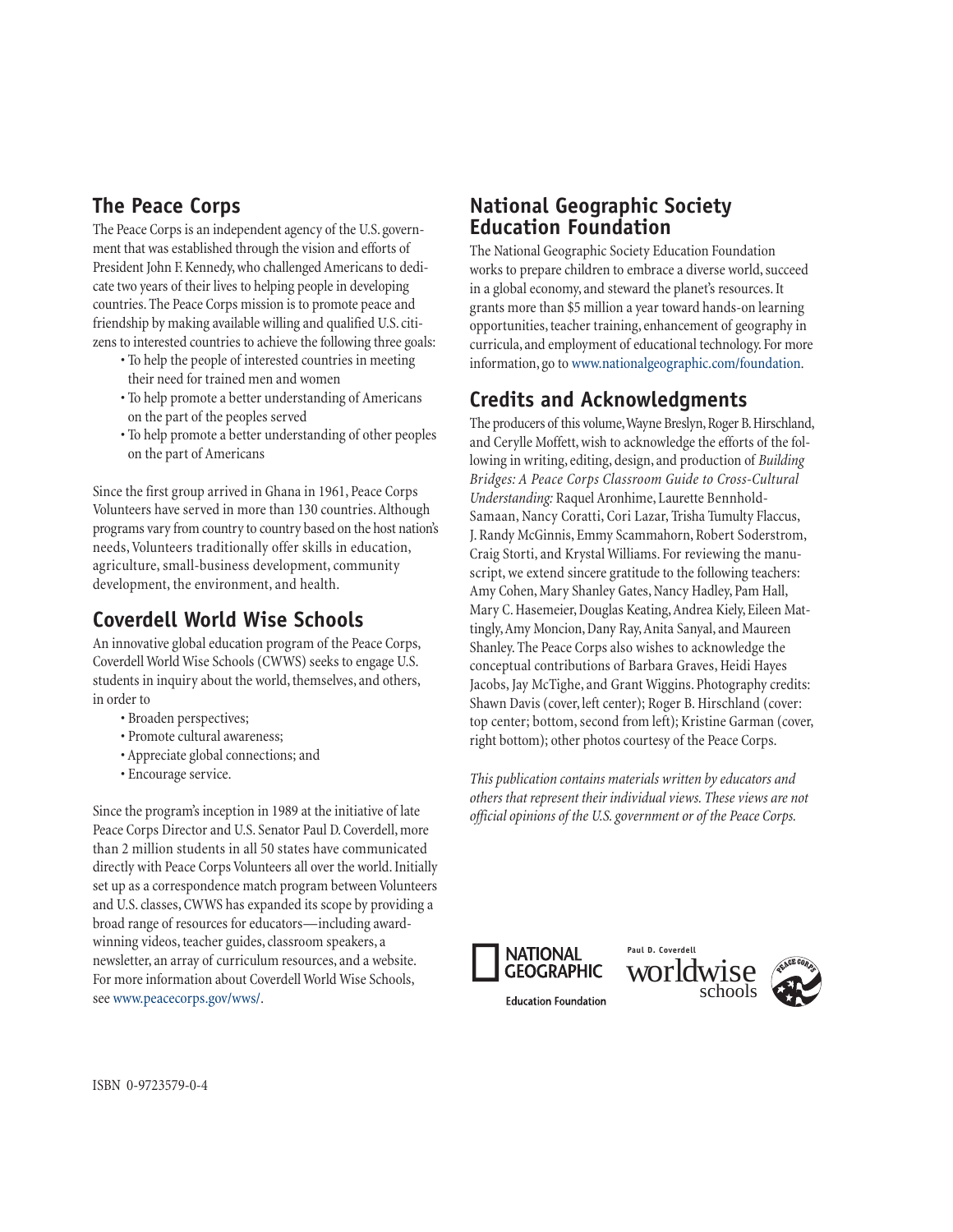# **Contents**

|--|--|

# **Unit I: Culture in the United States**

# **Unit II: Culture Beyond the United States**

| 23 |
|----|
|    |
|    |
|    |
|    |
|    |
|    |
|    |
|    |
|    |
|    |
| 39 |
|    |
|    |
|    |

**Appendix: Taking Action—Additional Ways to Become Involved**... **46**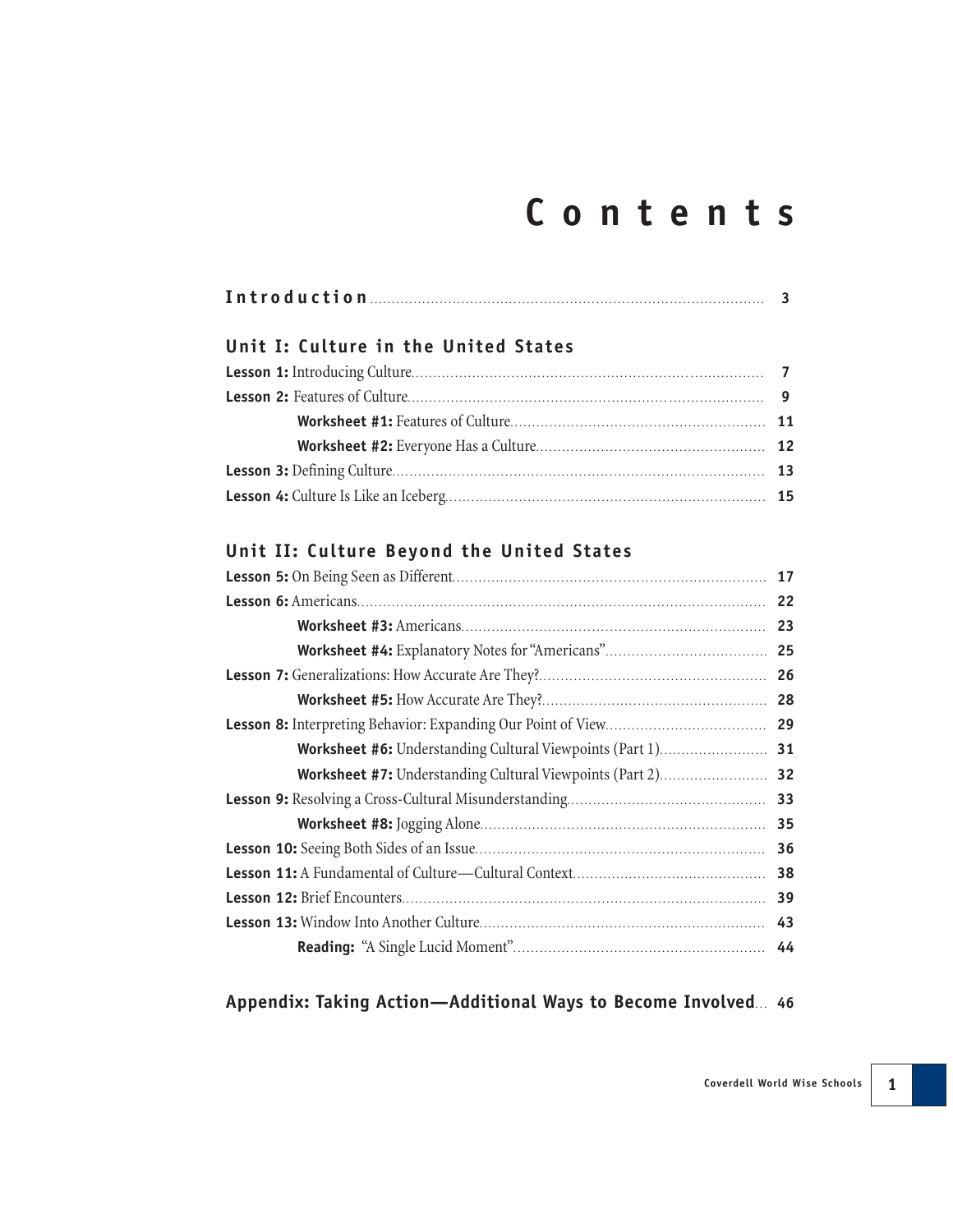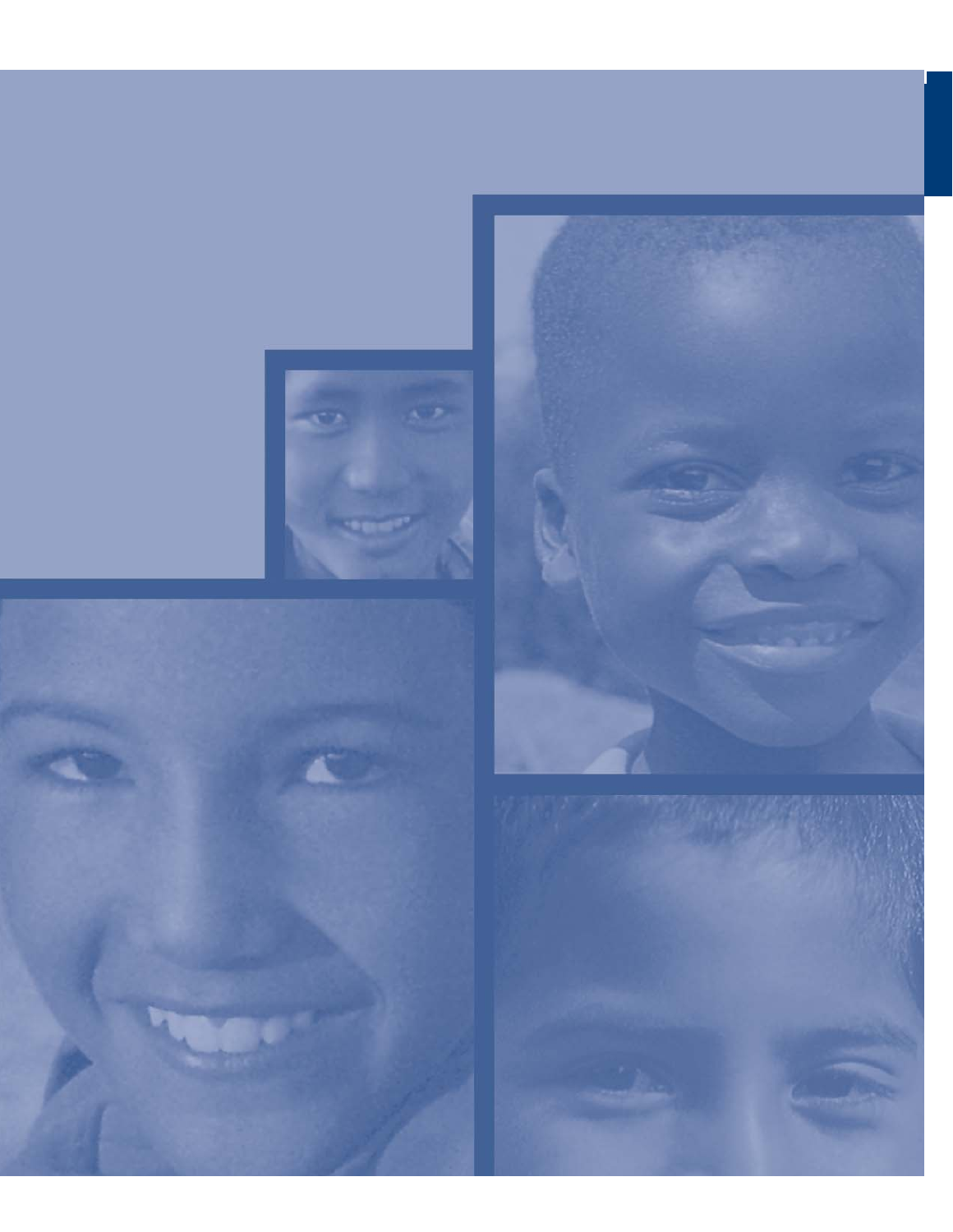

# **Introduction**

#### **Why This Workbook?**

The lessons in this book will

- Help students better understand their own culture and how it has shaped them.
- Help students begin to understand the perspectives of other cultures, leading to increased respect for those who are different from them—in the classroom and worldwide.
- Provide an increased awareness of the value and practicality of social service within and beyond the bounds of schools.

#### **Why Culture-Related Lessons?**

Simply put, understanding the concept of culture facilitates living with others of different backgrounds—within the classroom, in the local community, and on the worldwide scale of political, social, and economic interaction.

#### **Who Is This Book For?**

This book is designed for easy adaptation by teachers in grades 6 through 12.

#### **Where Did the Lessons Come From?**

The lessons are adapted from the Peace Corps' cross-cultural training workbook *Culture Matters,* designed for Peace Corps Volunteers; and from *Insights from the Field, Looking at Ourselves and Others,* and *Voices from the Field,* all of which are Coverdell World Wise Schools curriculum resources designed for classroom use.These publications are available for free downloading from the Web. We hope that you will use them to build on the lessons offered here. For a complete list of these publications and their Web addresses, see page 6.

#### **What's the Peace Corps' Role?**

In 1961, President John F. Kennedy launched the Peace Corps to promote understanding between the predominant culture in the United States and cultures around the world—in addition to providing assistance to developing countries.

Since then, almost 200,000 Americans have lived and served overseas in more than 130 countries. With its cumulative experience and its ongoing mission, the Peace Corps is uniquely positioned to offer lessons that promote cultural understanding.

### *Quotes for Thought*

*Each night I sit with these four old men and learn their language. We go over simple phrases like,"How is the body?" "The body is well.""I tell God thank you." But it is this small effort that brings us together.*

—Returned Peace Corps Volunteer, Sierra Leone

*If you talk to a man in a language he understands, that goes to his head. If you talk to him in his own language, that goes to his heart.*

—Nelson Mandela, Former President, South Africa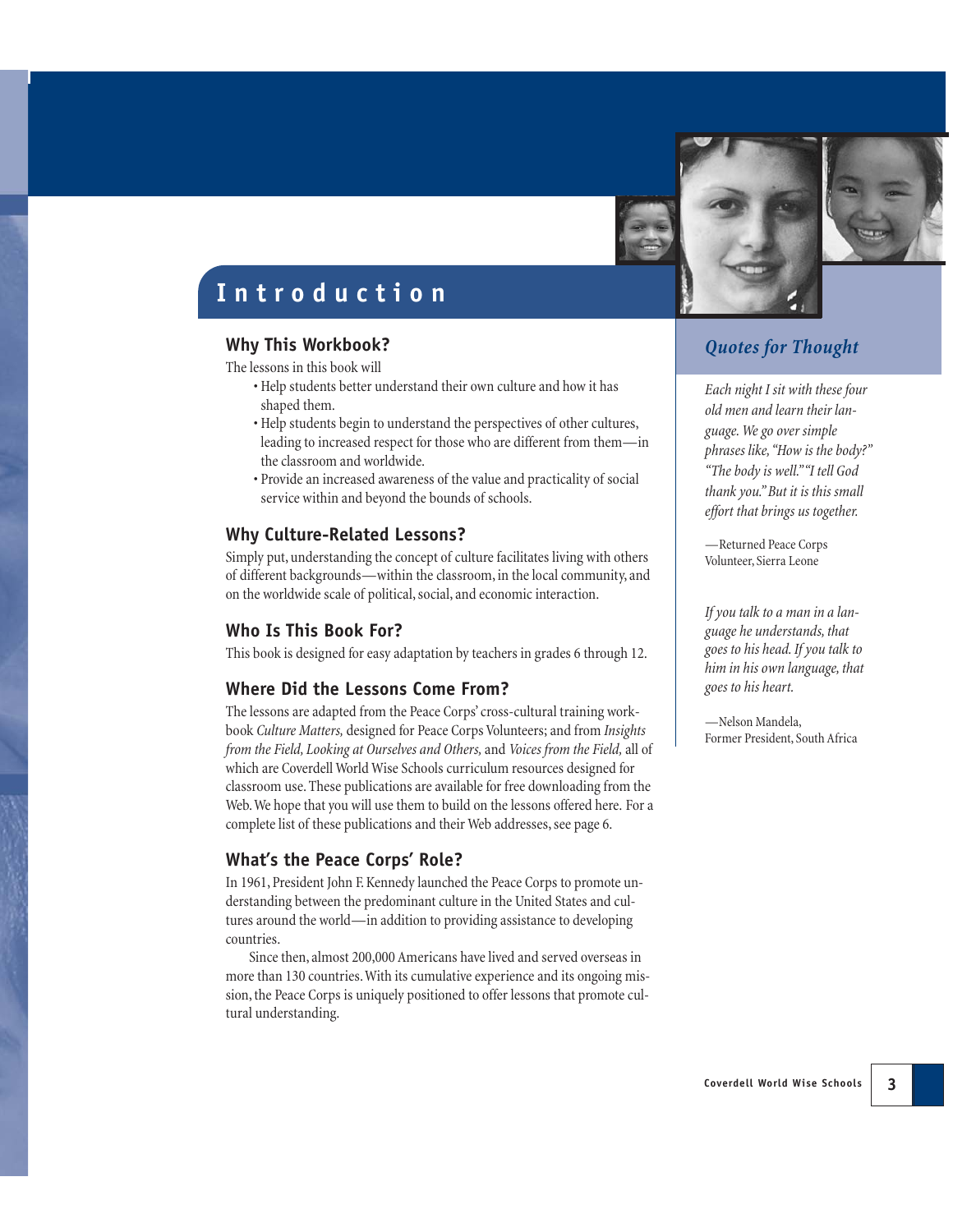#### **What's for Younger Students? For Older Students?**

- Middle school: Teachers may find lessons 1–5, 7–9, and 13 more suited to students in grades 6–8.
- High school: All lessons in this workbook can be adapted easily for use in grades 9–12.

#### **Terms in the Margins**

Throughout this book, two terms—*enduring understandings* and *essential questions*—are used to focus lessons on the "big ideas" about culture. They are derived from the curriculum design framework *Understanding by Design,* developed by Grant Wiggins and Jay McTighe (Association for Supervision and Curriculum Development [ASCD], 1998).

**Enduring understandings** are important ideas or core processes that have lasting value beyond the classroom. An enduring understanding is what we want students to understand and be able to use years from now, after they have forgotten the details. Example:

—*Understanding someone from another culture can be difficult because people see the world, themselves, and others in fundamentally different ways.*

**Essential questions** are provocative queries designed to guide teaching and provoke students' interest. They are open-ended and do not have obvious right answers. Examples:

- *—Why doesn't everyone see things the way I do?*
- *—How do my beliefs and values influence the way I behave?*
- *—Is there a set of common American beliefs and values?*

#### **The Major Enduring Understandings Addressed in This Book:**

- Everyone has a culture. It shapes how we see the world, ourselves, and others.
- Culture is like an iceberg. Some aspects are visible; others are beneath the surface. Invisible aspects of culture influence and cause the visible ones.
- Understanding someone from another culture can be hard. People really do see the world in fundamentally different ways. People behave as they do because of the things they believe in and value.
- It's easy to misinterpret things people do in a cross-cultural setting. To keep from misunderstanding the behavior of others, you have to try to see the world from their point of view, not yours.
- Crossing cultures isn't easy. It's a complex process in which understanding the context is everything.
- Understanding and respecting cultural differences can lead to greater harmony in school, the community, and the world.

See *Insights from the Field,* Unit 2: Culture, for an in-depth treatment of these enduring understandings (www. peacecorps.gov/wws/guides/insights/).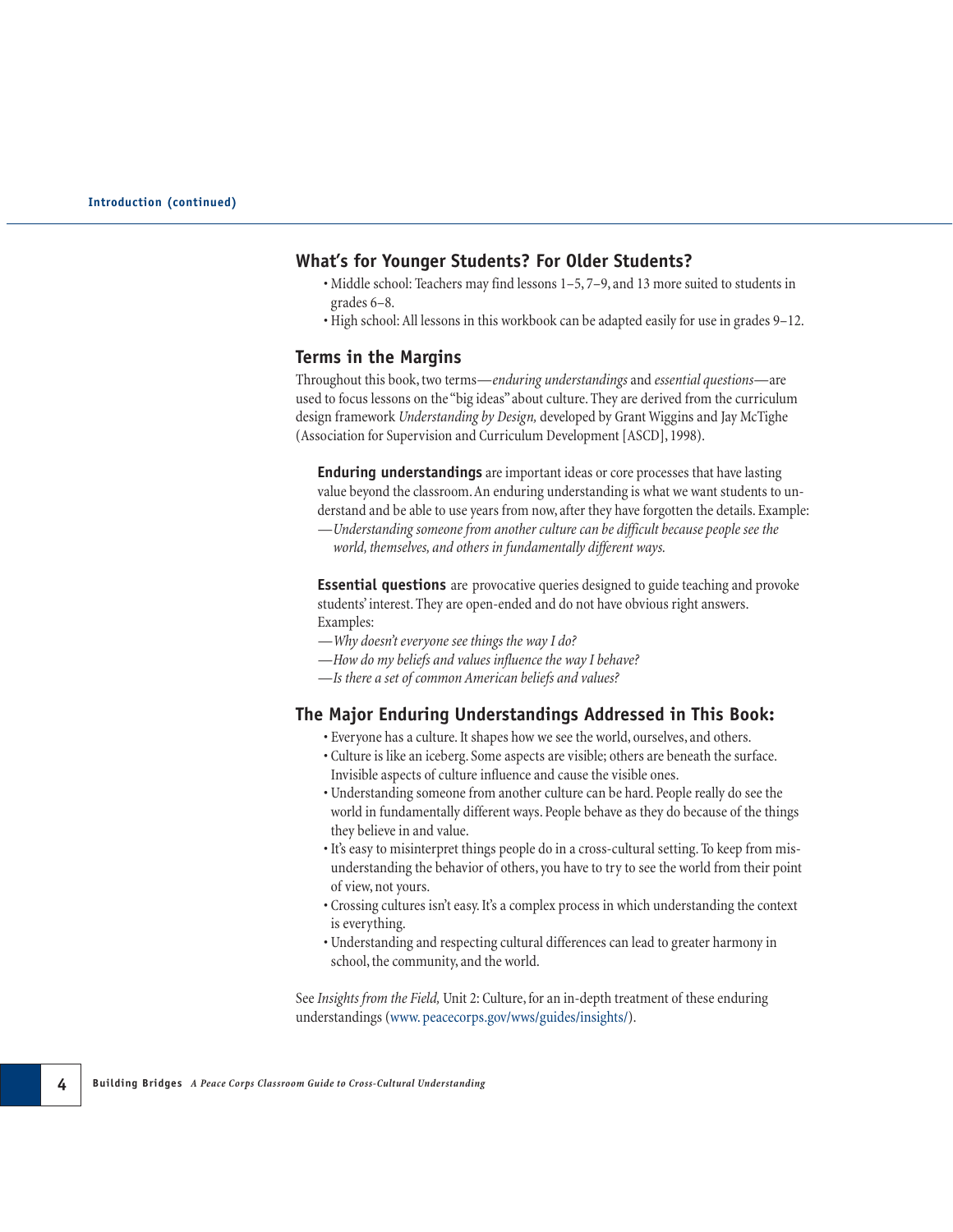**Standards:** The lessons in this workbook can be used to help students achieve the social studies standards and the national geography standards listed below.

#### **Social Studies Standards, National Council for the Social Studies (NCSS)**

#### ■ *Culture (NCSS Theme I)*

Social studies programs should include experiences that provide for the study of culture and cultural diversity so that the learner can

- Compare similarities and differences in the ways groups, societies, and cultures meet human needs and concerns.
- Explain how information and experiences may be interpreted by people from diverse cultural perspectives and frames of reference.

#### ■ *Individual Development and Identity (NCSS Theme IV)*

Social studies programs should include experiences that provide for the study of individual development and identity so that the learner can

- Identify and describe ways in which regional, ethnic, and national cultures influence individuals' daily lives.
- Identify and describe the influence of perception, attitudes, values, and beliefs on personal identity.

#### ■ *Global Connections* (NCSS Theme IX)

Social studies programs should include experiences that provide for the study of global connections and interdependence so that the learner can

• Explain how language, art, music, belief systems, and other cultural elements can facilitate global understanding or cause misunderstanding.

#### **National Geography Standards**

#### ■ *Places and Regions (Essential Element II)*

- The geographically informed person knows and understands
- How culture and experience influence perception of places and regions (Standard 6).

#### ■ *Human Systems (Essential Element IV)*

The geographically informed person knows and understands

- The characteristics, distribution, and migration of human populations on Earth's surface (Standard 9).
- The characteristics, distribution, and complexity of Earth's cultural mosaics (Standard 10).
- The patterns and networks of economic interdependence on Earth's surface (Standard 11).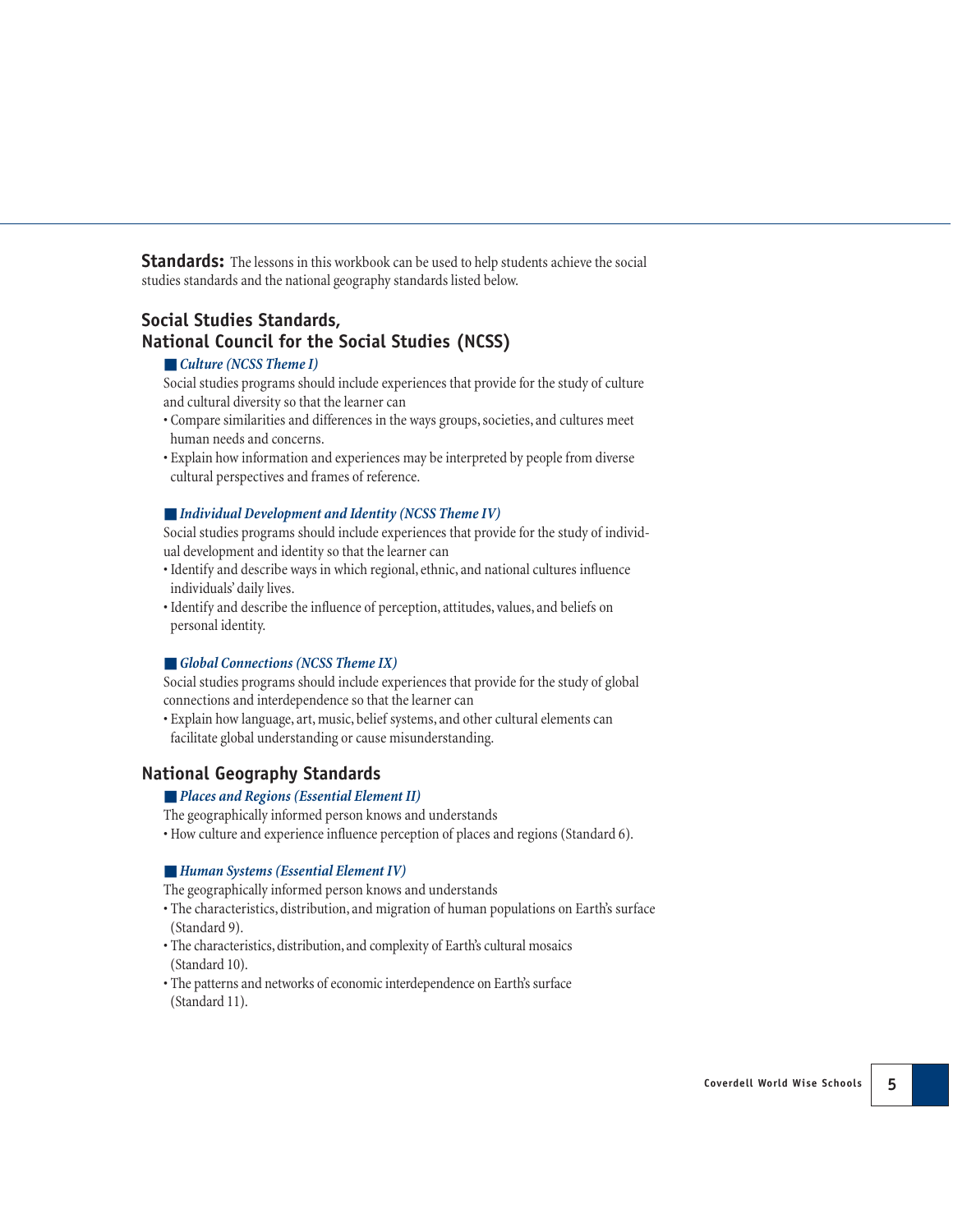- The processes, patterns, and functions of human settlement (Standard 12).
- How the forces of cooperation and conflict among people influence the division and control of Earth's surface (Standard 13).

The following publications, produced by the Peace Corps, may be downloaded free from the Coverdell World Wise Schools website (www.peacecorps.gov/wws/).

- *Insights from the Field: Understanding Geography, Culture, and Service,* on the Web at www.peacecorps.gov/wws/guides/insights/
- *Culture Matters: The Peace Corps Cross-Cultural Workbook,* on the Web at www.peacecorps.gov/wws/culturematters/
- *Voices from the Field: Reading and Writing About the World, Ourselves, and Others,* on the Web at www.peacecorps.gov/wws/guides/voices/
- *Looking at Ourselves and Others,* on the Web at www.peacecorps.gov/wws/guides/looking/

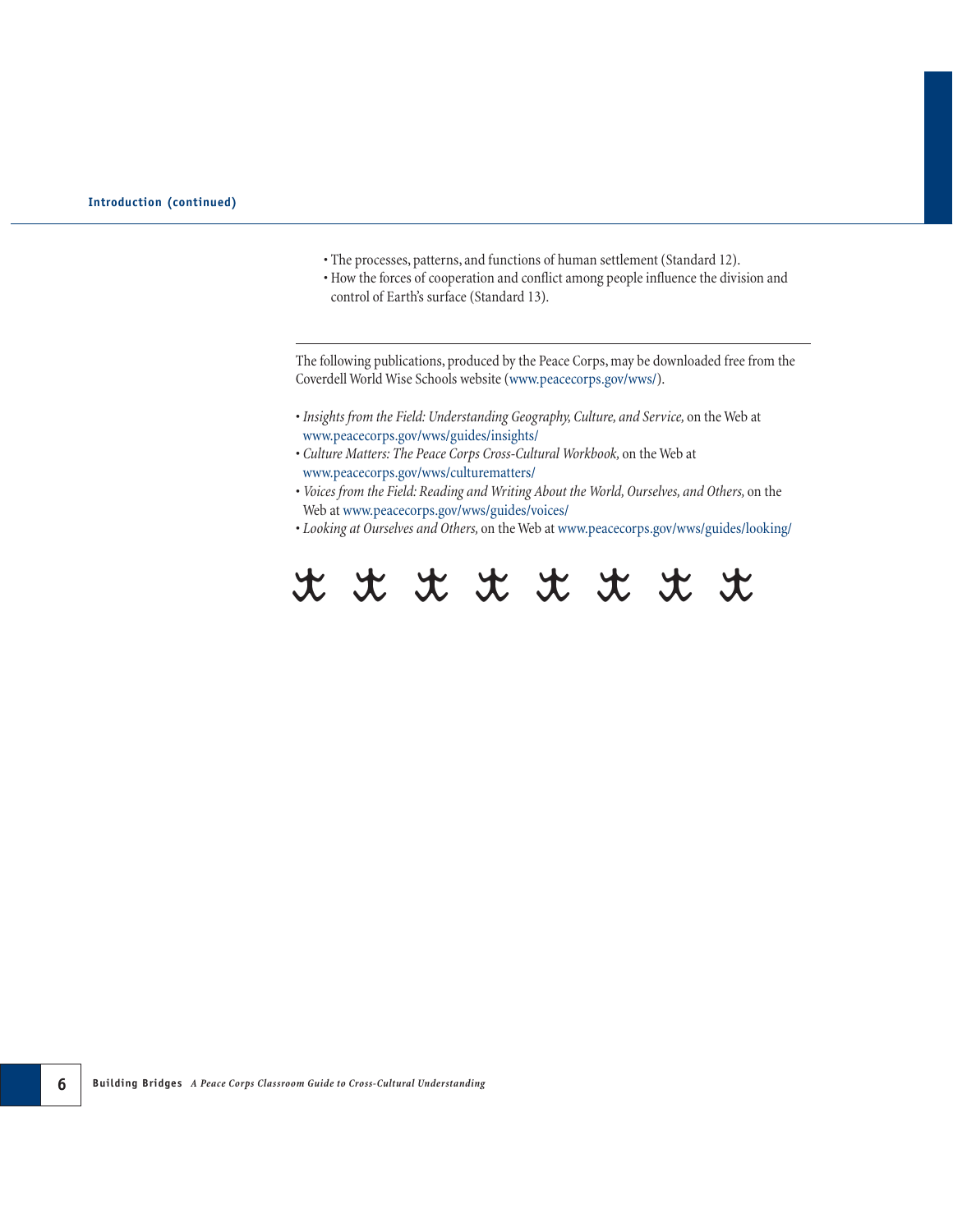# **Unit I**

# **Culture in the United States**

# **Lesson 1: Introducing Culture**

#### **Materials**

• Paper and pencils

#### **Objective**

• Students will be able to describe how the concept of culture relates to their own experience.

#### **Introduction**

When teaching about culture, keep in mind that culture is just one of numerous influences on behavior. People can differ from each other in many other aspects, e.g., personality, age, gender, level of education, abilities, and any other personal features that make each individual a unique human being. We need to be careful of overgeneralizing or making statements like:"She's an American, so that explains why…"; or "He's from New York, so that explains why…"; or "He's a Canadian, so that explains why…." Cultural groups do have certain characteristics in common. But within each group, there is always a broad range of individual differences.

Students might ask why people from the United States would need to have their culture revealed to them—isn't their own culture pretty obvious? But people within a culture are in many ways the least able to see it. Cultural beliefs, values, and behaviors are so ingrained that we are often unaware of our own.

#### **Instructions**

- 1. Ask students to imagine that they are extraterrestrials—peaceful, intelligent creatures from another planet who have been given the mission of spending a week researching life in your community and school. Their mission is to find answers to the following questions: What is unique, different, or interesting about your school and community? What explains why humans in your community and in your school think and act the way they do? The extraterrestrials are expected to return to their home planet to report their observations and findings.
- 2. Ask students to work in groups of three or four to discuss and write down observations extraterrestrials would make about life in their community. Provide several examples, such as:



#### **Enduring Understanding:**

• Everyone has a culture. It shapes how we see the world, ourselves, and others.

#### **Essential Questions:**

- How does culture shape the way we see the world, ourselves, and others?
- How does my culture shape me?
- Why is it important to understand culture?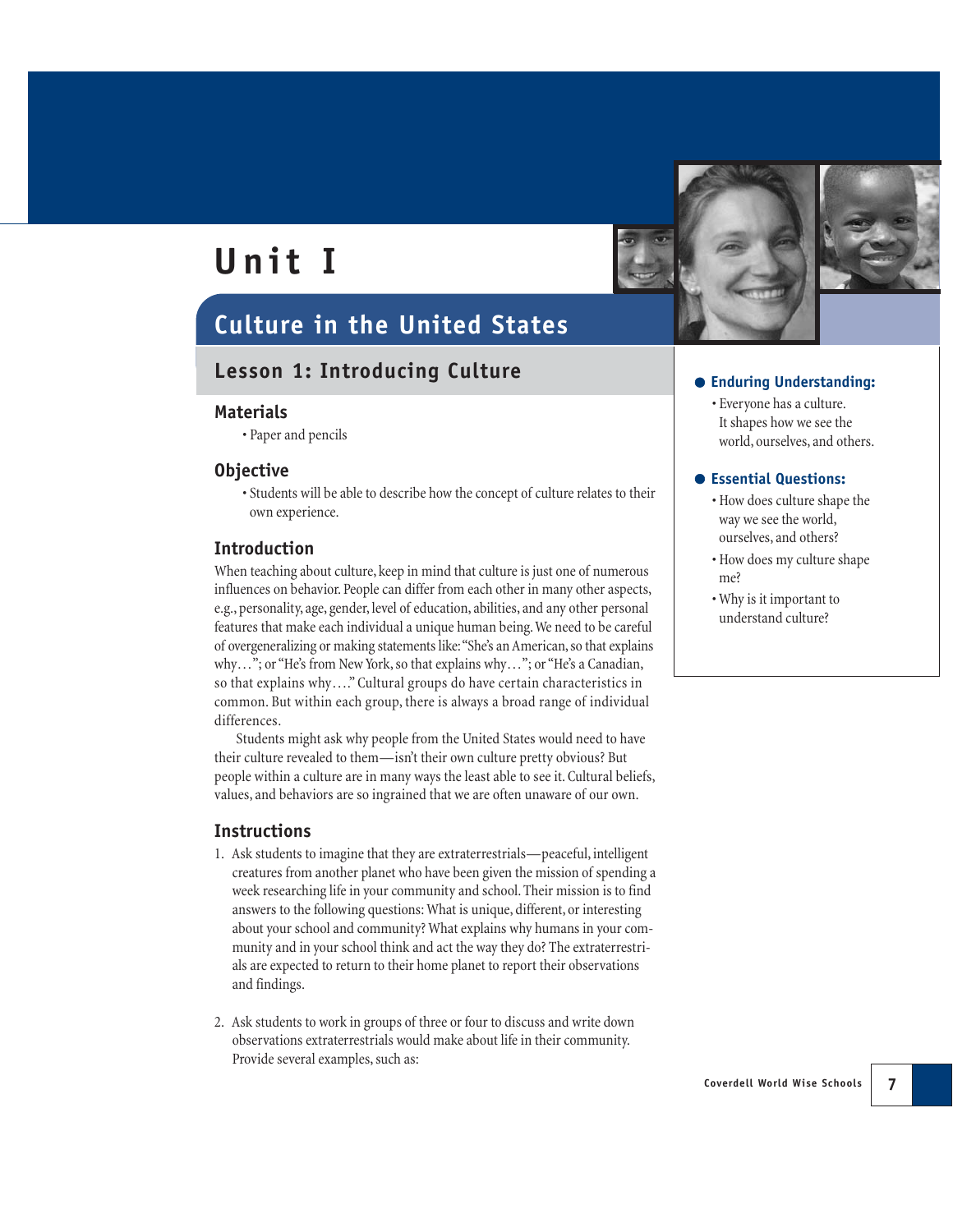- "People live in small groups in houses or apartments. Children live with older people."
- "Young people spend their days together in buildings in large groups."
- "Young people dress in several styles that are different from each other."
- "Older people dress differently from kids."
- "Older people teach younger people what is expected."
- "People eat together, usually sitting around a table."
- "People look at watches and clocks a lot."
- "There are lots of cars. They drive on the right side of the road. People seem to know when to stop and go by obeying colored lights."
- "When people meet, some hold hands and shake them up and down. Others put their arms around each other."

Tell students that an important part of the extraterrestrials' mission is to answer these questions:

- What is important to human beings?
- Why are some things about human beings the same, and why are some things different?
- Why don't all people think and act the same way?
- What are the rules? How are they learned?
- What shapes how human beings see the world, themselves, and others?
- 3. Once students have shared their observations and questions in class discussion, ask them to step out of their role as extraterrestrials and now think about themselves. Ask students to take home the following questions and discuss them with their families. What explains
	- How and why they dress the way they do?
	- How and why they celebrate certain holidays?
	- The foods they eat and the way they've been taught to eat them?
	- What is the polite thing to do?
	- The traditions in their family?
	- What is important to them?
	- What influences and shapes the way they think and act?
- 4. The following day, have students discuss their answers in class. Explain to the students that we call these types of influences in our lives "culture." Introduce students to the enduring understanding: *Everyone has a culture. It shapes how we see the world, ourselves, and others.*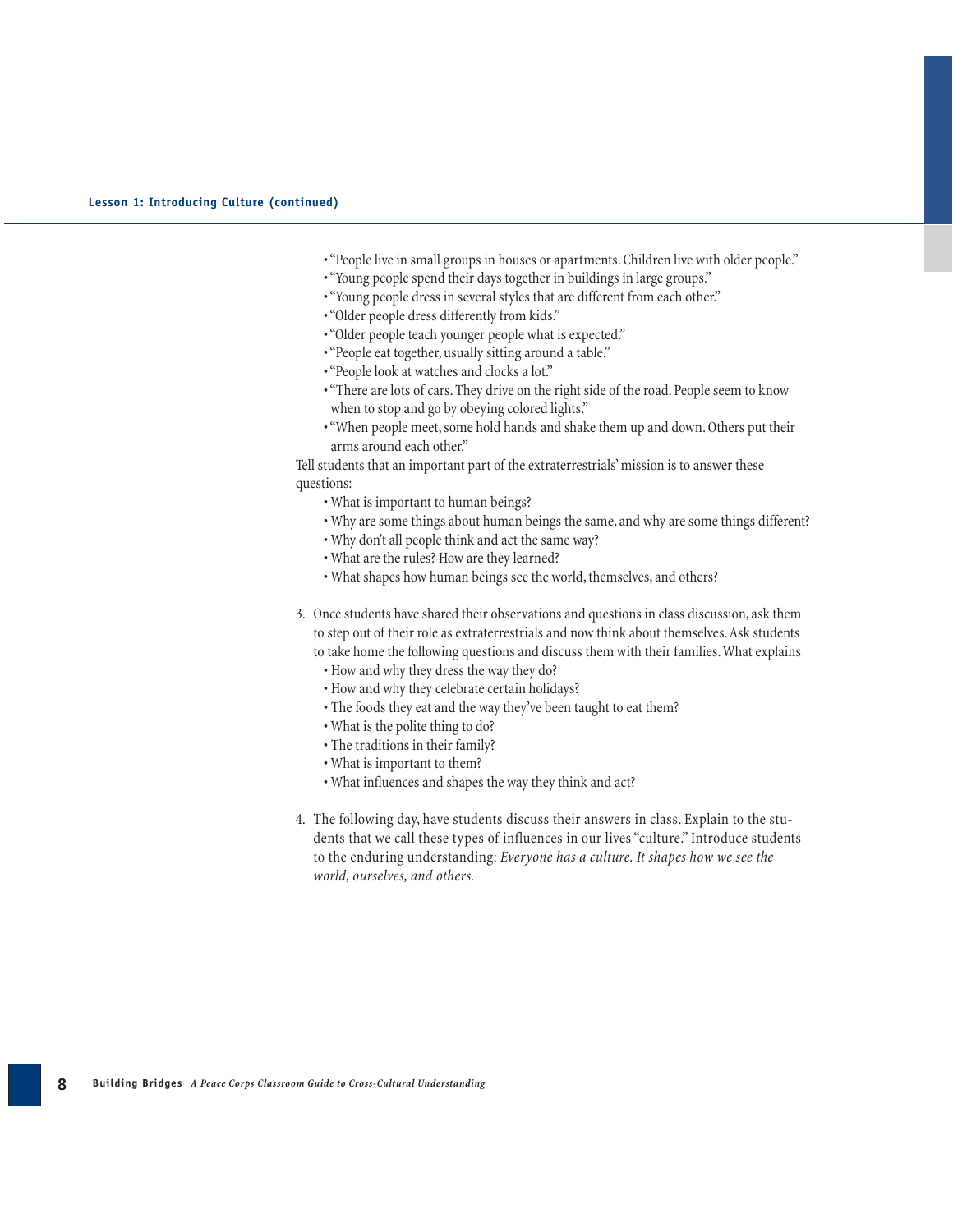# **Lesson 2: Features of Culture**

#### **Materials**

• Worksheets #1 and #2 for each student

#### **Objectives**

- Students will be able to explain some of the features of their own culture.
- Students will be able to describe their impressions of how the culture of the United States has shaped them.

#### **Instructions**

- 1. Write the following statements on the board:
	- No one is exactly like me.
	- I have many things in common with the members of my family and community.
	- Every person in the world needs some of the same things I need.
- 2. Point out to students that people in various groups often look at people in other groups as "different."Ask students whether they have seen this occur in their school or community. If so, why has it happened?
- 3. Ask students to describe some of these differences. Then ask why people in one group might behave differently from people in another group.
- 4. Explain that many differences are related to c*ulture*—beliefs and ways of living that are handed down from one generation to the next.
- 5. Working from the statements on the board, explain that all people share basic needs, and ask students for several examples (e.g., food, shelter, love, respect). In addition, each of us learns a set of behaviors and beliefs from the people we grow up with. Ask students for examples (e.g., the manners we're taught, the way we celebrate holidays, how we are expected to behave toward neighbors). Finally, each individual has unique talents and preferences. Again, ask students for examples (e.g., I'm good at math, I'm good at soccer, I don't like chocolate).
- 6. Explain that when we talk about behaviors and beliefs that a group of people have in common (not individual talents and preferences), we are talking about culture.
- 7. Now have students look at some of the features of culture. Provide each student with a copy of Worksheet #1, *Features of Culture*. Ask the students to complete the worksheet by filling in an example for each feature of culture. Work through a few of the features with the students to ensure they understand that they are being objective observers of their own taken-for-granted customs.

#### **Enduring Understanding:**

• Everyone has a culture. It shapes how we see the world, ourselves, and others.

#### **Essential Questions:**

- How does culture shape the way we see the world, ourselves, and others?
- How does my culture shape me?
- Why is it important to understand culture?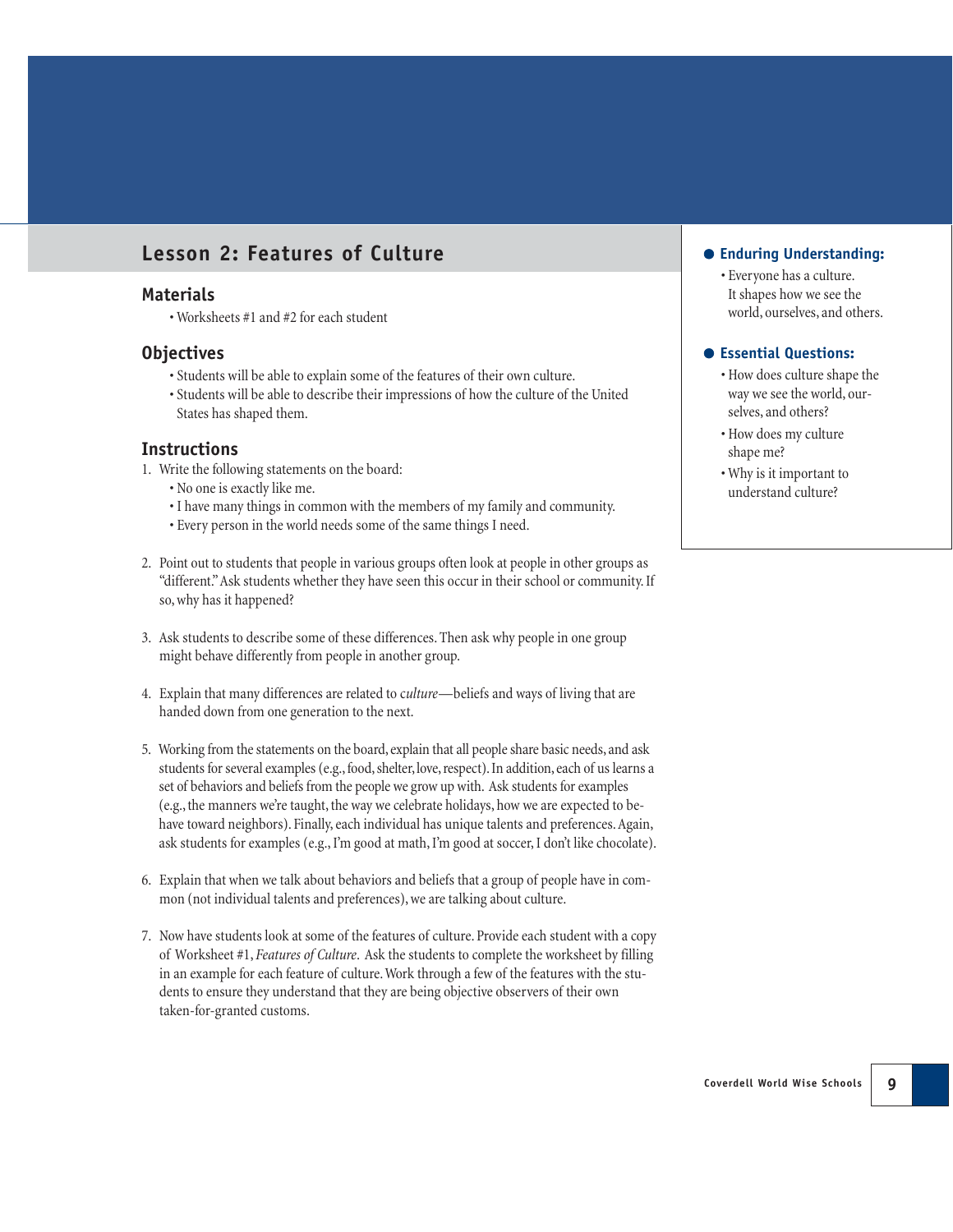- 8. Take the five features of culture that follow and ask students to discuss the following questions about these features:
	- Celebrations: What kinds of celebrations are important in your family? In the United States?
	- Greetings: How do you generally greet people you don't know? People you do know?
	- Beliefs about hospitality: How do you show hospitality in your community? In your school? In your home?
	- The role of family: Is there a particular age at which you celebrate an important event in your life with your family or community?
	- Attitudes about personal space and privacy: How important do you feel it is to have personal space and privacy?
- 9. Conduct a class discussion:
	- What conclusions can you begin to draw about the culture of the United States? • What are your impressions about how U.S. culture has shaped you?
- 10. Review Worksheet #2, *Everyone Has a Culture—Everyone Is Different,* with students. For homework, ask students to complete Worksheet #2. This will help them identify unique aspects of their own culture. Students will follow up on this worksheet in class in Lesson 3.

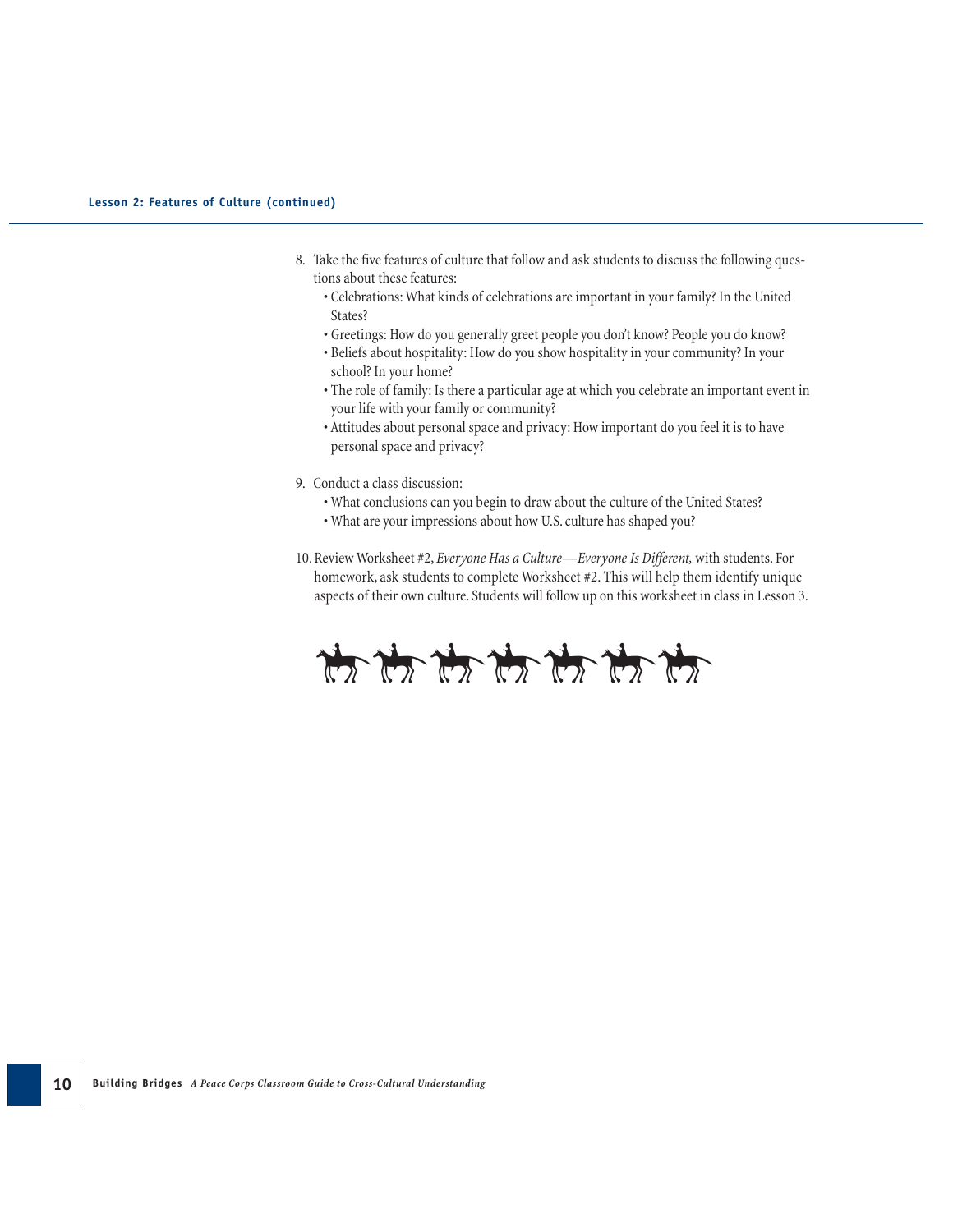# **Worksheet #1: Features of Culture**

**Directions:** For each feature of culture, think of one example common to people in the United States or in the country where you were born. Use another sheet of paper if you need more space to write.

| 1. Styles of dress                                            | 16. Concept of fairness                  |
|---------------------------------------------------------------|------------------------------------------|
| 2. Ways of greeting people                                    | 17. Nature of friendship                 |
| 3. Beliefs about hospitality                                  | 18. Ideas about clothing                 |
| 4. Importance of time                                         | 19. Foods                                |
| 5. Paintings                                                  | 20. Greetings                            |
| 6. Values                                                     | 21. Facial expressions and hand gestures |
| 7. Literature                                                 | 22. Concept of self                      |
| 8. Beliefs about child raising (children and teens)           | 23. Work ethic                           |
| 9. Attitudes about personal space/privacy                     | 24. Religious beliefs                    |
| 10. Beliefs about the responsibilities of children and teens  | 25. Religious rituals                    |
| 11. Gestures to show you understand what has been told to you | 26. Concept of beauty                    |
| 12. Holiday customs                                           | 27. Rules of polite behavior             |
| 13. Music                                                     | 28. Attitude toward age                  |
| 14. Dancing                                                   | 29. The role of family                   |
| 15. Celebrations                                              | 30. General worldview                    |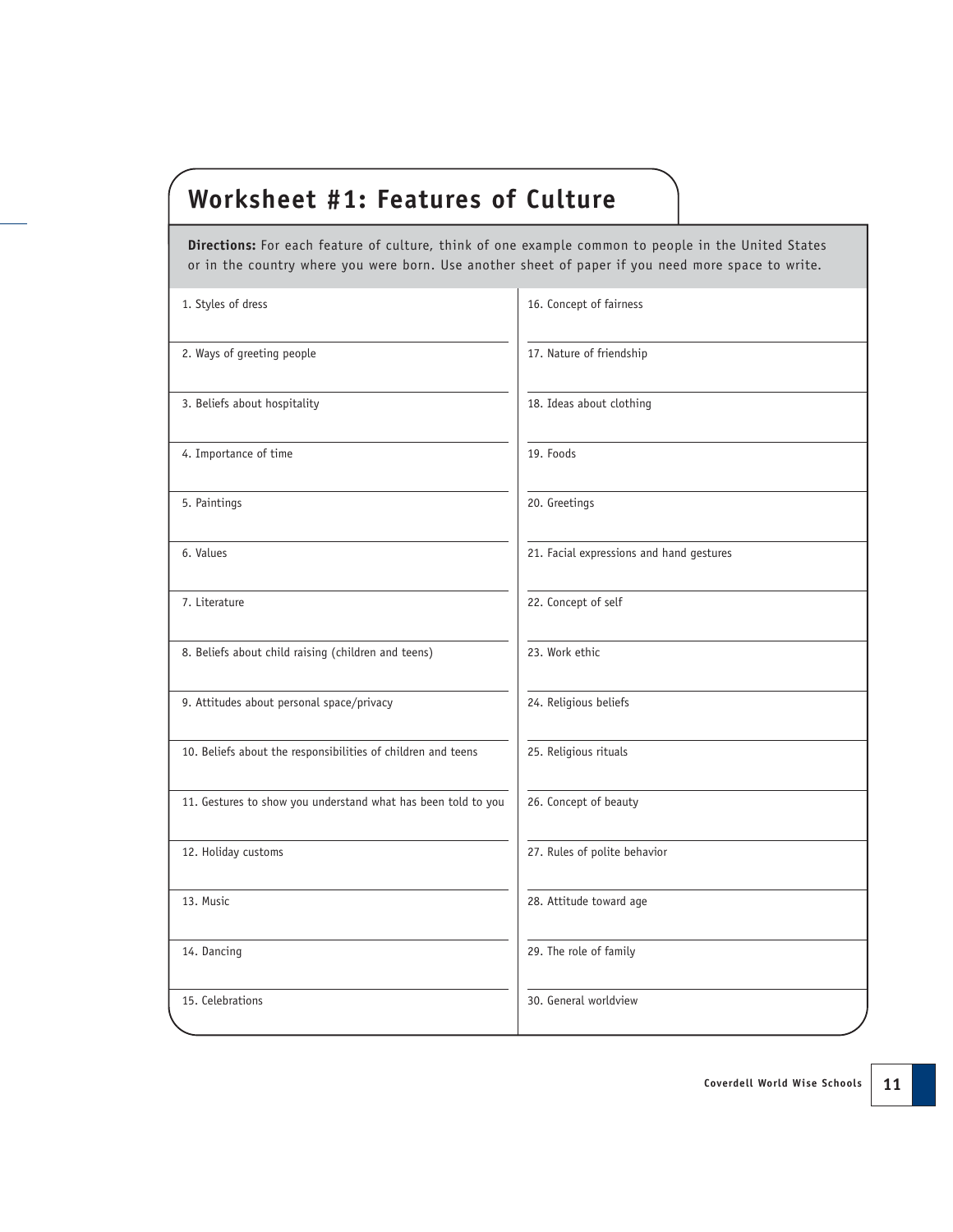| Worksheet #2:                                                                                                                                                                                                                                                                       |                                                                                                                                                                                                                                                                         |  |  |
|-------------------------------------------------------------------------------------------------------------------------------------------------------------------------------------------------------------------------------------------------------------------------------------|-------------------------------------------------------------------------------------------------------------------------------------------------------------------------------------------------------------------------------------------------------------------------|--|--|
| Everyone Has a Culture-Everyone Is Different                                                                                                                                                                                                                                        |                                                                                                                                                                                                                                                                         |  |  |
| Directions: Respond to each question. Use another piece of paper if you need more space.                                                                                                                                                                                            |                                                                                                                                                                                                                                                                         |  |  |
| 1. What languages do you speak?                                                                                                                                                                                                                                                     | 6. How often do you see your extended family (for example,<br>grandparents, aunts, uncles, and cousins)? What role do<br>they play in your life?                                                                                                                        |  |  |
| 2. What music do you listen to? What dances do you know?                                                                                                                                                                                                                            |                                                                                                                                                                                                                                                                         |  |  |
|                                                                                                                                                                                                                                                                                     | 7. What holidays and ceremonies are important in your family?                                                                                                                                                                                                           |  |  |
| 3. What foods do you eat at home?                                                                                                                                                                                                                                                   |                                                                                                                                                                                                                                                                         |  |  |
| 4. In your family, what is considered polite and what is consid-<br>ered rude? What manners have you been taught? (Think<br>about such things as table manners, behavior toward guests<br>in your home, what to say when answering the telephone,<br>how to say thanks for a meal.) | 8. Describe something very important to you. It could be a<br>value, such as respect or honesty. It could be a person,<br>such as a parent, brother, sister, or friend. It could be a<br>goal, such as going to college or designing a website. It<br>could be a hobby. |  |  |
| 5. What do you wear on special occasions?                                                                                                                                                                                                                                           | 9. Based on what you've written, how would you describe the<br>characteristics of the culture you're a part of?                                                                                                                                                         |  |  |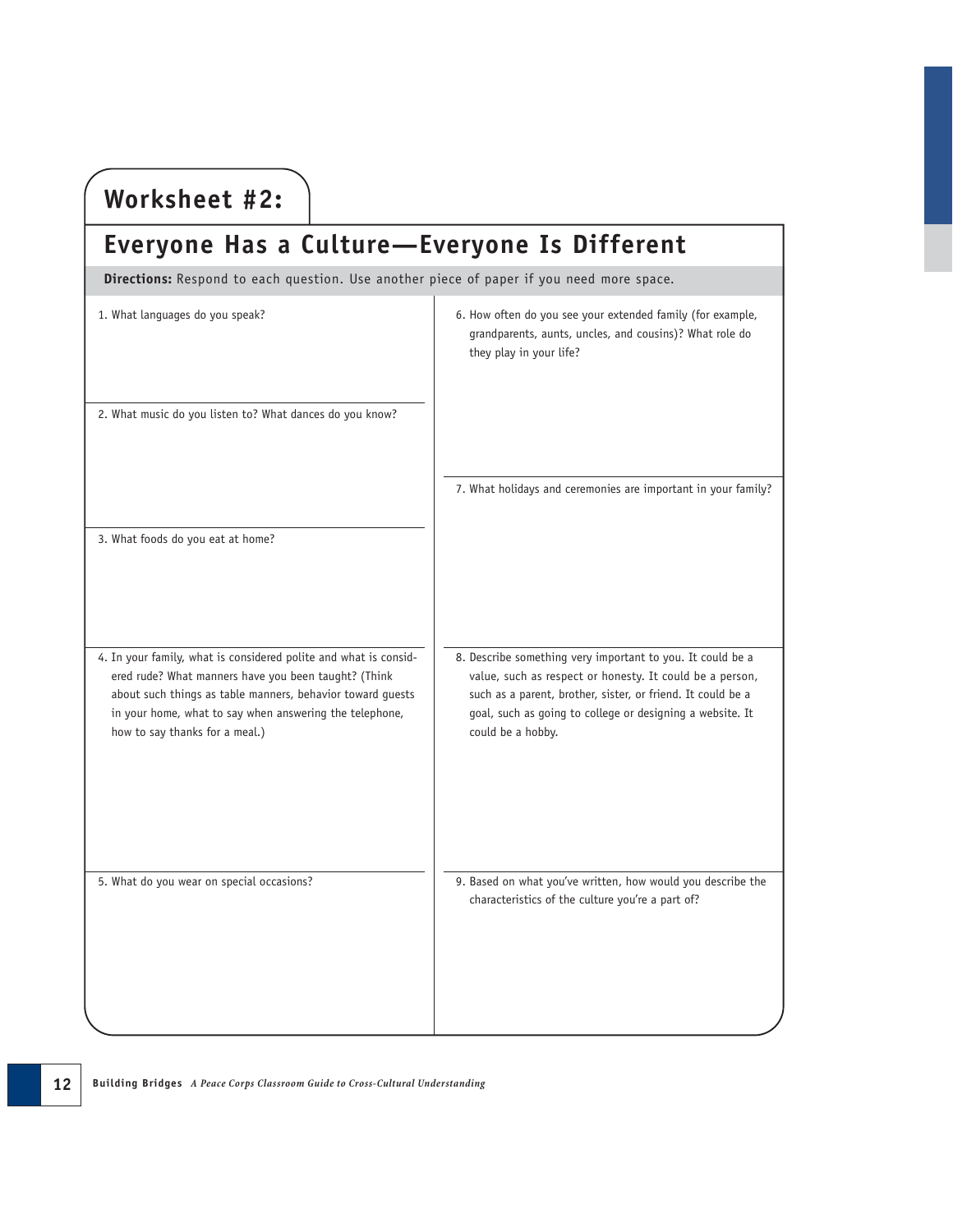# **Lesson 3: Defining Culture**

#### **Materials**

• Paper and pencils

#### **Objectives**

- Students will be able to further describe how their culture has shaped them.
- Students will be able to define the concept of culture.
- Students will be able to explain some of the attributes of culture.

#### **Instructions**

- 1. If students have not done Lesson 2, ask them to take Worksheet #2 home and fill it out for this lesson.
- 2. Have students form small groups and compare their homework responses to Worksheet #2. After the groups compare their responses, ask:
	- Were your responses to the questions exactly alike?
	- What differences did you find among responses?
	- How can you explain the differences?
- 3. Explain to students that their responses to the worksheet questions were partially shaped by the culture in which they were raised. Make the point that if these questions were given to students from another culture, their answers would be different because they have grown up in a different culture. Perhaps they have already found significant differences among their small groups.
- 4. Write the enduring understanding for this lesson on the board: *Everyone has a culture. It shapes how we see the world, ourselves, and others*. Ask students now to address these questions:
	- What is culture?
	- How does it shape the way we see the world, ourselves, and others?
- 5. Write the word "culture" in bold capital letters across the board. Ask students as a class to come up with a definition. They may find it easier to list aspects of culture—different elements that are true of culture—than to come up with a full definition. Such a list might include:
	- Culture has to do with values and beliefs.
	- Culture involves customs and traditions.
	- Culture is collective, shared by a group.
	- Everyone has a culture.
	- Culture is learned.
	- Culture influences and shapes behavior.
	- Culture is transmitted from generation to generation.
	- Culture is often unconscious; people are sometimes not aware of how their behaviors and attitudes have been shaped by their culture.
	- People in all cultures have common needs.

#### **Enduring Understanding:**

• Everyone has a culture. It shapes how we see the world, ourselves, and others.

#### **Essential Questions:**

- How does culture shape the way we see the world, ourselves, and others?
- How does my culture shape me?

### *Quote for Thought*

*Reality is a product of language and culture; that's what I learned.*

—Richard Wiley, Returned Peace Corps Volunteer, Korea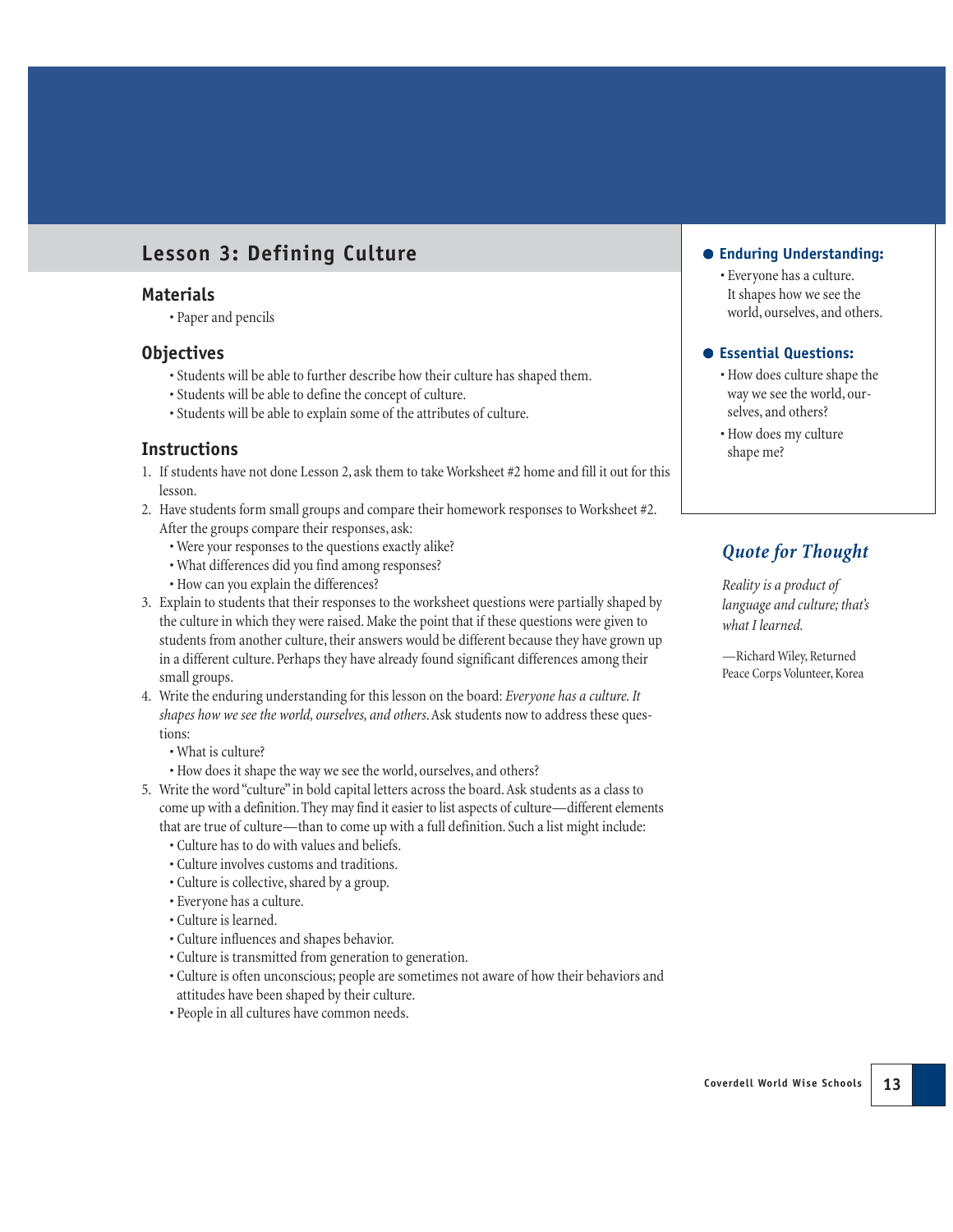- 6. Then provide the following definition:
	- Culture is a system of beliefs, values, and assumptions about life that guide behavior and are shared by a group of people. It includes customs, language, and material artifacts. These are transmitted from generation to generation, rarely with explicit instructions.
- 7. Use the following questions to focus discussion on the role culture plays in forming our behaviors and beliefs:
	- How do you think you learned your culture?
	- How do you think your culture has shaped you? How has it influenced your values, preferences, and beliefs?
	- Despite the differences in culture in our classroom, what are some things that everyone in our classroom has in common?
	- How does culture shape the way we see the world, ourselves, and others?

#### **Taking Action**

If you have a multicultural class or have international exchange students in your school, help your class develop a project to foster better understanding and communication among the students. Have students research the customs and culture of the groups that are represented in your classroom or school. Invite the students to plan ways to help students from other cultures feel more welcome.

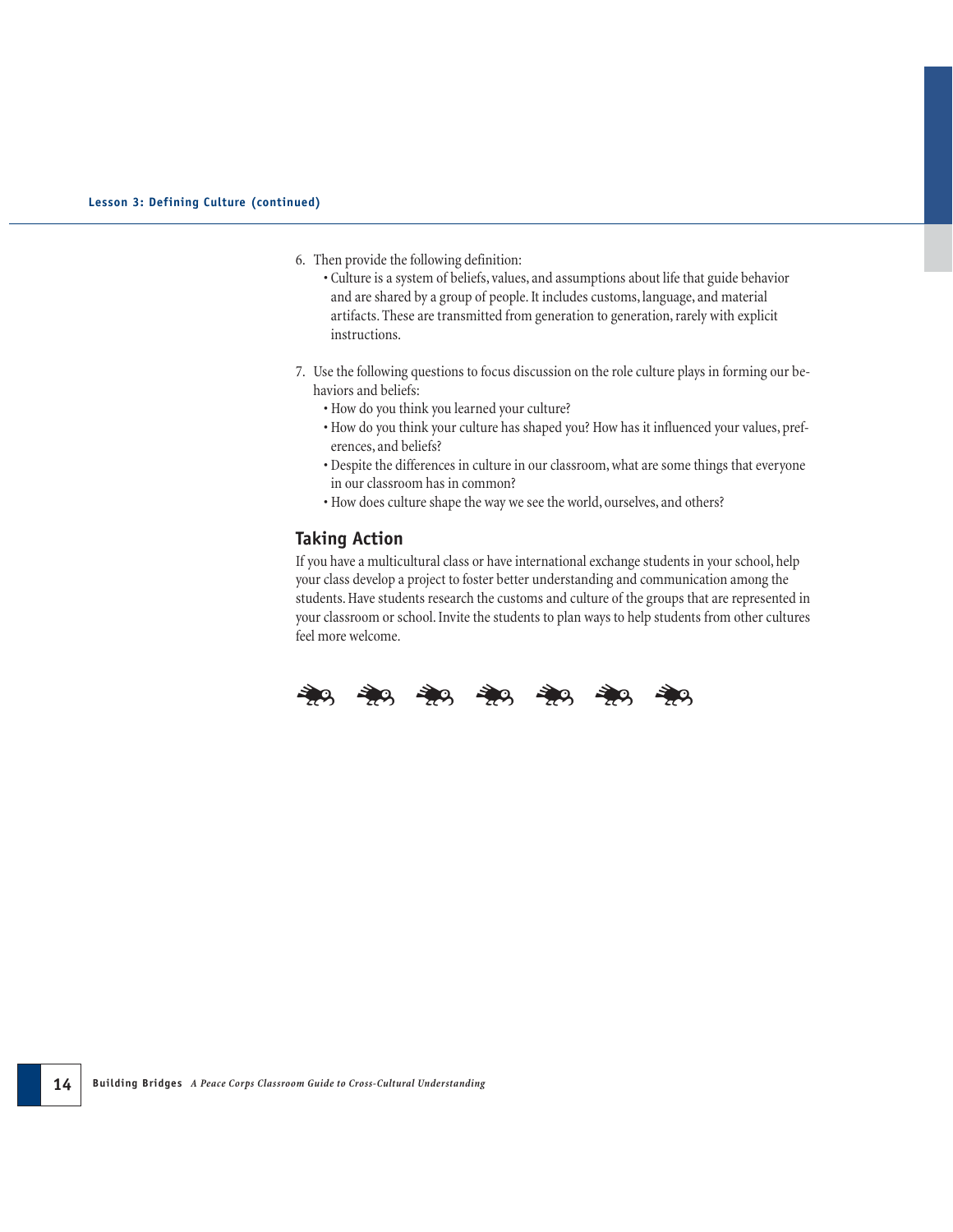# **Lesson 4: Culture Is Like an Iceberg**

#### **Materials**

- Outline drawing of an iceberg for each student
- Worksheet #1: Features of Culture

#### **Objectives**

- Students will be able to distinguish between the visible and invisible aspects of culture.
- Students will be able to explain how the invisible aspects of culture influence the visible ones.

#### **Instructions**

- 1. Before beginning this lesson, remind students that
	- Culture is a complex concept.
	- Everyone has a culture.
	- It shapes how we see the world, ourselves, and others.
- 2. Explain that metaphors often help us understand big ideas by relating something we don't know to something we do know. A useful metaphor for culture is an iceberg. Ask students what they know about the size and shape of icebergs. How much of an iceberg is above the water? How much is underwater?
- 3. Make the point that only about one-eighth of an iceberg is visible above the water. The rest is below. Culture is very similar to an iceberg. It has some aspects that are visible and many others that can only be suspected, guessed, or learned as understanding of the culture grows. Like an iceberg, the visible part of culture is only a small part of a much larger whole.
- 4. Ask students to look back at Worksheet #1, *Features of Culture*. Review with students that the numbered items on the list are all features of culture. If students haven't completed the worksheet, make sure that they understand all the features on the list. Ask them for examples, or provide examples if needed.
- 5. Provide students with a copy of an outline drawing of an iceberg with a clear line delineating the part of the iceberg that is above the water's surface and the larger part that is below the surface.
- 6. Divide students into groups of four. Ask them to bring the *Features of Culture* worksheet with them. Have them discuss in their groups which features of culture they think are visible and which are invisible.

#### **Enduring Understandings:**

- Everyone has a culture. It shapes how we see the world, ourselves, and others.
- Culture is like an iceberg. Some aspects are visible, and others are beneath the surface. Invisible aspects influence and cause the visible ones.

#### **Essential Questions:**

- How do the invisible aspects of culture influence the visible ones?
- Why is it important to understand the relationship between the two?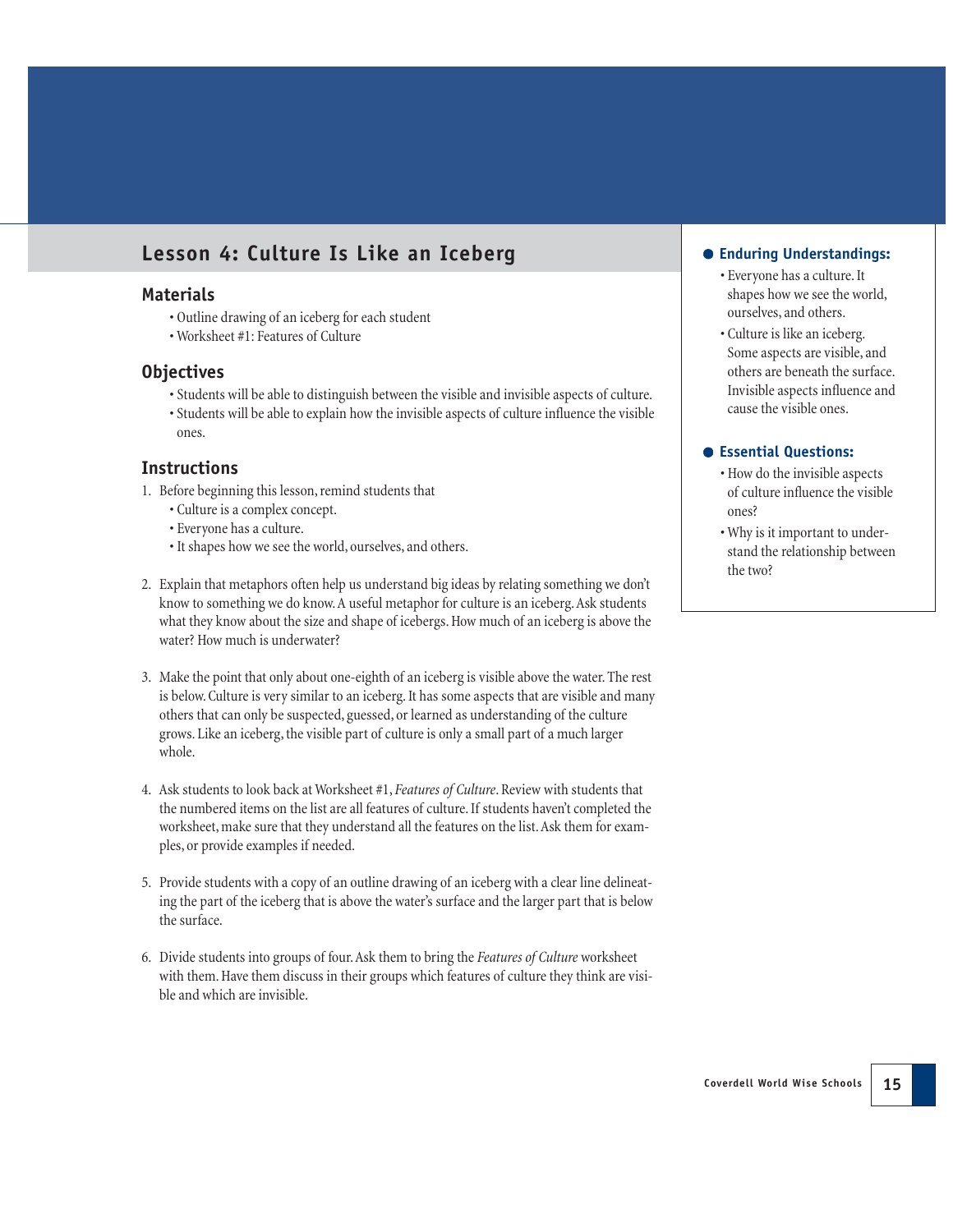- 7. Ask students to look at both their outline drawing of the iceberg and their *Features of Culture* worksheet. Have them review the features one by one and decide as a group if a particular feature belongs above the line (i.e., is "visible") or below the line (i.e., is "invisible"). Have students write above the water line the numbers of those features of culture that they, as a group, consider to be observable features. They should write the numbers of the "invisible" features below the water line. Do the first few features with them. Provide examples, e.g., styles of dress are visible; beliefs about hospitality cannot be directly observed.
- 8. After students have had time to work in groups on the remaining features, have each group pair with another group and compare their placement of features. Students must be prepared to say why they placed a particular feature where they did. (Note: In the list of features, the numbers that should appear *below* the water line are #3, #4, #6, #8–10, #16–18, #22–24, #26–30.)
- 9. Ask students whether they see any item below the water line that might influence or determine any item above (e.g., ideas about modesty might affect styles of dress; religious beliefs might influence holiday celebrations, painting, and music).

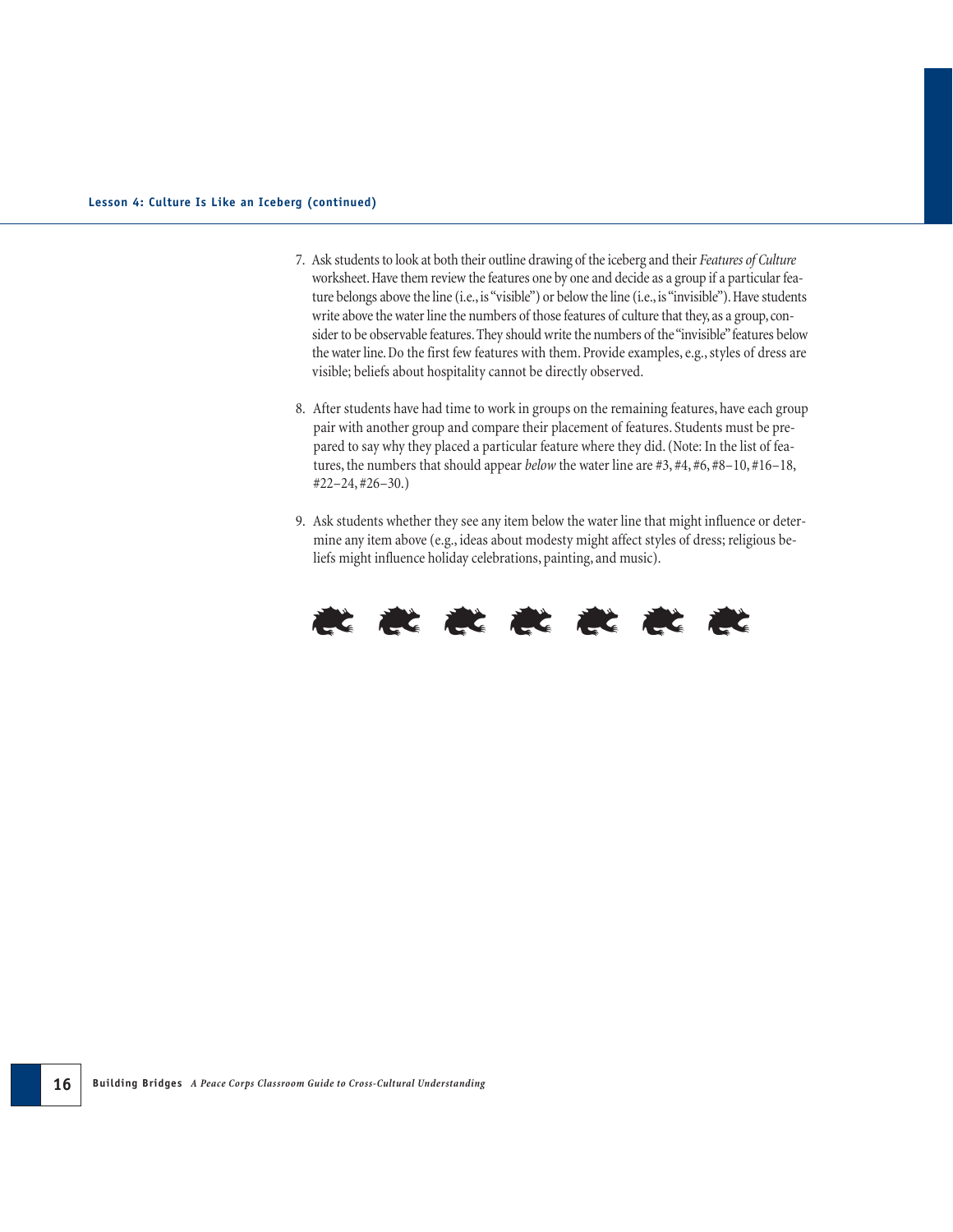# **Unit II**

# **Culture Beyond the United States**

# **Lesson 5: On Being Seen as Different (Part 1)**

#### **Materials**

• Paper and pencils

#### **Objectives**

- Students will be able to explain why understanding someone from another culture can sometimes be hard.
- Students will be able to give examples of how people see the world, themselves, and others in fundamentally different ways.

#### **Introduction**

This lesson and those following are designed to guide students to the understanding that individuals from other cultures may not see the world in the same way that Americans do. What Americans may regard as different or strange may be considered perfectly normal in another culture. Students will realize that understanding someone from another culture can sometimes be hard because people see the world, themselves, and others in fundamentally different ways. Students will explore answers to the questions: How does it feel when others see you as different or as an outsider? How do others feel when you see them as different? How do beliefs, values, and cultural upbringing influence the way people behave? What is cultural stereotyping, and how can it be avoided?

As they explore these questions, students will achieve a broader perspective on their own culture and an increased sensitivity to the customs, values, and beliefs of other cultures. This new awareness should help them become more understanding of students in their own school who may have come from a culture other than their own.

#### **Instructions**

- 1. Give students about 15 minutes to write answers to the following:
	- a) How does it feel to be seen by others as different—as an outsider? Describe such an experience.
	- b) Describe an instance when you considered someone else to be different—or an outsider. Explain what led you to that judgment.



#### **Enduring Understandings:**

- Understanding someone from another culture can be hard. People really do see the world in fundamentally different ways. People behave as they do because of the things they believe in and value.
- To understand another culture, you first have to understand your own.
- Beliefs vary from person to person and culture to culture.

#### **Essential Questions:**

- How does it feel when others see you as different—or as an outsider?
- How do your beliefs, values, and cultural upbringing influence the way you behave?
- How do others' beliefs, values, and cultural upbringing influence the way they behave?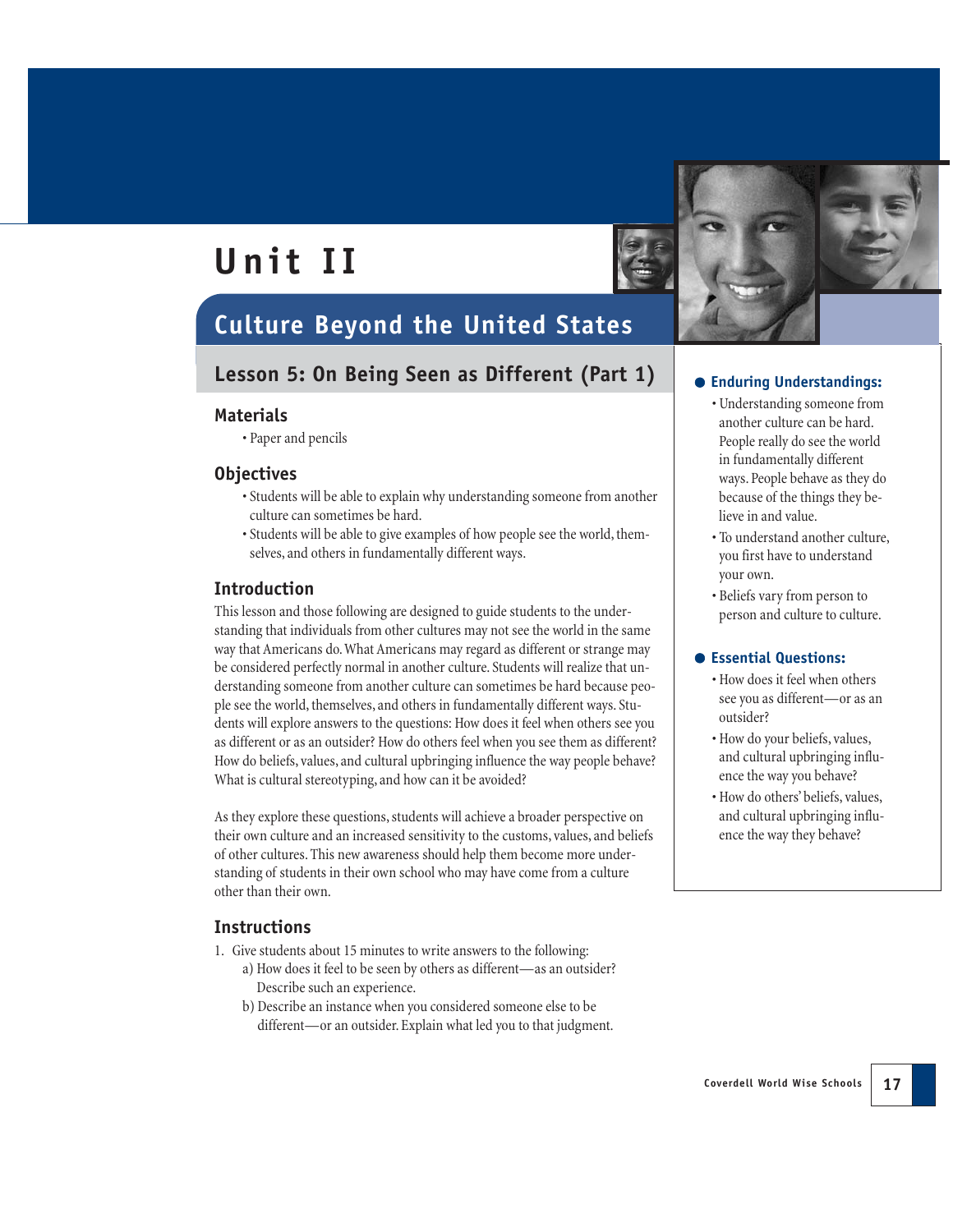#### **Lesson 5: On Being Seen as Different (Part 1) (continued)**

#### *Quote for Thought*

*Remember that just as you judge others from your cultural standpoint, you are being judged from theirs.*

—Returned Peace Corps Volunteer, Fiji Islands

- 2. Ask students to compare their written responses to question (b) with those of a partner.
- 3. Ask for volunteers to share their responses with the whole class. Summarize the responses on the chalkboard. Remain nonjudgmental about the responses students give.
- 4. Explain that people in one culture—the United States, for example—often think someone from another culture is different because of differences in language, clothing, customs, behavior, or beliefs. However, people from the other culture may think U.S. citizens are different for the very same reasons.

One easy example may serve to make the point immediately.Ask students if they know someone from another country who has an accent.Point out that each person who *hears* an accent in someone else will likewise be perceived by the other person as having an accent herself or himself. For example, an American student talking with someone from Scotland and hearing a strong Scottish accent will be *heard* as having a strong American accent, even if it is not a particularly regional American accent.

- 5. Read aloud the anecdote "Where There's a Will,"below.When you are finished reading, ask the students to try to sum up what was occurring in the communication between the two people.
- 6. Read aloud or have students read the dialogue "Interview With a Peace Corps Volunteer: On Being Viewed as Strange," on page 21.
- 7. Make the point that to understand another culture, you first need to understand your own—and see yourself as others might see you.

### *Where There's a Will*

The scene is a cafe in Tangiers. Tomorrow is Saturday. I've just invited a Moroccan friend to a picnic at the beach. Will he come? "Perhaps," he says in English, translating from the Arabic *inshallah,* which literally means "If God is willing." I'm feeling hurt. What does he mean,"Perhaps"? Either he wants to come or he doesn't. It's up to him. If he doesn't want to come, he only has to say so. He doesn't understand why I seem upset, and I don't quite grasp "Perhaps." Our two cultures confront each other across the teacups.

Only several years later, reading a book about culture, did I understand. He would come, he meant, if Allah willed it. His *wanting*to come and his being *permitted* to come were not one and the same. In Morocco, unlike in America, where there's a will there is not necessarily a way. So who was I to demand an answer to my questions? And who was he to give one?

—*Returned Peace Corps Volunteer, Morocco*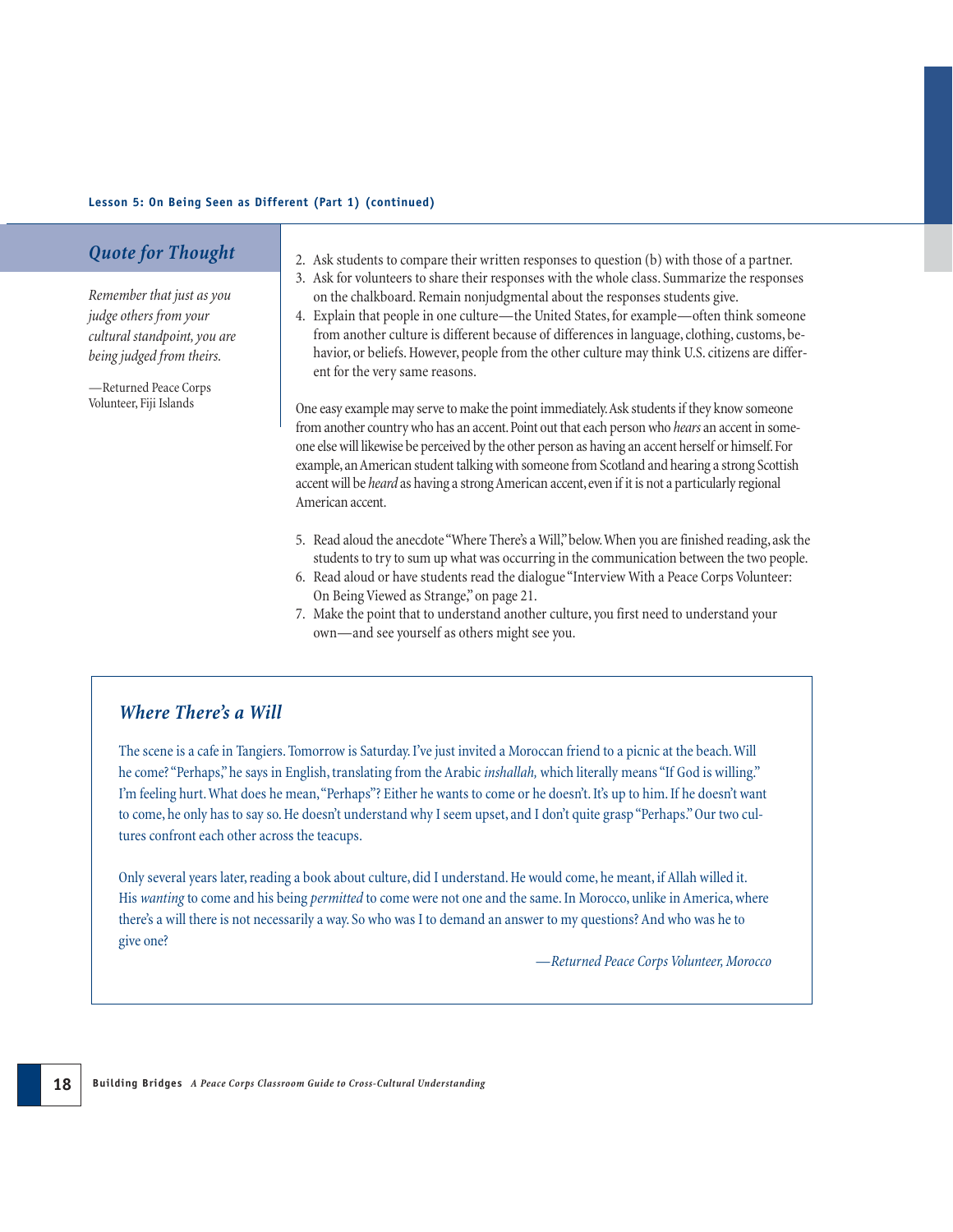# **Lesson 5: On Being Seen as Different (Part 2)**

- 1. Read "Home Alone in the Dominican Republic" (on page 20) aloud to your students. Explain that the anecdote, told by a Peace Corps Volunteer, illustrates how American behavior can be seen as different or strange in another culture.
- 2. Ask students to describe what they think are one or more cultural values in the Dominican Republic, based on what they learned from this passage.
- 3. Ask students to imagine that they are Peace Corps Volunteers in Krystal Williams' situation. How would they handle the cultural differences respectfully? List students' responses on the chalkboard. Elicit a number of alternatives for handling a delicate situation with respect.
- 4. Ask students to write and perform a brief skit about some aspect of Krystal's situation. Have them form groups of four. Ask a volunteer from each group to play the role of Krystal or someone like her. The other three members of each group will play the role of Dominicans. Have all four members of each group write the skit together.
	- Give students the following guidelines:
	- The skit should illustrate exactly what the cultural differences are and why.
	- The skit should contain a respectful resolution of the conflict caused by individuals from each culture seeing the same situation in a different way.
	- The skit should not oversimplify the problem.
- 5. Give students 15–20 minutes to prepare their skits. Then ask for volunteers to act them out.
- 6. Debrief the students by asking what they have learned from their skits. Ask them to list in writing things they realized from their skits that they hadn't thought of before.

#### **Taking Action**

If you have a multicultural class or have international exchange students in your school, help your class develop a project to foster better understanding and communication among the students. Some ideas for action:

- Conduct a survey to determine what communication difficulties, if any, exist among students of different cultural backgrounds. Have students devise ways to resolve these difficulties.
- Invite returned Peace Corps Volunteers or parents of international students to speak to your students and share information about the language, culture, and customs of their countries. For a source of more ideas, to get in touch with individual guests, to join the correspondence match program of the World Wise Schools program, or to subscribe to correspondence from the Peace Corps' CyberVolunteer program, visit the Coverdell World Wise Schools website at www.peacecorps.gov/wws/.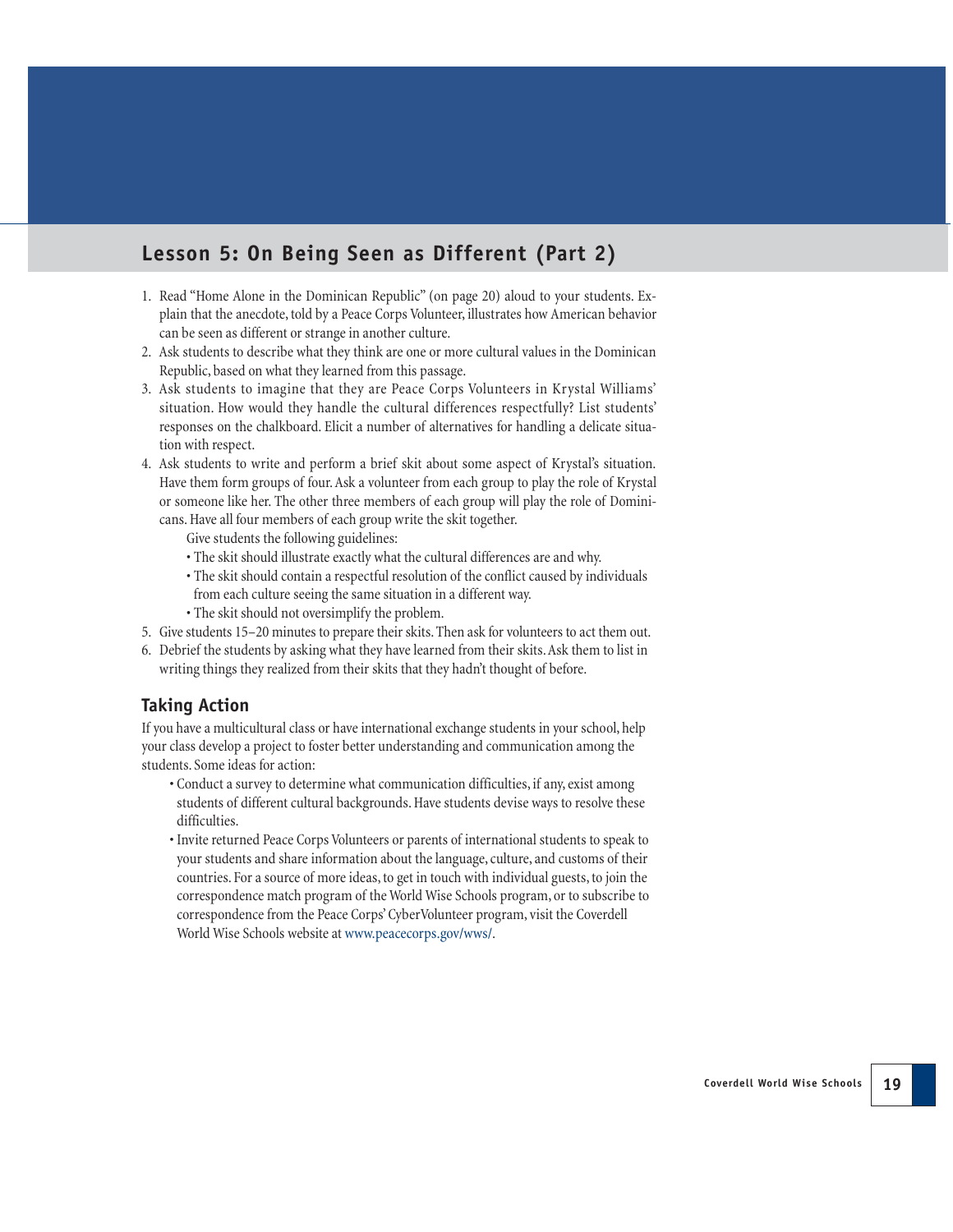

### *Home Alone in the Dominican Republic*

I was sometimes considered odd or strange in the Dominican Republic in terms of my being used to having private space. For example, there would be times when I would want to sit down by myself in my own room and just read a book. And anytime I was reading a book, my Dominican neighbors always assumed I was studying. It was completely outside the realm of possibility for them that anyone would choose to sit alone, all by themselves, and read for pleasure. Often they would stop by with some food to "help me study." This would inevitably lead to long conversations. From the Dominican point of view, this was a gesture of hospitality. And Dominicans place a great value on hospitality. Another example of my being considered "odd" was the fact that I lived alone and that, at times, I wanted to be by myself. It was hard for my Dominican neighbors to understand this. Very few, if any, people live by themselves in the Dominican Republic. Everyone has a family or is connected to a family or lives with a family or an extended family. If I wanted to be alone, they would think I was sick and send someone over to stay with me. If I wanted to be alone much of the time, they would think I was rude or ignoring them, and their feelings would be hurt.

—*Returned Peace Corps Volunteer Krystal Williams, Dominican Republic*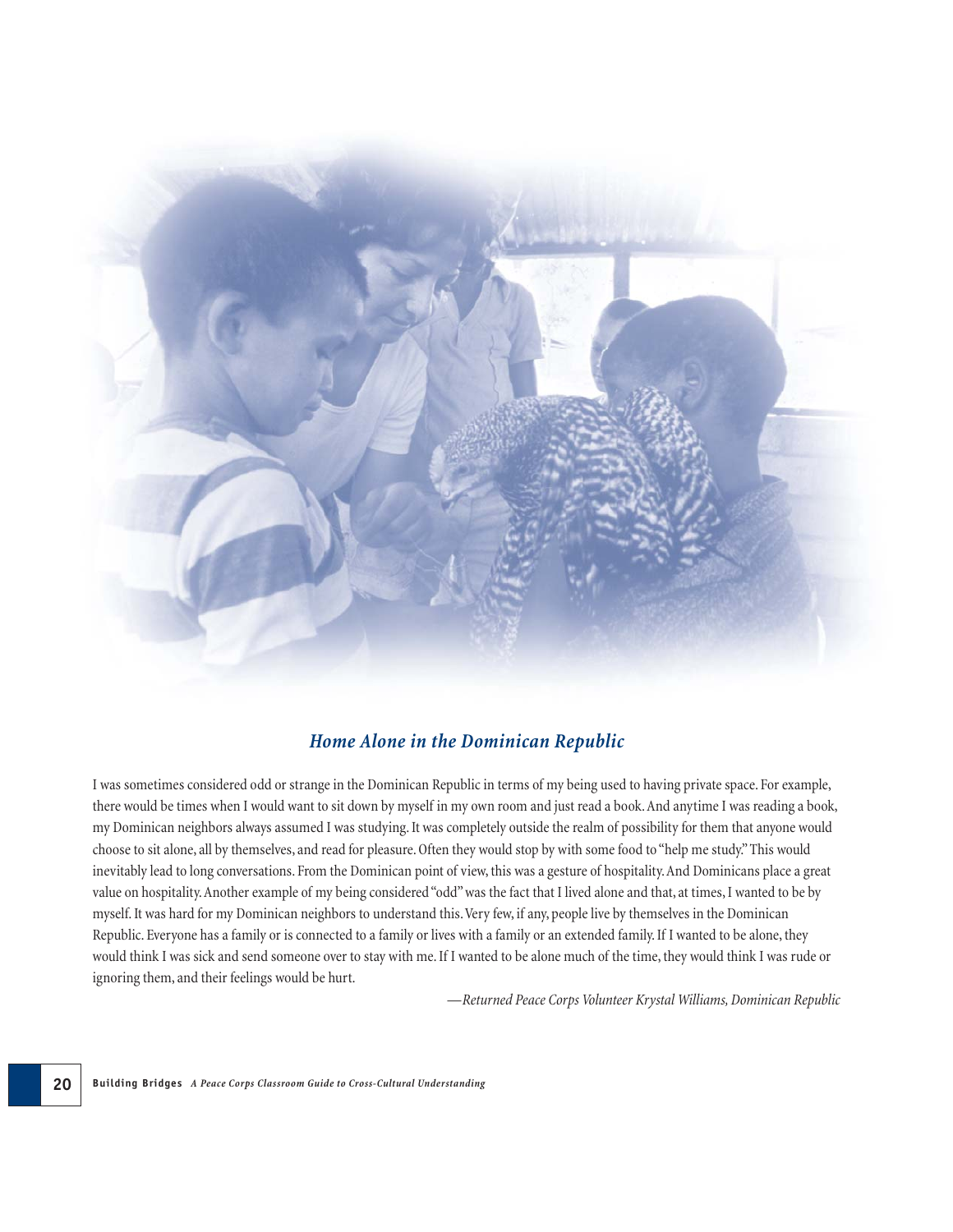# **Interview With a Peace Corps Volunteer: "On Being Viewed as Strange"**

Use this interview in Lesson 5, Part 1. Adapted from the Peace Corps publication *Culture Matters***.** You can find the full text of this publication on the Web: www.peacecorps.gov/wws/culturematters/.

**Interviewer:** When you went to the Dominican Republic, were there any surprises?

**Peace Corps Volunteer (PCV): Not really. I** mean, you're not prepared for every little thing, for all the particulars. But you know the people are going to be different, so you expect that. You may not know all the ways they're going to surprise you, but you do know you're going to be surprised when you go to a foreign culture.

**Interviewer:** How did the Dominicans react to you?

**PCV:** It's funny you should ask that, because that was surprising.

#### **Interviewer:** What do you mean?

**PCV:** Well, we thought we were prepared for going into a culture different from ours, but we weren't. After all, if you go in knowing these people aren't like you, then of course you also know that you aren't like them. But we had trouble believing that they found us strange sometimes. Doesn't make sense, does it?

**Interviewer:** So it's easy to accept that other people might be strange, but hard to believe that you could be perceived of as strange?

**PCV:** That's what I experienced, anyway.

#### **Interviewer:** I wonder why.

**PCV:** I think it has to be that while you are actually having the experience of their strangeness, they are the ones having the experience of yours. You never really experience yourself as strange, of course, so it just doesn't seem real. You know it must be real, but you have to take their word for it.

**Interviewer:** So you think it's hard for Peace Corps Volunteers to believe that the local people don't always understand them?

**PCV:** Despite all our training, I think we unconsciously tend to believe that we are the "normal" ones and the people in the other country are going to be the "strange" ones. Then, when you get to the other country, you realize that people see the world, themselves, and others in fundamentally different ways. The hard thing is learning to see things from their point of view.

#### **Interviewer:** Why is that hard?

**PCV:** Because before you go to another country, you tend to believe that your point of view is the only point of view—and that it's the right point of view. It's hard to realize that there may be two equally reasonable ways to view a situation, depending on your culture.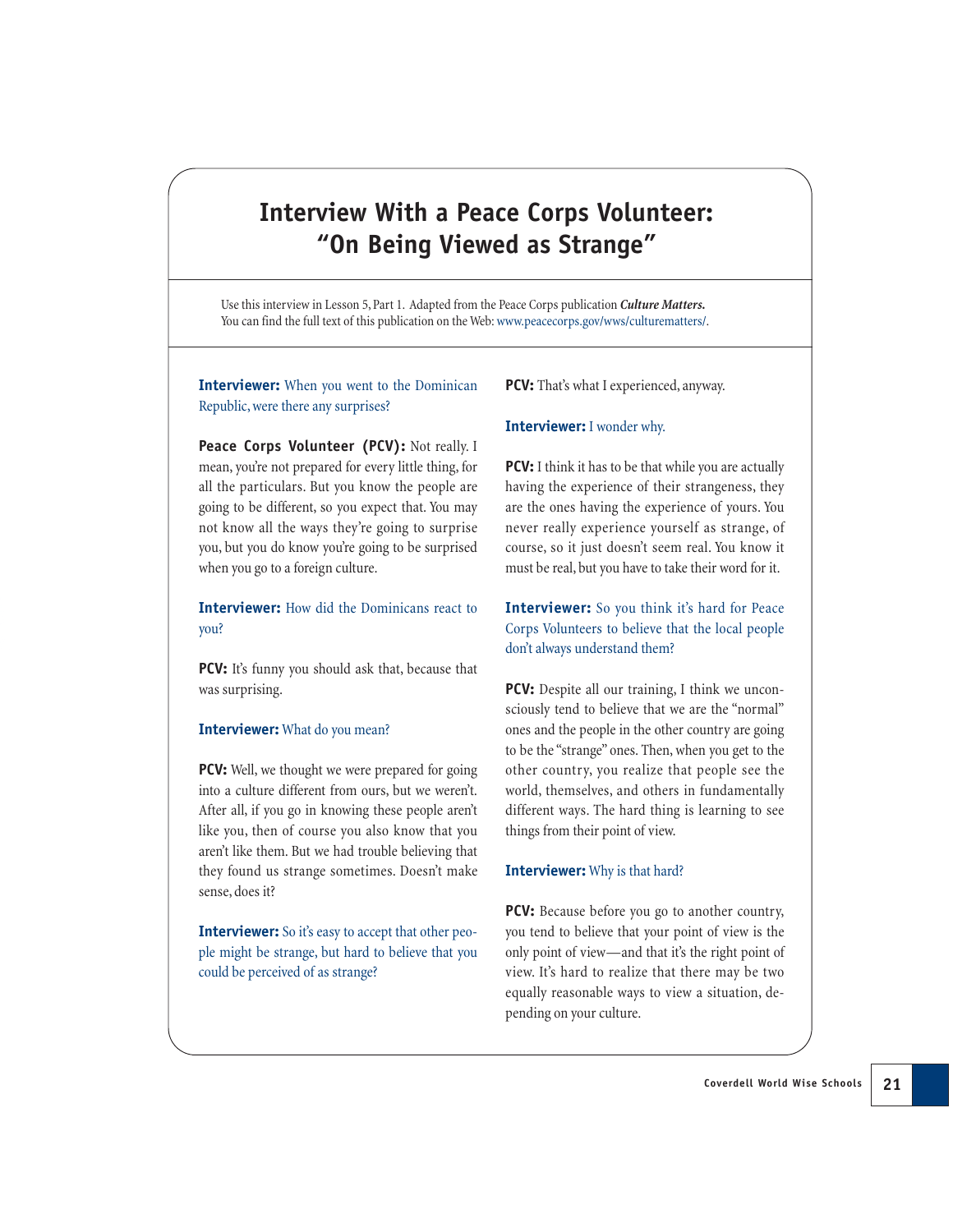#### **Enduring Understandings:**

- To understand another culture, you first have to understand your own.
- Beliefs vary from person to person and culture to culture.

#### **Essential Questions:**

- How does it feel when others see you as different—or as an outsider?
- How do your beliefs, values, and cultural upbringing influence the way you behave?
- How can you avoid cultural stereotyping?

### *Quote for Thought*

*Coming from brash America, we have to look hard to pick out the subtle feedback we don't even realize we're being given.*

—Returned Peace Corps Volunteer, Fiji Islands

# **Lesson 6: Americans (Part 1)**

#### **Materials**

• Worksheets #3 and #4 for each student

#### **Objectives**

- Students will be able to explain how people from other cultures may view Americans as a group as being different from themselves.
- Students will be able to explain why understanding their own culture can help them better understand another culture.

#### **Instructions**

- 1. Ask students: "What are some things about our lives that you value? How do these important things shape your behavior?" Then explain that people behave as they do because of the things they believe in or value. On the chalkboard, write the following values that some people from other cultures have noticed are common to many Americans:
	- Informality (being casual and down-to-earth)
	- Self-reliance (not looking to others to solve your problems)
	- Efficiency (getting things done quickly and on time)
	- Social equality (treating everyone the same)
	- Assertiveness (saying what's on your mind)
	- Optimism (believing that the best will always happen)
- 2. Explain that not everyone in the world shares these values. Ask students whether they think every person in America shares these values. Does everyone in the *classroom* share these values?
- 3. After a brief discussion, tell the students that they will read about behaviors that others have noticed about Americans. In some sense, these behaviors are examples of stereotypes that others harbor about Americans.
- 4. Provide each student with a copy of Worksheet #3,*Americans*. Explain that each of the seven statements may be true for all Americans, for some Americans, or for no Americans. It is the students' job to decide whether each statement is fully accurate, partially accurate, or false.
- 5. Have students work in pairs to complete Part 1 of Worksheet #3 in writing.
- 6. Ask students to complete Part 2 of Worksheet #3. Then have students share their responses to Part 2 in small groups.
- 7. Lead a class discussion. Explain that the students may not like or agree with some of the stereotypes others have of Americans, but they should at least be aware they exist. For an explanation of each of the seven statements, you may want to provide students with Worksheet #4, which presents the reasons that some cultural anthropologists give as to why Americans may come across to others the way they do.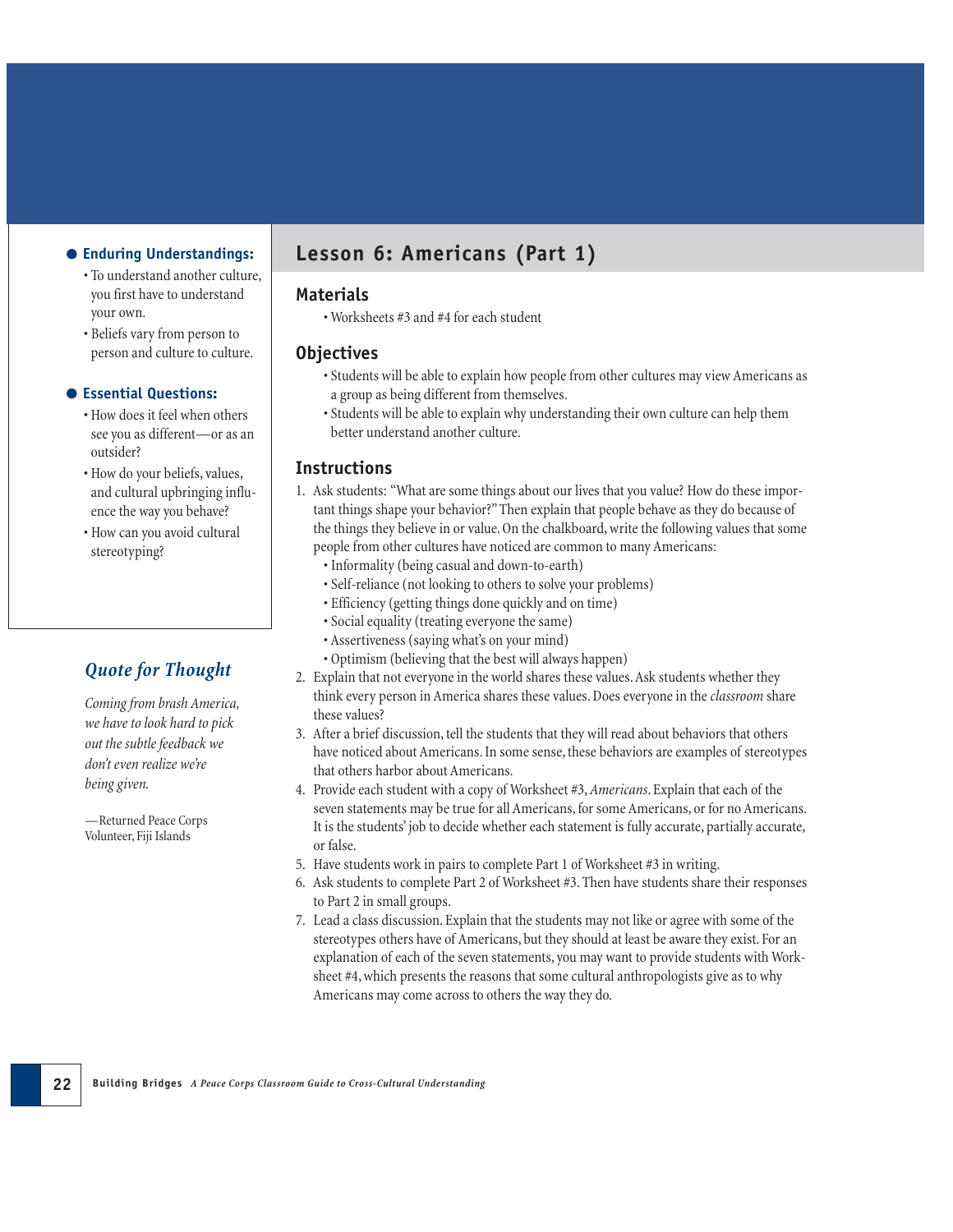# **Worksheet #3: Americans**

(Adapted from the Peace Corps publications *Culture Matters* and *Insights from the Field***.** You can find the full texts of these publications at www.peacecorps.gov/wws/culturematters/ and www.peacecorps.gov/wws/guides/insights/.)

- Part 1: Working with a partner, read each of the seven comments below that a non-American might make about an American. For each of the comments, give a good reason, in writing, for why you think this comment might be true for all Americans, true for some Americans, or true for no Americans.
- **1. Americans are always in such a hurry to get things done!**
- **2. Americans insist on treating everyone the same.**
- **3. Americans always have to say what they're thinking!**
- **4. Americans always want to change things.**
- **5. Americans don't show very much respect for their elders.**
- **6. Americans always think things are going to get better. They are so optimistic!**
- **7. Americans are so impatient!**

**Part 2:** Now, looking at one of the comments above, answer the following questions:

- **How would you feel if this statement were made about you?**
- **What would be a polite response if someone said it to you?**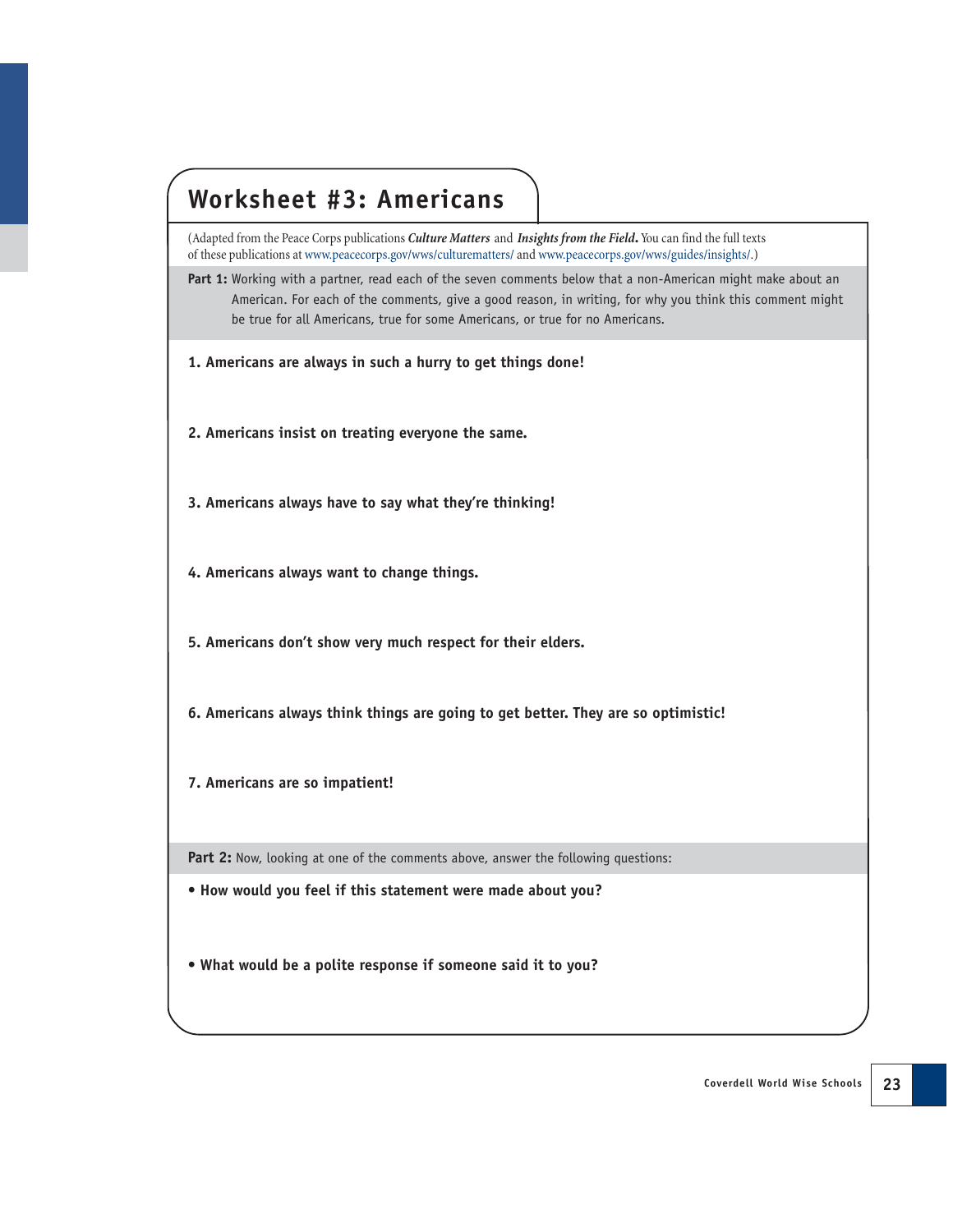#### *Quote for Thought*

*It's just not in their culture to tell or even suggest what they think you should do. Even when you are asking for advice, I don't think they feel comfortable giving it. The direct American style is often taken as impolite.*

—Returned Peace Corps Volunteer, Papua New Guinea

### **Lesson 6: Americans (Part 2)**

- 1. Explain that Worksheet #4 provides explanations that some scholars have given for why Americans often behave and think the way they do. No statement in this lesson is true of all Americans. Within any culture there are wide variations of behavior simply because there are so many factors—in addition to culture—that can cause an individual to behave in a certain way (e.g., age, gender, personality, experience).
- 2. It's important to remember that no one American is quite like any other American, but core values and beliefs do underlie and permeate the national culture. These values and beliefs don't apply across the board in every situation, and Americans may, on occasion, even act in ways that directly contradict them. But they are still at the heart of cultural beliefs of many people in the United States.
- 3. Explain that if the statements about "Americans"were actually meant to apply to all Americans, this would be an example of cultural stereotyping.Ask students: How would you feel if someone from another country had stereotypes about you before the person even knew you?

### **Taking Action**

- 1. Have students in your class teach or tutor younger children who are from a different culture—including language skills, math, reading, or craft work. Tutoring non-Englishspeaking students in English is always helpful and a great way for your students to serve others while building self-esteem.
- 2. Encourage students to interview local immigrants about aspects of American culture that the immigrants have found different, strange, or tough to adjust to while living in the United States. Ask students to include any concepts from this booklet that have played a role in the immigrants' lives. Have the students present their findings to the class. Then have them develop a plan for helping the immigrants they interviewed become more comfortable in the United States. The report could also be prepared for online or print distribution, with sensitivity to protecting the privacy of the interviewees. (You may wish to consult *Insights from the Field,* pages 127–129, for a step-by-step guide for students who want to undertake this project.*Insights*can be downloaded free from the Coverdell World Wise Schools website at www.peacecorps.gov/wws/guides/insights/.)

$$
\begin{array}{ccccccccccccc}\n\mathbf{\mathcal{Z}} & \mathbf{\mathcal{Z}} & \mathbf{\mathcal{Z}} & \mathbf{\mathcal{Z}} & \mathbf{\mathcal{Z}} & \mathbf{\mathcal{Z}} & \mathbf{\mathcal{Z}} & \mathbf{\mathcal{Z}} & \mathbf{\mathcal{Z}} & \mathbf{\mathcal{Z}} & \mathbf{\mathcal{Z}} & \mathbf{\mathcal{Z}} & \mathbf{\mathcal{Z}} & \mathbf{\mathcal{Z}} & \mathbf{\mathcal{Z}} & \mathbf{\mathcal{Z}} & \mathbf{\mathcal{Z}} & \mathbf{\mathcal{Z}} & \mathbf{\mathcal{Z}} & \mathbf{\mathcal{Z}} & \mathbf{\mathcal{Z}} & \mathbf{\mathcal{Z}} & \mathbf{\mathcal{Z}} & \mathbf{\mathcal{Z}} & \mathbf{\mathcal{Z}} & \mathbf{\mathcal{Z}} & \mathbf{\mathcal{Z}} & \mathbf{\mathcal{Z}} & \mathbf{\mathcal{Z}} & \mathbf{\mathcal{Z}} & \mathbf{\mathcal{Z}} & \mathbf{\mathcal{Z}} & \mathbf{\mathcal{Z}} & \mathbf{\mathcal{Z}} & \mathbf{\mathcal{Z}} & \mathbf{\mathcal{Z}} & \mathbf{\mathcal{Z}} & \mathbf{\mathcal{Z}} & \mathbf{\mathcal{Z}} & \mathbf{\mathcal{Z}} & \mathbf{\mathcal{Z}} & \mathbf{\mathcal{Z}} & \mathbf{\mathcal{Z}} & \mathbf{\mathcal{Z}} & \mathbf{\mathcal{Z}} & \mathbf{\mathcal{Z}} & \mathbf{\mathcal{Z}} & \mathbf{\mathcal{Z}} & \mathbf{\mathcal{Z}} & \mathbf{\mathcal{Z}} & \mathbf{\mathcal{Z}} & \mathbf{\mathcal{Z}} & \mathbf{\mathcal{Z}} & \mathbf{\mathcal{Z}} & \mathbf{\mathcal{Z}} & \mathbf{\mathcal{Z}} & \mathbf{\mathcal{Z}} & \mathbf{\mathcal{Z}} & \mathbf{\mathcal{Z}} & \mathbf{\mathcal{Z}} & \mathbf{\mathcal{Z}} & \mathbf{\mathcal{Z}} & \mathbf{\mathcal{Z}} & \mathbf{\mathcal{Z}} & \mathbf{\mathcal{Z}} & \mathbf{\mathcal{Z}} & \mathbf{\mathcal{Z}} & \mathbf{\mathcal{Z}} & \mathbf{\mathcal{Z}} & \mathbf{\mathcal{Z}} & \mathbf{\mathcal{Z}} & \mathbf{\mathcal{Z}} & \mathbf{\mathcal{Z}} & \mathbf{\mathcal{Z}} & \mathbf{\mathcal{Z}}
$$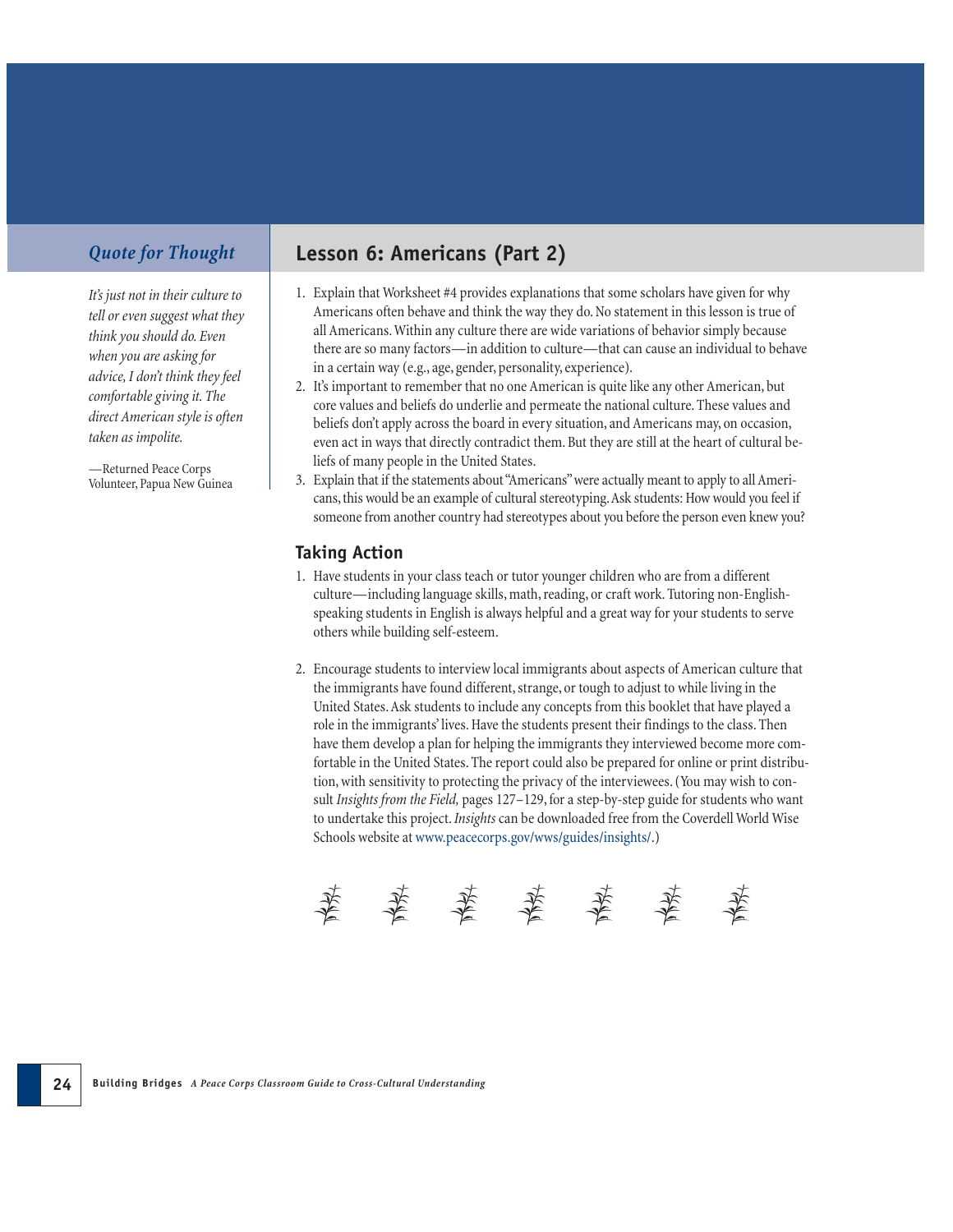# **Worksheet #4:**

# **Explanatory Notes for "Americans"**

**Directions:** Below are reasons some cultural anthropologists have offered to explain why Americans may come across the way they do to people from other cultures. As you are reading each explanation, think about whether or not you agree with it. Is the explanation true of all Americans, some Americans, or no Americans?

#### **1. Americans are always in such a hurry to get things done!**

Americans often seem this way because of their tendency to use achievements and accomplishments as a measure of a person's worth. They're in a hurry to get things done because it's only then that they feel they have proven their worth to other people. The more Americans accomplish, the more they feel they are respected.

#### **2. Americans insist on treating everyone the same.**

Americans do this because of our cultural roots as a free nation (e.g., "All men are created equal"). Americans have a deep cultural instinct toward social equality and not having a class system. This is a reaction to the European class system as well as the feudal system that existed in Europe. In cultures where inequality between social classes is more accepted, American insistence on egalitarianism, or social equality, may be annoying.

#### **3. Americans always have to say what they're thinking!**

Americans believe that being direct is the most efficient way to communicate. It's important to "tell it like it is" and "speak your mind"—to say what you mean and mean what you say. Being direct is often valued over "beating around the bush." Americans value assertiveness and being open and direct about one's thoughts and feelings. Not all cultures have this same value. In some cultures, the normal way to disagree or to say no is to say nothing or be very indirect.

#### **4. Americans always want to change things.**

Americans think things can always be better, and that progress is inevitable. The United States is a little more than 200 years old, and American culture tends to be an optimistic one. Older cultures are more skeptical because they have been around longer, have experienced more, and have been in situations in which progress was not always made. In American businesses, being open to change is a strong value, because things really do change quickly, and it is necessary to adapt. Many Americans believe it is "good" to initiate change and "bad" to resist it.

#### **5. Americans don't show very much respect for their elders.**

Americans believe people must earn by their actions whatever regard or respect they are given. Merely attaining a certain age or holding a certain position does not in itself signify achievement.

#### **6. Americans always think things are going to get better. They are so optimistic!**

America, because of its resources and successes, has always had a culture of optimism. Americans believe that they are in control of their own destinies, rather than being victims of fate. Many Americans tend to believe that "the American dream" can be achieved by anyone who is willing to work hard enough. Many Americans believe that the only obstacle to things getting better is "not trying hard enough." Americans also believe that a personal lack of determination or effort can be fixed. Other cultures may believe more in fate ("what will be will be"). When something bad happens, some members of these cultures believe it was fated to happen, must be accepted, and cannot be changed.

#### **7. Americans are so impatient!**

Americans believe that if things take a long time to do, they won't be able to do enough of them. Many Americans believe that more and faster is better. They do not like to stand in line and wait, and they originated fast food. Americans believe that getting things done (and doing them quickly) may be more important than other things. Many other cultures believe that slower is better and that building and maintaining relationships takes priority over getting things done at the expense of relationships.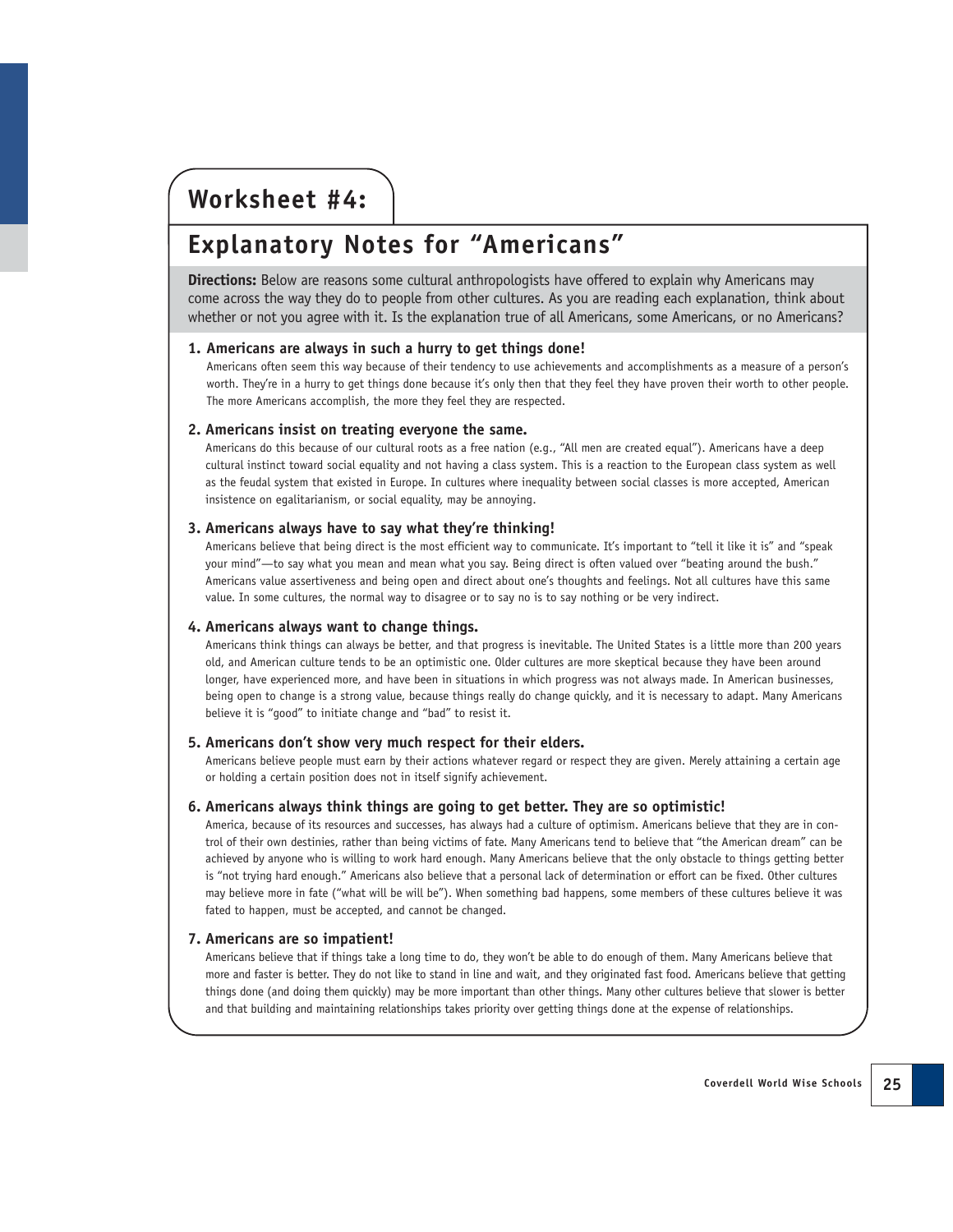#### **Enduring Understanding:**

• Understanding the importance of qualifying a generalization can help prevent stereotyping.

#### **Essential Questions:**

- What do we gain from qualifying a generalization? Why bother doing it?
- What are some ways we can avoid stereotyping other people who are different from us?

### **Lesson 7: Generalizations: How Accurate Are They?**

#### **Materials**

- Worksheet #5 for every two students
- Pencils and paper

#### **Objective**

• Students will learn to recognize and modify generalizations.

#### **Introduction**

This lesson introduces students to the concept of generalization as it applies to cultural stereotyping. The goal is to have students challenge generalizations made about people, insist on knowing the evidence that supports these, and be willing to modify their own generalizations when confronted by evidence showing them to be false. It is important for students to understand that almost all generalizations, particularly those about people and other cultures, need to be qualified. The lesson also asks students to practice using qualifying language.You may want to relate this lesson to Lesson 6, on making generalizations about Americans.

#### **Instructions**

- 1. Explain the meaning of "general" and "specific" using objects in the room or pictures to illustrate your point (e.g.,"This horse is black" versus "All horses are black").
- 2. Write this statement on the board: "Snakes are harmful."Ask students to write at the top of a sheet of paper whether they agree or disagree with the statement. Then read each of the following questions aloud. Have students number 1 through 7, then write "yes" or "no" in response to each question.
	- 1. Are all snakes harmful?
	- 2. Are most snakes harmful?
	- 3. Are many snakes harmful?
	- 4. Are some snakes harmful?
	- 5. Are a few snakes harmful?
	- 6. Do you know everything about snakes?
	- 7. Is the statement "Snakes are harmful" true?
- 3. As a class, address the following questions:
	- How many students agreed with the statement on the board at first? How many students answered no to the seventh question? If you changed your mind, what made you do so?
	- What words can you add to the statement "Snakes are harmful" to make it more accurate (e.g., some snakes, many snakes, a few snakes in Asia, many snakes in Australia)?
	- What can you add to the statement to show that you don't have a lot of factual information about snakes (e.g., as far as I know, I'm not sure, in my experience)?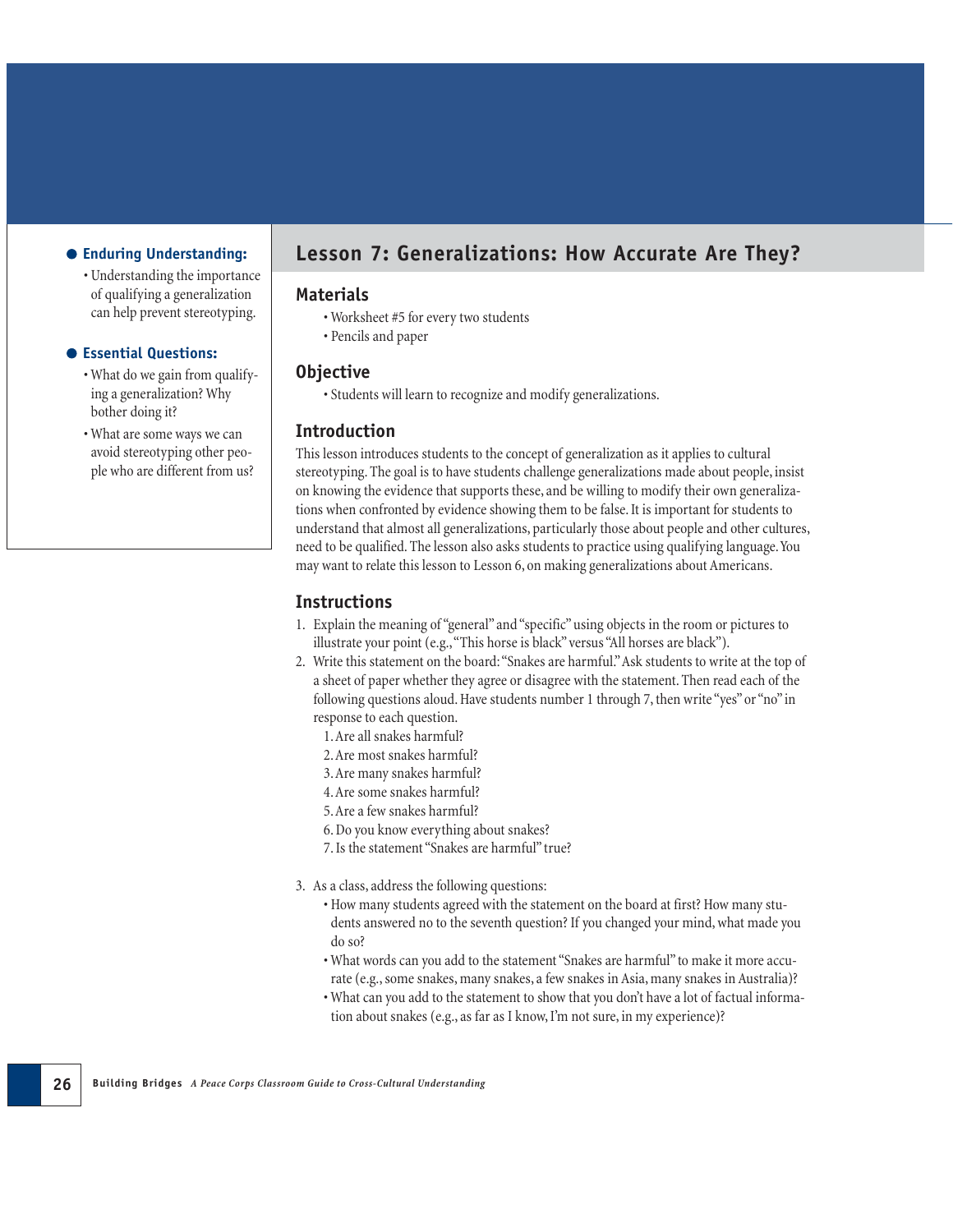- 4. Have students work in small groups to evaluate the accuracy of the generalizations listed on Worksheet #5. Encourage them to discuss their reasoning and come to consensus on each statement. Then have students work in pairs to rewrite each statement using qualifying phrases like those suggested above so that each statement is accurate.
- 5. As a class, discuss the conclusions of each group, paying close attention to how the statements were qualified.

#### **Debriefing**

Use the following questions to guide a brainstorming session to help students recognize generalizations and begin using qualifying language.

- 1. Have you ever heard anyone use a generalization to describe you or another person? How does it feel when someone does that?
- 2. What happened when we used a generalization to describe snakes? Was the statement accurate? What happened when we used qualifiers to describe snakes? When you filled out the worksheet, which statements were more difficult to evaluate—the statements about things or the statements about people?
- 3. What are some ways we could complete the following sentences?
	- We should try not to use generalizations because \_\_\_\_\_\_\_\_\_ .
	- It is important to use qualified statements because \_\_\_\_\_\_\_\_\_.
- 4. What can you do if you hear someone using generalizations to describe a person or a group of people? (Help students articulate some nonconfrontational ways to respond to generalized descriptions.)
- 5. How can being alert to generalizations help us avoid stereotyping individuals from other cultures—or individuals different from ourselves?

#### **Taking Action**

Invite students to challenge generalizations in their daily lives. Ask students to think about generalizations and stereotypes they might use sometimes in casual conversations with friends. List some words that often appear in students' casual conversations that can be hurtful to others. Ask students to substitute more accurate and qualified statements for these words. Challenge the students to model culturally sensitive behavior for their friends and family. Ask them to observe how many of their friends and families modify their word choices.

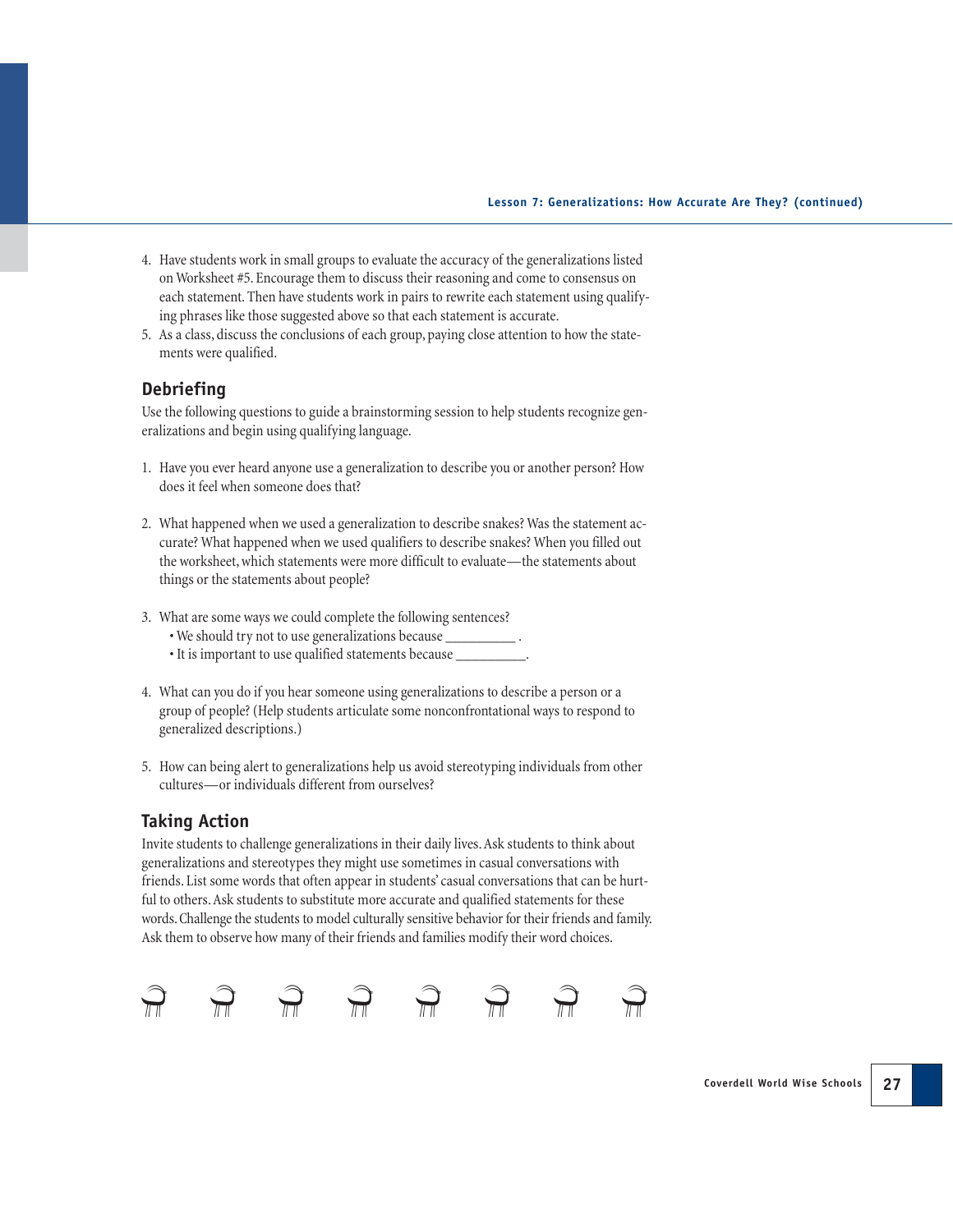# **Worksheet #5: How Accurate Are They?**

**Directions:** Read each of statements 1–10 carefully. Then, for each statement, ask yourself questions like the examples below and put a check in the appropriate column to indicate which column best applies to each statement.

- Are all (or almost all) baseballs white?
- Are most baseballs white?
- Are some baseballs white?
- Are few baseballs white?

|                                           | All or<br>almost all | Most | Many | <b>Some</b> | Few | Don't<br>know |
|-------------------------------------------|----------------------|------|------|-------------|-----|---------------|
| 1. Baseballs are white.                   |                      |      |      |             |     |               |
| 2. Elephants are strong.                  |                      |      |      |             |     |               |
| 3. Fish have gills.                       |                      |      |      |             |     |               |
| 4. Spiders are poisonous.                 |                      |      |      |             |     |               |
| 5. Candy is bad for your teeth.           |                      |      |      |             |     |               |
| 6. Babies cry.                            |                      |      |      |             |     |               |
| 7. Politicians are dishonest.             |                      |      |      |             |     |               |
| 8. Teachers are smarter<br>than children. |                      |      |      |             |     |               |
| 9. People who are quiet are shy.          |                      |      |      |             |     |               |
| 10. Poor people are lazy.                 |                      |      |      |             |     |               |

**28 Building Bridges** *A Peace Corps Classroom Guide to Cross-Cultural Understanding*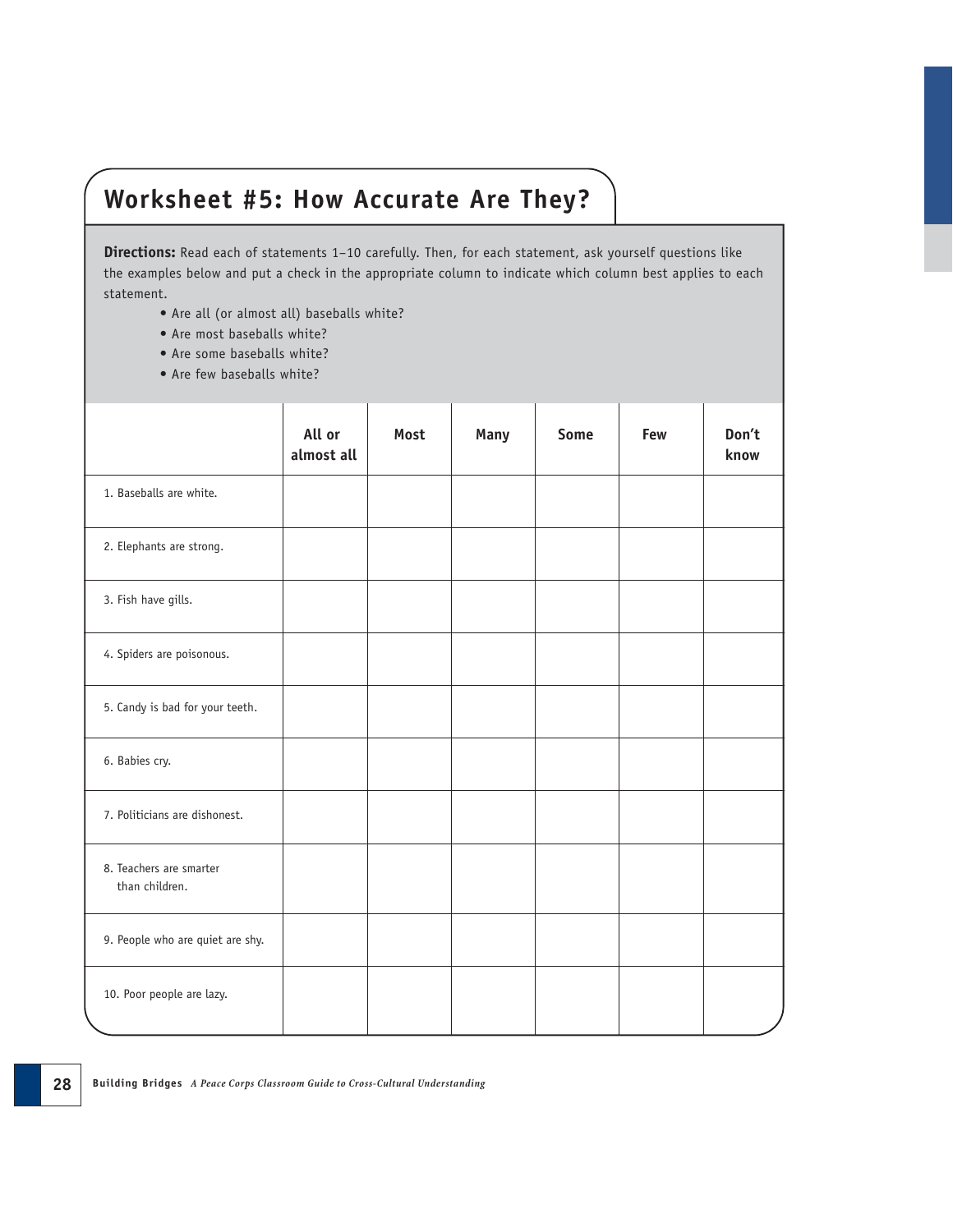### **Lesson 8: Interpreting Behavior: Expanding Our Point of View**

#### **Materials**

• Worksheets #6 and #7 for each student

#### **Objectives**

- Students will know that understanding another culture involves being able to interpret behaviors, customs, actions, and practices from more than one point of view.
- Students will know that any behavior has to be interpreted in two ways: the meaning given to it by the person who does the action and the meaning given to it by the person who observes the action.
- Students will be able to explain how various people may interpret the same reality in different ways.
- Students will practice the skill of interpreting a situation from two different points of view.

### **Introduction**

This lesson and the next ones are designed to help students see a situation from two points of view. In doing this, they will begin to understand the importance of being able to see things from another culture's point of view. They will learn that understanding another culture involves being able to interpret behaviors, customs, actions, and practices from that culture's perspective, not their own. In the process, they will learn that no two people see the same thing in exactly the same way—even if they are part of the same culture. Students will practice viewing a situation from another culture's point of view.

### **Instructions**

- 1. Ask students whether they have ever had the experience of going to a movie or watching a video with a friend and, at the end of the movie, each person thought different things in the movie were important, funny, sad, boring, or interesting.
- 2. Ask students how two people can watch the same movie and see different things.
- 3. Now, on an overhead projector, if possible, show the class a complex scene with many things happening—from a painting, advertisement, book illustration, or other source that none of the students has seen before. Ask the students to concentrate carefully, and expose them to the scene for exactly 10 seconds, and not longer. Then ask several students, in turn, to report what they saw. Ask them to be specific about details, and invite other students to offer their recollections or interpretations if they saw things differently. Students are likely to see and interpret different details—just as witnesses to crimes and accidents often differ as to the details of what they saw fleetingly.
- 4. Follow these first two activities with a class discussion. Lead students to the awareness that no two people see the same thing in exactly the same way. All people bring to a situation their own values, beliefs, and life experiences—and powers of observation.
- 5. Explain that we all believe that we observe reality—things as they are. But what actually happens is that the mind interprets what the eyes see and gives it meaning. It is only at this point,

#### **Enduring Understanding:**

• It's easy to misinterpret things people do in a cross-cultural setting. To keep from misunderstanding the behavior of individuals from another culture, you have to try to see the world from their point of view, not yours.

#### **Essential Questions:**

- Why might it be possible for me to misunderstand individuals from another culture?
- How can I learn to see things from another culture's point of view? Why is it important?

# *Quote for Thought*

*[The Peace Corps experience] stretched our view of the world and then focused it, mightily precisely.*

—P.F. Kluge, Novelist and returned Peace Corps Volunteer, Micronesia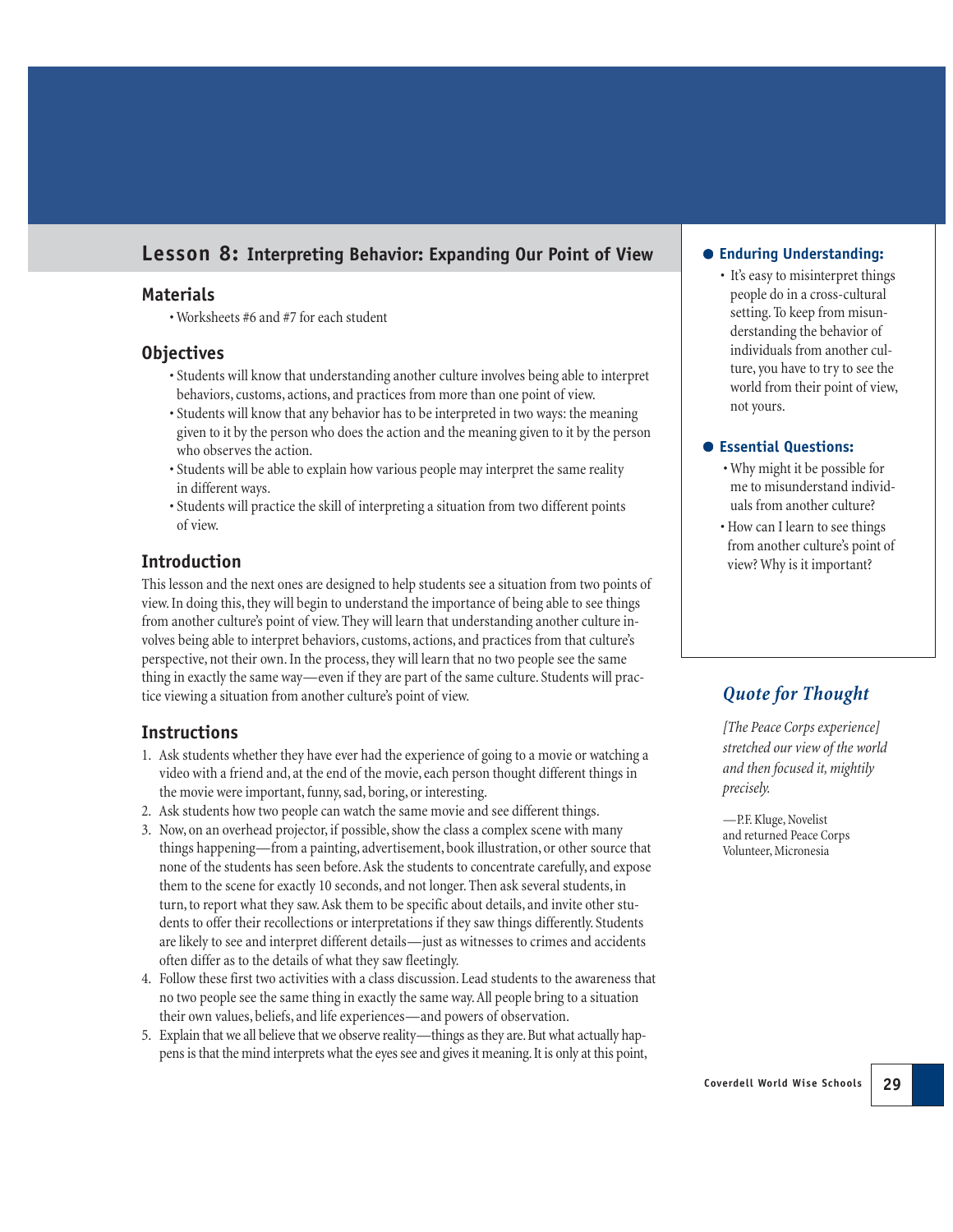#### **Lesson 8: Interpreting Behavior: Expanding Our Point of View (continued)**

when meaning is assigned, that we can truly say we have *seen* something. In other words, what we see is as much in the mind as it is in reality. If you consider that the mind of a person from one culture is going to be different in many ways from the mind of a person from another culture, then you have the explanation for that most fundamental of all cross-cultural issues: the fact that two people looking upon the same reality, the same example of behavior, may see things very differently.

- 6. Make the point that any behavior observed by two people from different cultures has to be interpreted in two ways:
	- The meaning given to it by the person who does the action
	- The meaning given to it by the person who observes the action

Only when these two meanings are the same do we have successful communication successful in the sense that the meaning that was intended by the doer is the one that was understood by the observer.

- 7. Now have students participate in a lesson that will help clarify these concepts. Distribute copies of Worksheet #6,*Understanding Cultural Viewpoints (Part 1),* and have the students complete the worksheet.
- 8. Ask students to discuss their answers to the questions in groups of three. Have them note similarities and differences in their responses to each question. After five minutes of smallgroup discussion, ask students whether all three students in each group shared exactly the same response. Were their viewpoints similar, was there some variation, or were they quite different? Explain that it is rare that three people will have exactly the same opinion on a subject. Opinions might be similar, but not identical—or, depending on the makeup of your class, they might be distinctly different.
- 9. Reinforce the idea that if two people from the same culture often view a situation in different ways, it is even more likely that two people from different cultures will view a situation differently. Culture exerts a powerful influence on our point of view.
- 10. Now have students complete Worksheet #7,*Understanding Cultural Viewpoints (Part 2).*In their same groups of three, ask the students to compare their responses to the same questions, but now with the knowledge of the cultural context. Ask how their responses changed.
- 11. Explain to students that if they were to go to another culture, they would need to be careful not to make judgments about a particular behavior or custom until they understood the cultural context—and the reasons that behavior was accepted as "normal."
- 12. Remind students of the point made in Lesson 6,*Americans:* We always view something as "normal" based on a certain standard. In the case of Americans, the standard is American culture. When in the presence of another culture, we have to set aside what the standard for normal is in our own culture and try to understand the reasons something is accepted as normal in another culture (according to *that* culture's standard).

#### **Taking Action**

Have students choose a current world event or a historical event and write articles on the event or issue from two perspectives, representing opposing points of view or points of view that represent different countries. One topic might involve students adopting Native American versus Euro-American perspectives on an issue, past or present.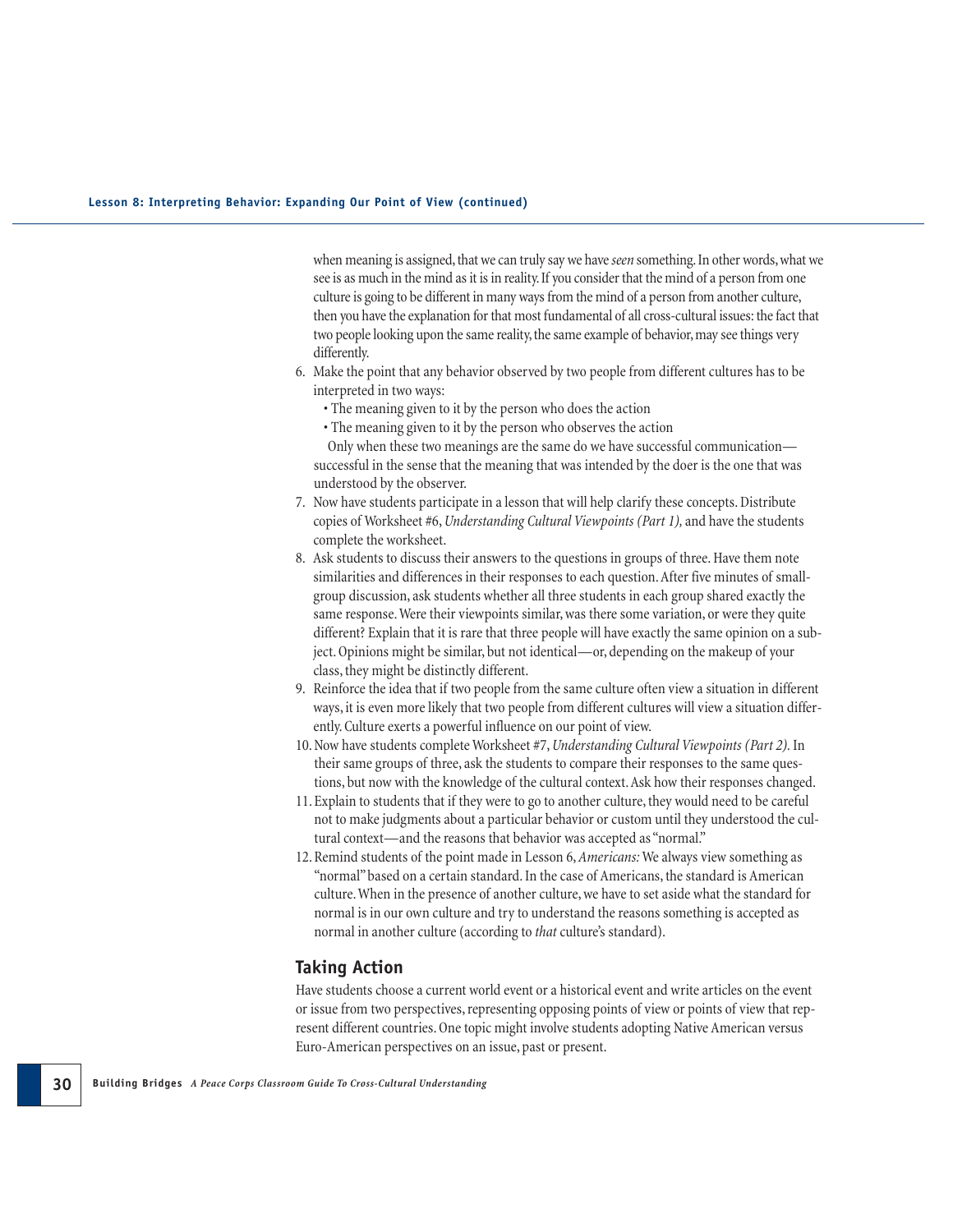# **Worksheet #6:**

# **Understanding Cultural Viewpoints (Part 1)**

(Adapted from the Peace Corps publications *Culture Matters* and *Insights from the Field***.** You can find the full texts of these publications at www.peacecorps.gov/wws/culturematters/ and www.peacecorps.gov/wws/guides/insights/.)

**Directions:** Read the description of the seven behaviors below and write down your immediate response or interpretation. (This will reflect your own cultural values, beliefs, or perceptions.) The first one offers an example of a possible answer.

1. A person comes to a meeting half an hour after the scheduled starting time. **Your response or interpretation:** 

(Sample response: This person is late and should at least apologize or give an explanation.)

- 2. Someone kicks a dog. **Your response or interpretation:**
- 3. A woman carries a heavy jug of water on her head while her husband walks in front of her carrying nothing. **Your response or interpretation:**
- 4. A male guest helps a female host carry dirty dishes into the kitchen. **Your response or interpretation:**
- 5. A young man and young woman are kissing each other in public. **Your response or interpretation:**
- 6. While taking an exam, a student copies from the paper of another student. **Your response or interpretation:**
- 7. A guest at a dinner party belches aloud after the main course. **Your response or interpretation:**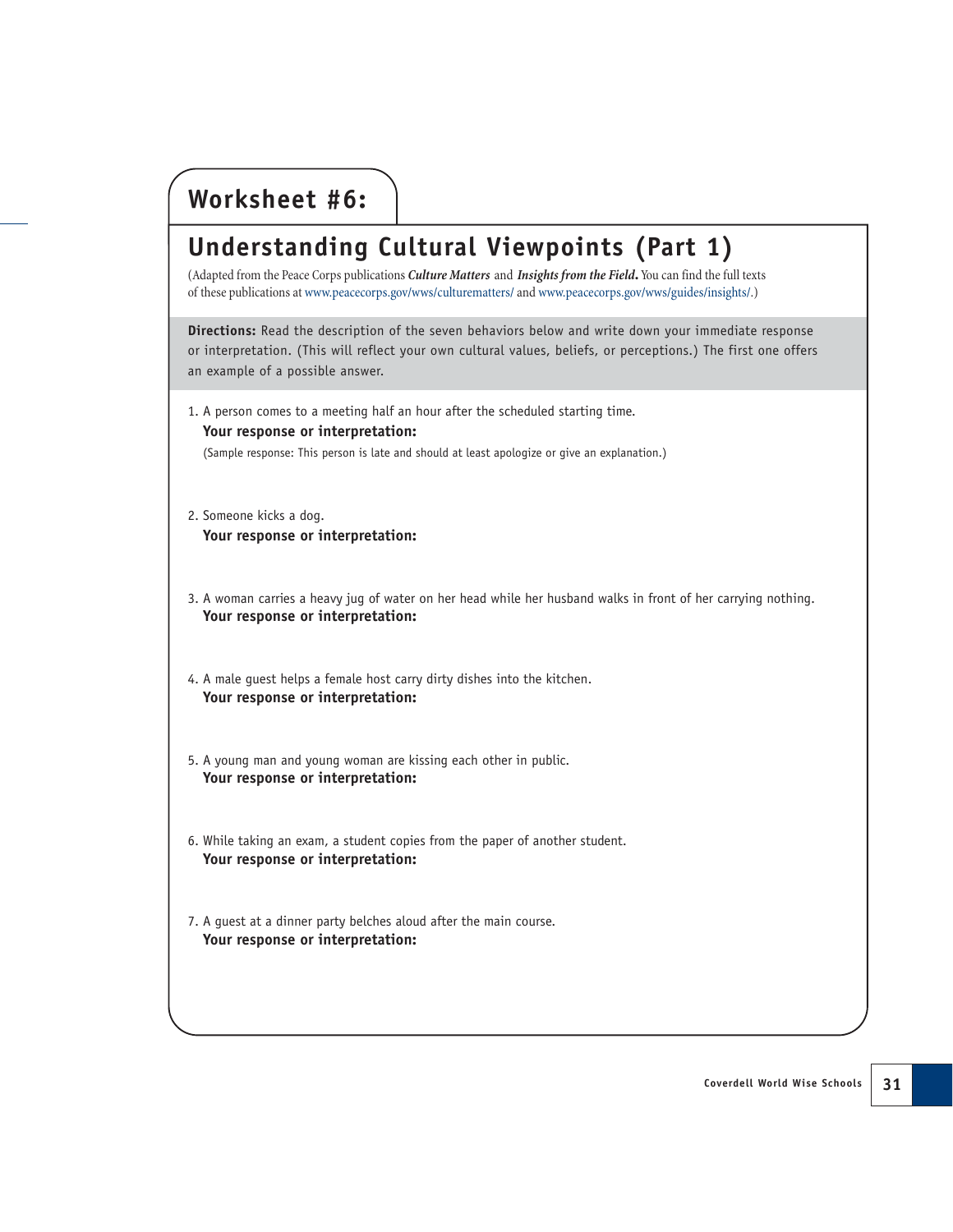# **Worksheet #7:**

# **Understanding Cultural Viewpoints (Part 2)**

**Directions:** In this part of the lesson, imagine how some of the same behaviors would be perceived or interpreted by someone from a culture different from your own. A different cultural trait is described in each case. Read each behavior and the description of the culture, and then write in the space provided how you think a person from such a culture would interpret that behavior. If you need more space, use the other side of this page.

1. A person comes to a meeting half an hour after the scheduled starting time. How would this act be interpreted . . . by someone from a culture where it is normal to arrive half an hour—even two hours—after the scheduled starting time?

#### **The response or interpretation:**

(Sample response: It's no big deal. We'll start when everybody's here.)

- 2. Someone kicks a dog. How would this act be interpreted . . . by someone from a country where dogs tend to carry disease and food is scarce? **The response or interpretation:**
- 3. A woman carries a heavy jug of water on her head while her husband walks in front of her carrying nothing. How would this be interpreted . . . by someone from a culture where carrying water is a woman's responsibility? **The response or interpretation:**
- 4. A male guest helps a female host carry dirty dishes into the kitchen. How would this act be interpreted . . . by someone from a culture where men are not expected to clean up after a meal? **The response or interpretation:**
- 5. A young man and young woman are kissing each other in public. How would this act be interpreted . . . by someone from a culture where men and women never touch in public? **The response or interpretation:**
- 6. While taking an exam, a student copies from the paper of another student. How would this act be interpreted . . . by someone from a culture where it is expected that you help a friend succeed, and sharing is the norm? **The response or interpretation:**
- 7. A quest at a dinner party belches aloud after the main course. How would this act be interpreted . . . by someone from a culture where belching is the normal way to express pleasure about food? **The response or interpretation:**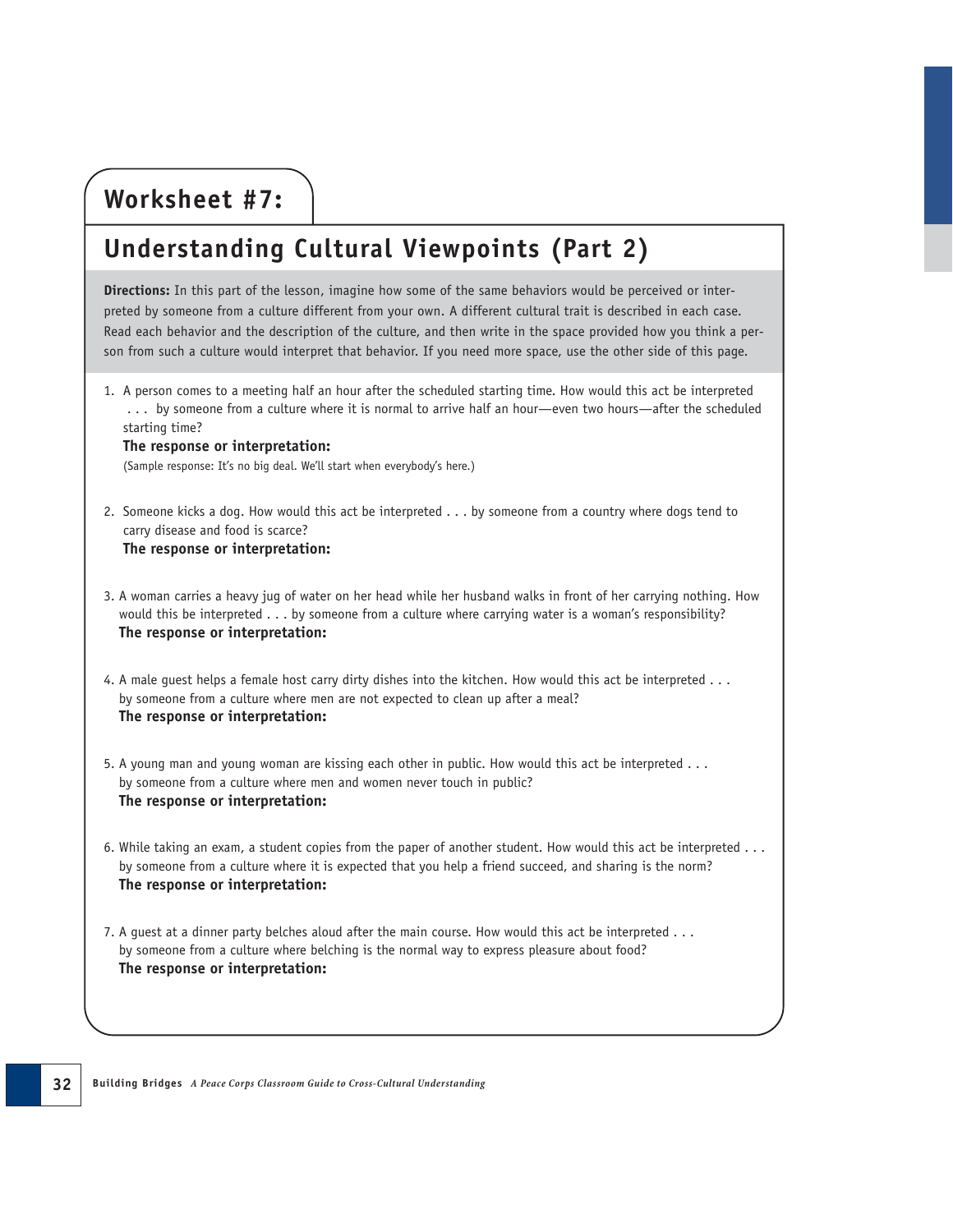# **Lesson 9: Resolving a Cross-Cultural Misunderstanding**

#### **Materials**

- Worksheet #8, paper, and pencils
- Copy of the checklist (page 34) for each student

#### **Objectives**

- Students will understand that cross-cultural misunderstandings are common occurrences.
- Students will identify a solution to a cross-cultural misunderstanding.

#### **Instructions**

- 1. Tell students that they will now read about the way in which individuals in the Dominican Republic misunderstood an American Peace Corps Volunteer who was doing something that in the United States is perfectly normal.
- 2. Give students a copy of Worksheet #8,*Jogging Alone*. (The anecdote describes an incident involving a Peace Corps Volunteer, who had one way of looking at a situation, and her neighbors, who interpreted the situation differently.)
- 3. Ask students to read the Peace Corps Volunteer's account. Ask them to think about how they might solve the dilemma as they read. Then ask students to work in pairs to respond to the questions on the worksheet.
- 4. When students have had sufficient time for discussion, elicit responses to each question. Allow time for differing responses to be considered.
- 5. Ask each of the students to pretend they were the Peace Corps Volunteer in the jogging incident. Have each student (in the role of a Peace Corps Volunteer) write a letter home to a parent describing the incident and how it was resolved.
- 6. Provide students with a checklist of what to include (sample, page 34) before they begin writing their letters. Have students exchange the first draft of their letters with another student for peer review and feedback. (The review and feedback should be based on the criteria in the checklist.) Then have students revise and polish their letters.
- 7. Have students share their letters with a new partner. Then ask for volunteers to read their letters to the class.

#### **Enduring Understanding:**

• It's easy to misinterpret things people do in a cross-cultural setting. To keep from misunderstanding the behavior of others, you have to try to see the world from their point of view, not yours.

#### **Essential Questions:**

- How can I learn to see things from another culture's point of view? Why is this important?
- If you did develop this skill, how could it lead to greater harmony and understanding right in your own school?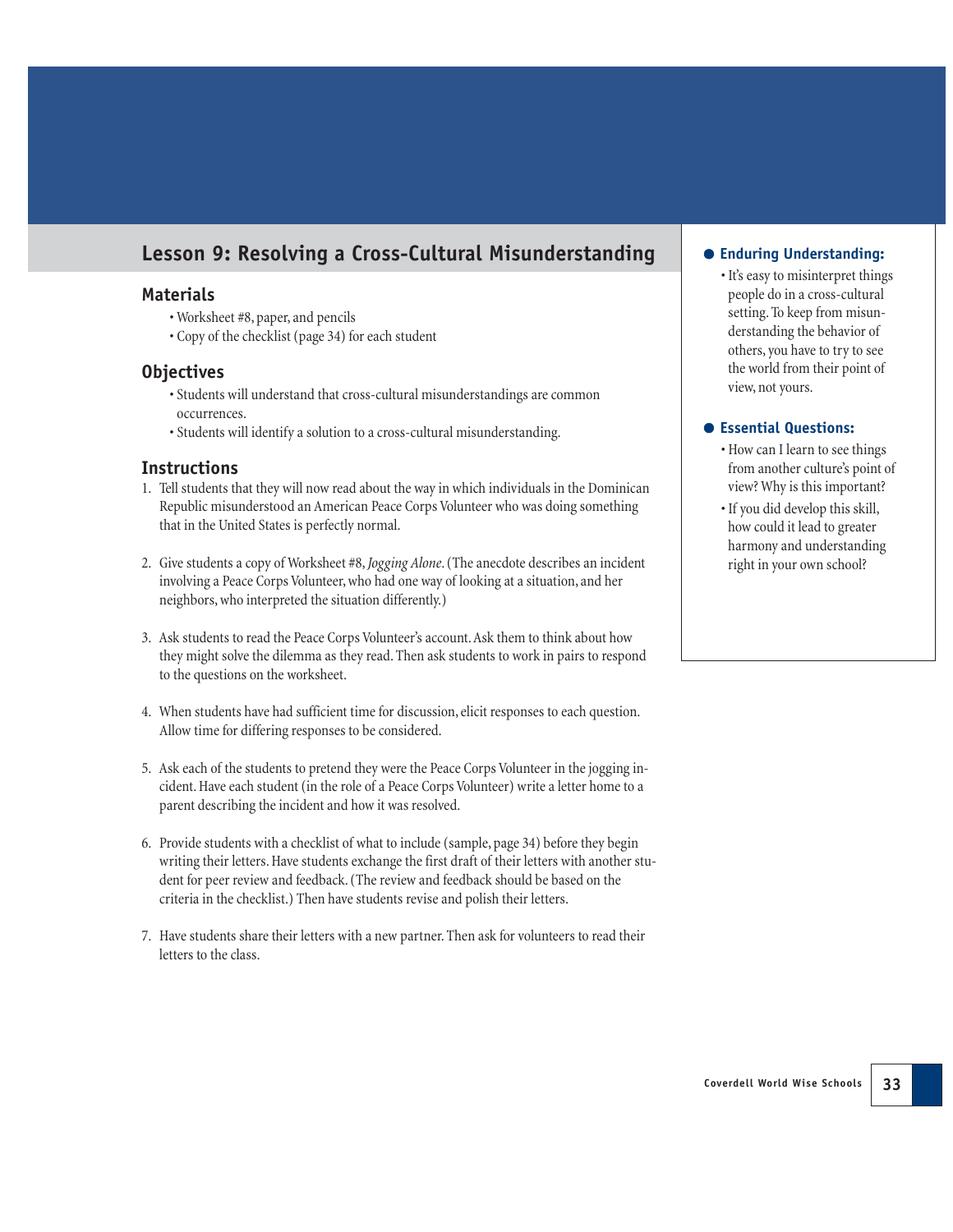#### **Lesson 9: Resolving a Cross-Cultural Misunderstanding (continued)**

#### *Quote for Thought*

*Expect to feel embarrassed, foolish, and sometimes inadequate. It's all part of the experience. These trying times are what we eloquently call "adjustment." They're difficult, natural, and useful.*

—Returned Peace Corps Volunteer, Kenya

8. Students have just had practice in trying to see the world from another culture's point of view. Ask them in what ways developing this skill might lead to greater understanding right in their own school.

Note: To give students additional experience in resolving cross-cultural misunderstandings, use *Voices from the Field* on the Web at www.peacecorps.gov/wws/guides/voices/. Under Peace Corps Stories, have students read "Cross-Cultural Dialogue," by Roz Wollmering (page 33), and follow up under Reading and Responding to Literature with the lesson plan for this story (pages 106–117).

#### **Taking Action**

Help your class develop a project to foster better understanding and communication among the students in your school. Conduct a survey to determine what communication difficulties, if any, exist among students of different cultural backgrounds within your school. Invite students to devise ways to resolve these difficulties. Examples:

- Students facilitate a cross-cultural communications workshop with the help of interested teachers and community members.
- Students role-play a cross-cultural misunderstanding and its thoughtful resolution at a school assembly.

#### *Checklist for Letter Home*

- $\Box$  You have described the jogging incident in a factual manner.
- $\Box$  You have described your own needs and feelings.
- $\Box$  You have described the needs and feelings of the Dominicans in a way that is respectful of their culture.
- $\Box$  You have explained what you did to resolve the problem in a way that is respectful of the Dominican culture.
- $\Box$  Your letter is organized into paragraphs in logical order, and you have used correct grammar, punctuation, and spelling.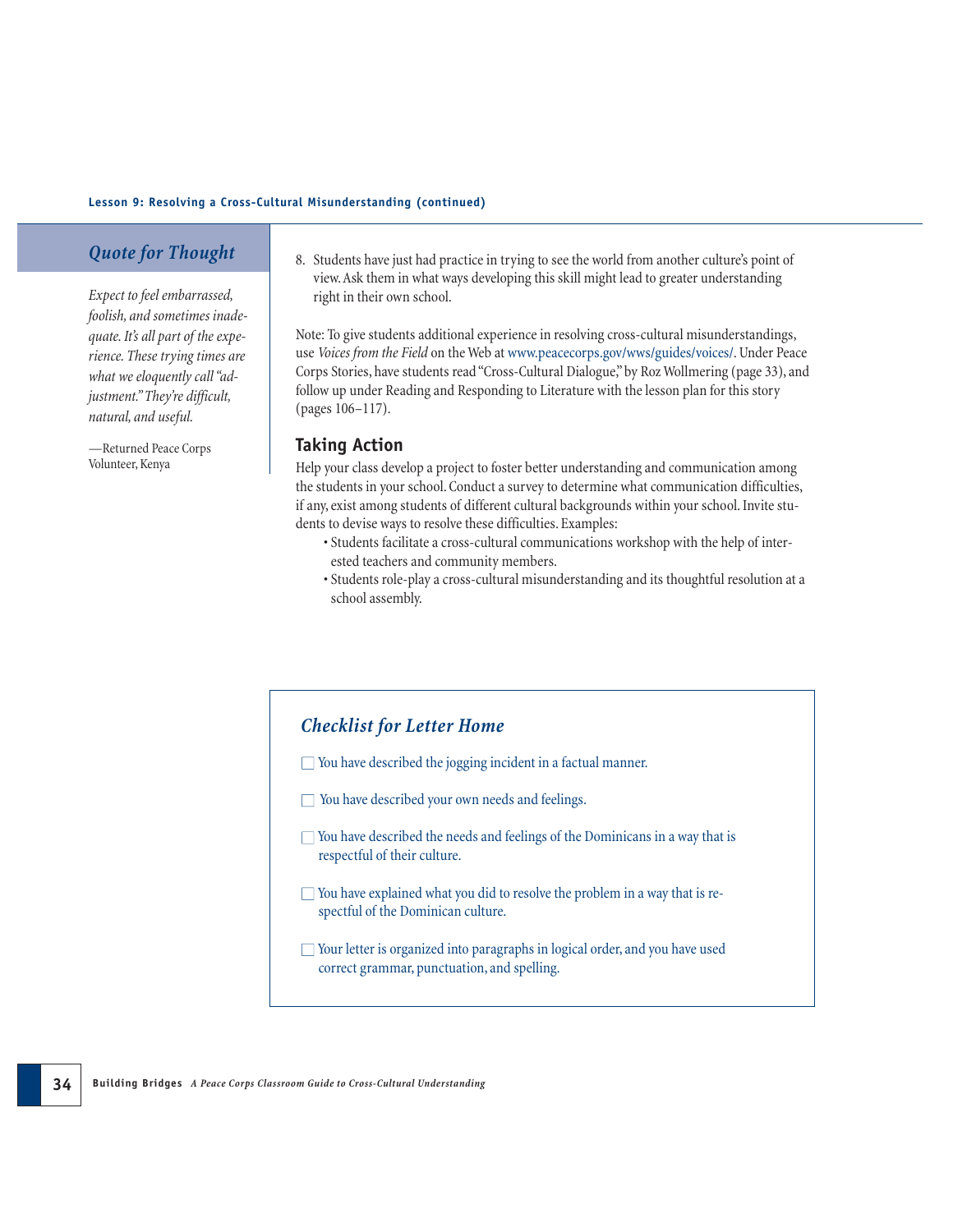# **Worksheet #8: Jogging Alone**

*An account of a Peace Corps Volunteer serving in the Dominican Republic*

When I first arrived in my village in the Dominican Republic, I began to have a problem with my morning jogging routine. I used to jog every day when I was at home in the United States, so when I arrived in my village in the Dominican Republic, I set myself a goal to continue jogging two miles every morning. I really liked the peaceful feeling of jogging alone as the sun came up. But this did not last for long. The people in my village simply couldn't understand why someone would want to run alone. Soon people began to appear at their doorways offering me a cup of coffee; others would invite me to stop in for a visit. Sometimes this

would happen four or five times as I tried to continue jogging. They even began sending their children to run behind me so I wouldn't be lonely. They were unable to understand the American custom of exercising alone. I was faced with a dilemma. I really enjoyed my early morning runs. However, I soon realized that it's considered impolite in Dominican villages not to accept a cup of coffee, or stop and chat, when you pass people who are sitting on their front steps. I didn't want to give up jogging. But, at the same time, I wanted to show respect for the customs of the Dominican Republic and not be viewed as odd or strange.

| <b>Directions:</b> Use the back of the worksheet to write answers to the following questions.                                                                                 |                                                                                                                                                                                |  |  |
|-------------------------------------------------------------------------------------------------------------------------------------------------------------------------------|--------------------------------------------------------------------------------------------------------------------------------------------------------------------------------|--|--|
| 1. What was the American's point of view here?                                                                                                                                | 4. What was the Dominicans' point of view here?                                                                                                                                |  |  |
| 2. What American cultural norm, or custom, did<br>the American think would be viewed as per-<br>fectly normal in the Dominican Republic?                                      | 5. What was the reason for the Dominicans' point<br>of view? What cultural norm did the Dominicans<br>have that made them view the American's be-<br>havior as strange?        |  |  |
| 3. Describe a way you think that the American<br>could respect the Dominican need to show<br>hospitality to a stranger and, at the same<br>time, not have to give up jogging. | 6. How might the Dominicans begin to under-<br>stand and respect American cultural norms<br>and, at the same time, satisfy their own need<br>to show hospitality to strangers? |  |  |
|                                                                                                                                                                               |                                                                                                                                                                                |  |  |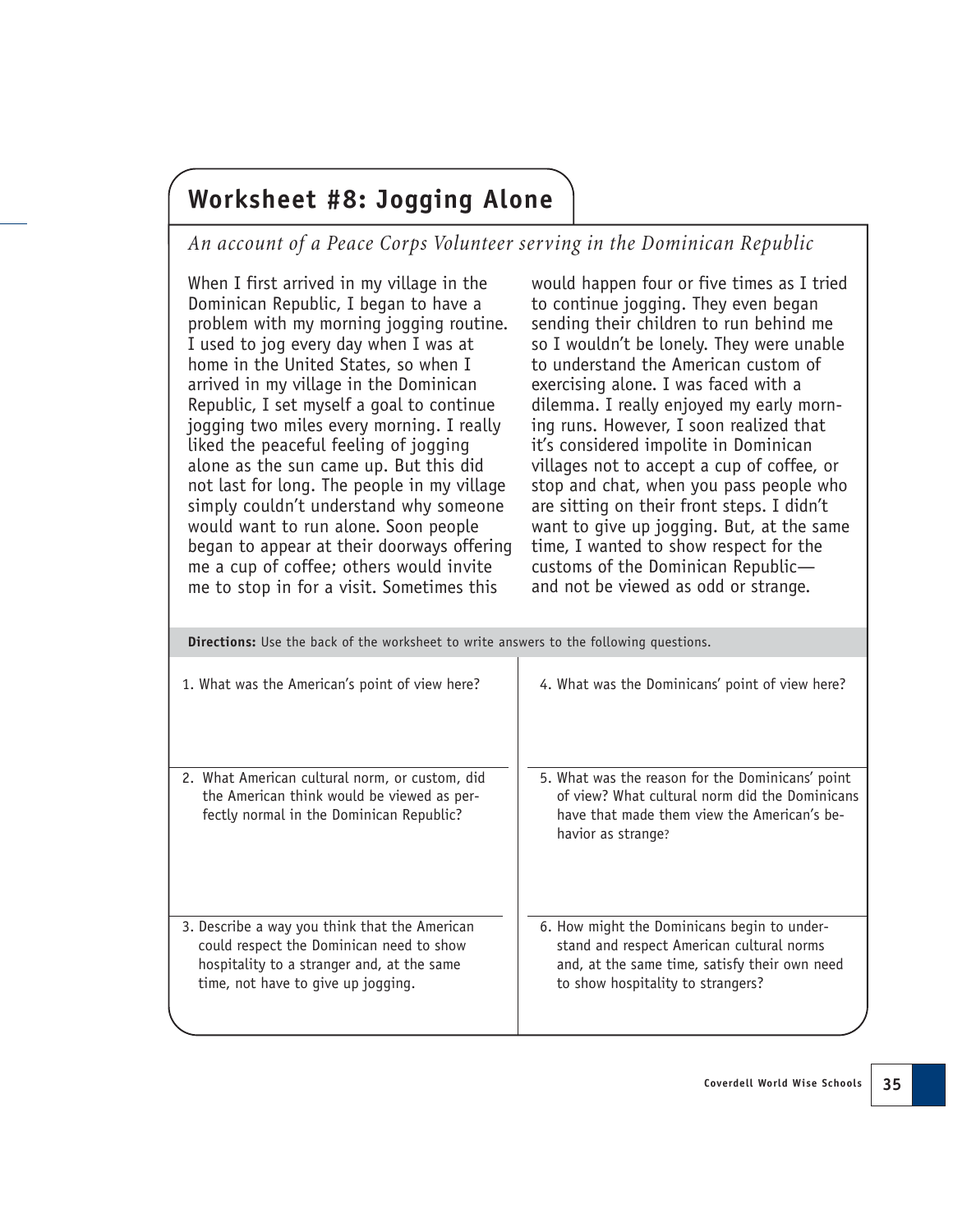#### **Enduring Understanding:**

• To keep from misunderstanding the behavior of others, you have to try to see the world from their point of view, not yours.

#### **Essential Questions:**

- How can I learn to see things from multiple points of view? Why is this important?
- If you did develop this skill, how could it lead to greater harmony and understanding right here in our own school? How about in the world?

# **Lesson 10: Seeing Both Sides of an Issue**

#### **Materials**

• Chart paper

#### **Objectives**

• Students will practice the skill of seeing an issue from different points of view.

#### **Instructions**

- 1. Explain that, as shown in Lesson 9, there are often two or more equally reasonable ways to view a situation, depending on your culture. Being able to see multiple sides of an issue is an important skill. Ask why this may be so. Explain that actively listening to another's viewpoint with an open mind is sometimes the most powerful thing one can do to avoid misunderstandings.
- 2. Suggest to students that active listening is one of the most underrated communication skills. Review with them the rules of active listening. (Maintain direct eye contact. No interruptions. Keep an encouraging facial expression and utter acknowledging sounds, like "uh-huh." Use positive body language. If the person who is speaking gets stuck, ask: Is there more you would like me to know? and then resume listening.) Ask for two student volunteers to model the skill of active listening in a brief conversation about "Something surprising that happened to me this week." One student will be the speaker and one student will be the active listener. (It may be instructive to have a role player deliberately violate the rules of active listening—by whistling, looking around, interrupting, or remaining utterly silent—to demonstrate how uncomfortable the speaker becomes.)
- 3. Tell students that they will now practice seeing an issue from different points of view.
- 4. On each of four pieces of chart paper write one of the following: Strongly Agree, Agree, Disagree, Strongly Disagree. Tape each paper on the wall in a different corner of the room.
- 5. Explain that you will state a controversial issue and students will express their opinion by moving to one of the four corners of the room.
- 6. State the issue: *My way of doing things is the best way of doing things.* Have students move to their desired corner.
- 7. Ask students to form pairs and explain to each other the reasons behind their opinions (using active listening). Then ask spokespersons from each corner to state the reasons behind their pairs' positions.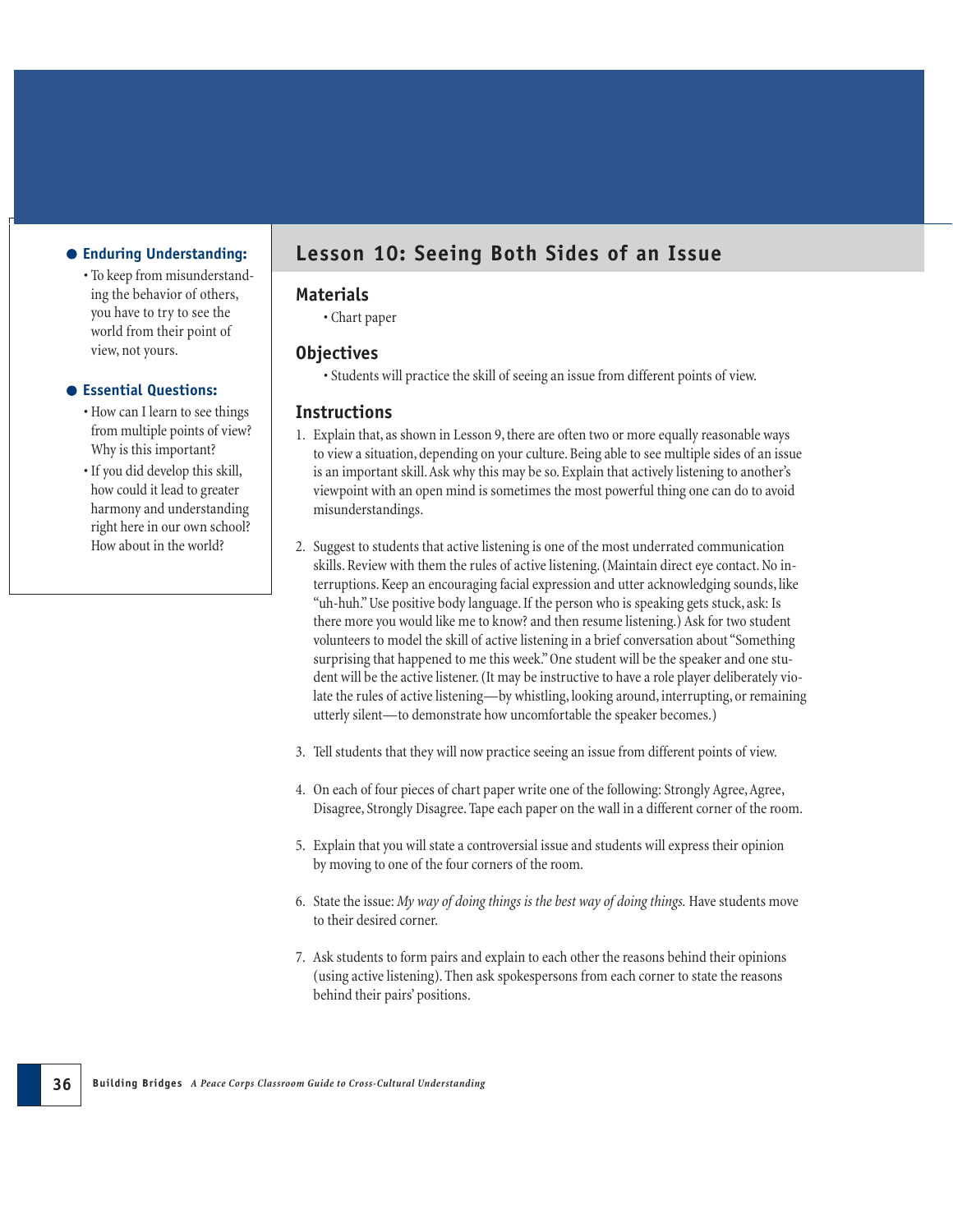- 8. Next, tell students that they will have a chance to see the issue from another point of view. Ask the "Strongly Agree" group to move to the "Disagree" group's corner and the "Disagree" group to move to the "Strongly Agree" corner. Then ask the "Strongly Disagree" group to move to the "Agree" group's corner, as the "Agree" group moves to the "Strongly Disagree" group's corner.
- 9. After students have moved to their newly designated corners, ask them to put their first opinion aside for a moment, to keep an open mind, and to try to think of all the reasons they might take the opposite position on the same statement: *My way of doing things is the best way of doing things.*
- 10.After students have discussed the reasons for their new position with a partner (again, using active listening), ask spokespersons from each corner to state the reasons behind their pairs' new positions.
- 11.Ask the students how it felt to let go of their original positions and see the issue from another viewpoint.
- 12.When the discussion has ended, explain that the discomfort the students may have felt having to take a position opposite from their true feelings is somewhat like the discomfort they might feel when they are in another culture that sees some things differently from the way they do.
- 13. Conclude by reminding students of the enduring understanding: *To keep from misunderstanding the behavior of others, you have to try to see the world from their point of view, not yours.*
- 14.Ask students how putting this idea into practice might make our world a better place—or the school a better place. In asking students, provide them with real-life examples from world events, past or current. Have them respond to this question first in a class discussion and then, perhaps, in writing.

#### **Taking Action**

Have students search on the Web or in the library for political cartoons from newspapers and magazines, including cartoons from other countries. Have them prepare a presentation, skit, or multimedia project for the class on how American views seem to differ from each other as well as from views from other countries.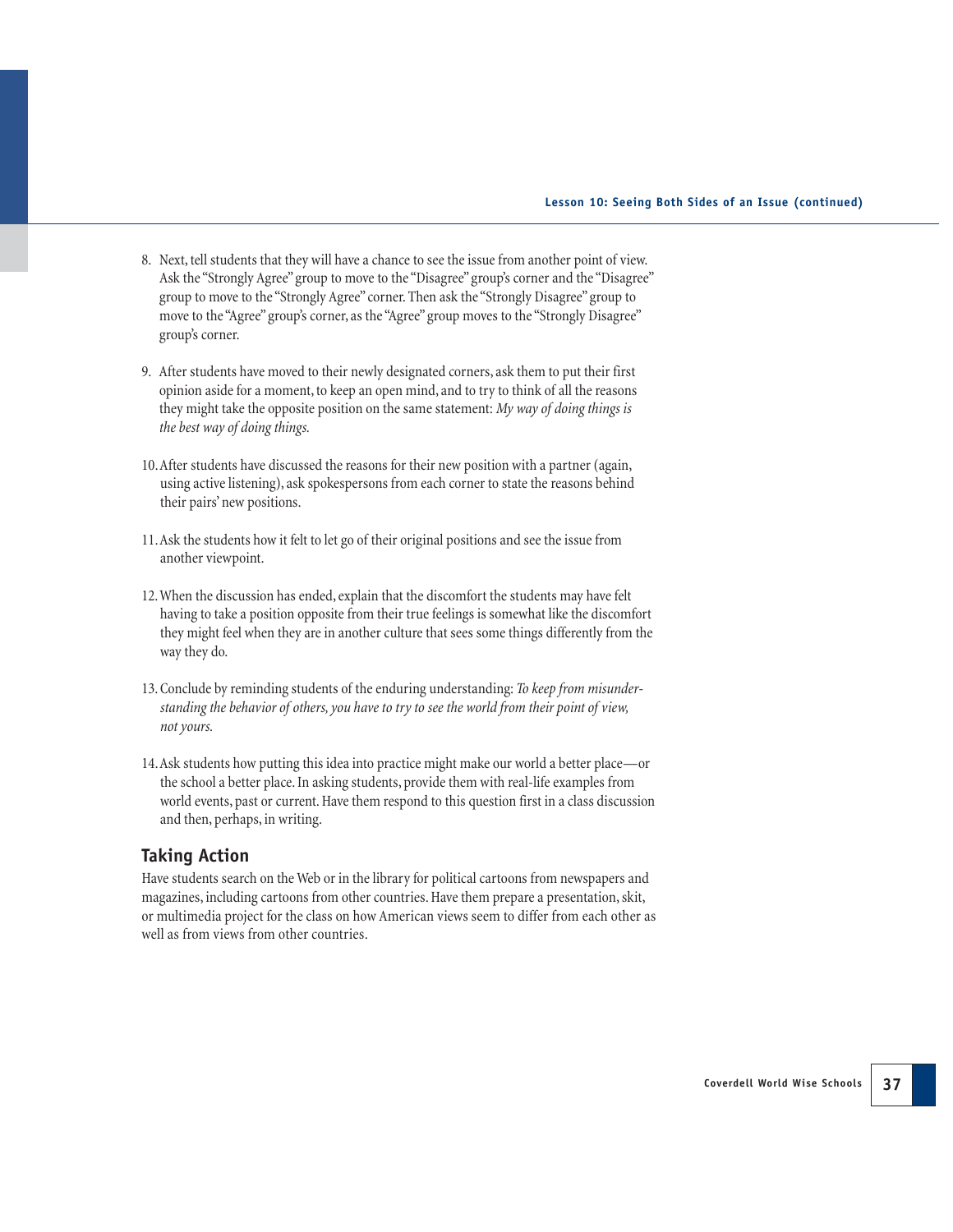#### **Enduring Understandings:**

- There are aspects of culture that are fundamental but subtle, and important to grasp if one is to function effectively within a new cultural context.
- Crossing cultures isn't easy. It's a complex process in which understanding the context is everything.

#### **Essential Question:**

• What is meant by cultural context, and why is it important to understand?

# **Lesson 11 : A Fundamental of Culture—Cultural Context**

#### **Objective**

• Students will be able to explain cultural context.

#### **Instructions**

- 1. Post on the board the enduring understandings of this lesson.
- 2. Discuss with the class the meaning of "context." Generally speaking, context means the circumstances in which a particular event or action occurs. In reference to culture, context refers to the often unwritten rules or norms that have evolved and become a part of a group's expected behavior in various situations. Provide some examples:
	- In an American movie theater, people are expected to line up quietly to buy their tickets. It is considered rude to cut into that line.
	- On public transportation, such as buses and subways, people rarely talk to others they don't know. This is considered to be a way of respecting people's right to privacy.
	- Teens behave differently when they are at home with their families than they do when they are with friends at school.

In the examples above, the context is:

- Unwritten rules about behavior in a movie theater.
- Unwritten rules about behavior in public transportation vehicles.
- Acceptable behavior at home vs. acceptable behavior with friends.
- 3.Ask students for some examples of things they would never want their friends to do in the presence of their parents. Ask why a particular behavior would be considered unacceptable. Ask if this rule is written down anywhere, or whether one just knows it.
- 4.Ask students for examples of things they would never want their parents to do when they were in the presence of the students' friends.Ask why a particular behavior by their parents would be considered unacceptable.Ask again if this rule is written anywhere,or whether they and their friends just know it.
- 5. Explain that if you "just know" a rule, it is a cultural norm. This norm guides behavior and lets everyone know what's right and what's rude, for example, when one is in the presence of someone's parents.
- 6. Explain that just as there are cultural norms at home, in school, in the community, or in the country, there are cultural norms in other countries. Stepping out of one culture and stepping into another one is called crossing cultures. Crossing cultures is not an easy thing to do. It's a complex process in

which understanding the context is fundamental to getting along effectively within the new culture. For a full version of this lesson, which addresses cultural context compared between two different cultures, see the Peace Corps publication *Insights from the Field,* pages 113–121, also available free on the Web at www.peacecorps.gov/wws/guides/insights/culture/module5/module5.html/.

### **Taking Action**

Ask students to develop a poster, multimedia presentation, or radio spot that illustrates how misunderstanding the cultural context of a situation at school or in the community can cause problems. Have students include strategies in their final products that might help those trying to understand the cultural context of a situation.

**38 Building Bridges** *A Peace Corps Classroom Guide to Cross-Cultural Understanding*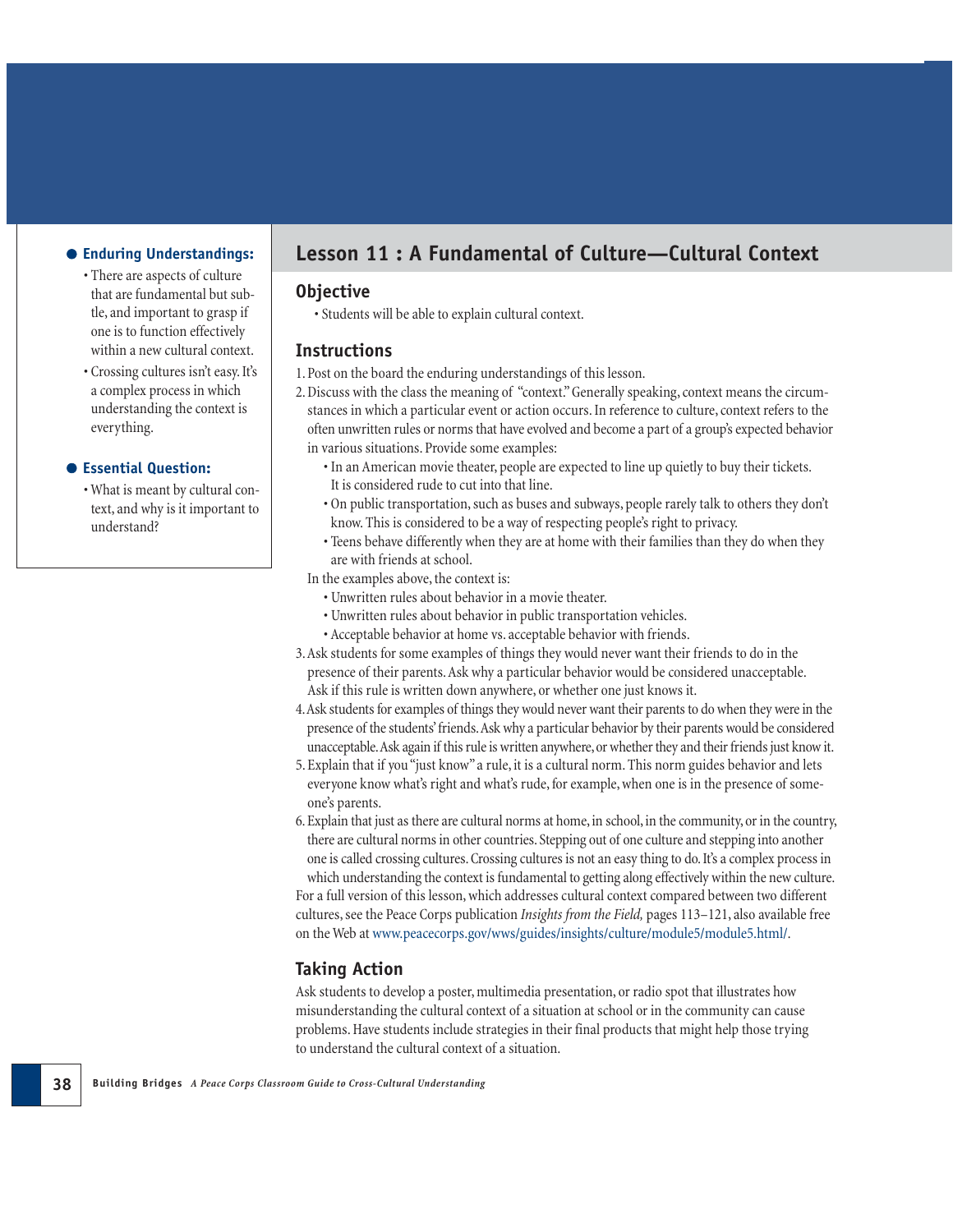### **Lesson 12: Brief Encounters**

#### **Materials**

- Cultural-norms sheets for the Pandya and Chispa cultures (half of the players will receive Pandya sheets and the other half, Chispa sheets)
- Recorded music

#### **Objectives:**

- Students will gain skills in observing and describing behaviors.
- Students will develop an understanding of how our cultural values influence the way we view other groups.

#### **Introduction**

Science fiction fans will recognize a familiar theme as they participate in this simulation. Many science fiction authors have explored how humans will behave when we meet an alien race for the first time."Brief Encounters" brings the question closer to home and asks students to explore the interaction of two cultures—one outgoing and casual, the other more reserved and formal—with different social norms.

#### **Instructions**

- 1. Remove all furniture from the center of the classroom. Students will need space to move around. Explain to the class that they will adopt the cultures of two unfamiliar groups, interact with each other, and then examine their reactions.
- 2. Divide the participants into three groups. Two groups should be about the same size and should have roughly equal numbers of males and females, if possible. A smaller group of two or three students will act as observers.
- 3. Ask the observers to watch closely as two different cultural groups—the Pandyas and the Chispas—interact. They may move among the participants, but they may not touch or speak to them. Their observations will help the class view the lesson with a wider perspective during debriefing.
- 4. Send the Pandya and Chispa groups to opposite corners of the room. After cutting the sheets in half, distribute copies of the Pandya cultural-norms sheet (on page 42) to one group and the Chispa cultural-norms sheet to the other group. Ask the members of each culture to read these sheets and to discuss their norms among themselves.
- 5. Visit the Pandyas and clarify their values. Stress the importance of staying in character. Emphasize that the male students should be chaperoned at all times. Remind them of the Pandyas' reluctance to initiate contacts with people of other cultures.
- 6. Visit the Chispas and clarify their values. Emphasize the importance of making several brief contacts rather than a few lengthy ones. Define a contact as eliciting a verbal or a nonverbal response from a member of the other culture. Remind them of their friendly, outgoing nature and their eagerness to meet people from other cultures.
- 7. The simulation: Announce that the two student groups from imaginary countries have been invited to a party sponsored by an international student-exchange organization. The

#### **Enduring Understandings:**

- Everyone has a culture. It shapes how we see the world, ourselves,and others.
- Behavior is affected in large part by cultural beliefs and values.
- Culture is like an iceberg. Some aspects are visible; others are beneath the surface. Invisible aspects influence and cause the visible ones.

#### **Essential Questions:**

- How does my culture shape the way I see the world, myself, and others?
- How do my cultural values and beliefs influence the way I personally behave?
- Why is it important to be aware of the invisible aspects of culture?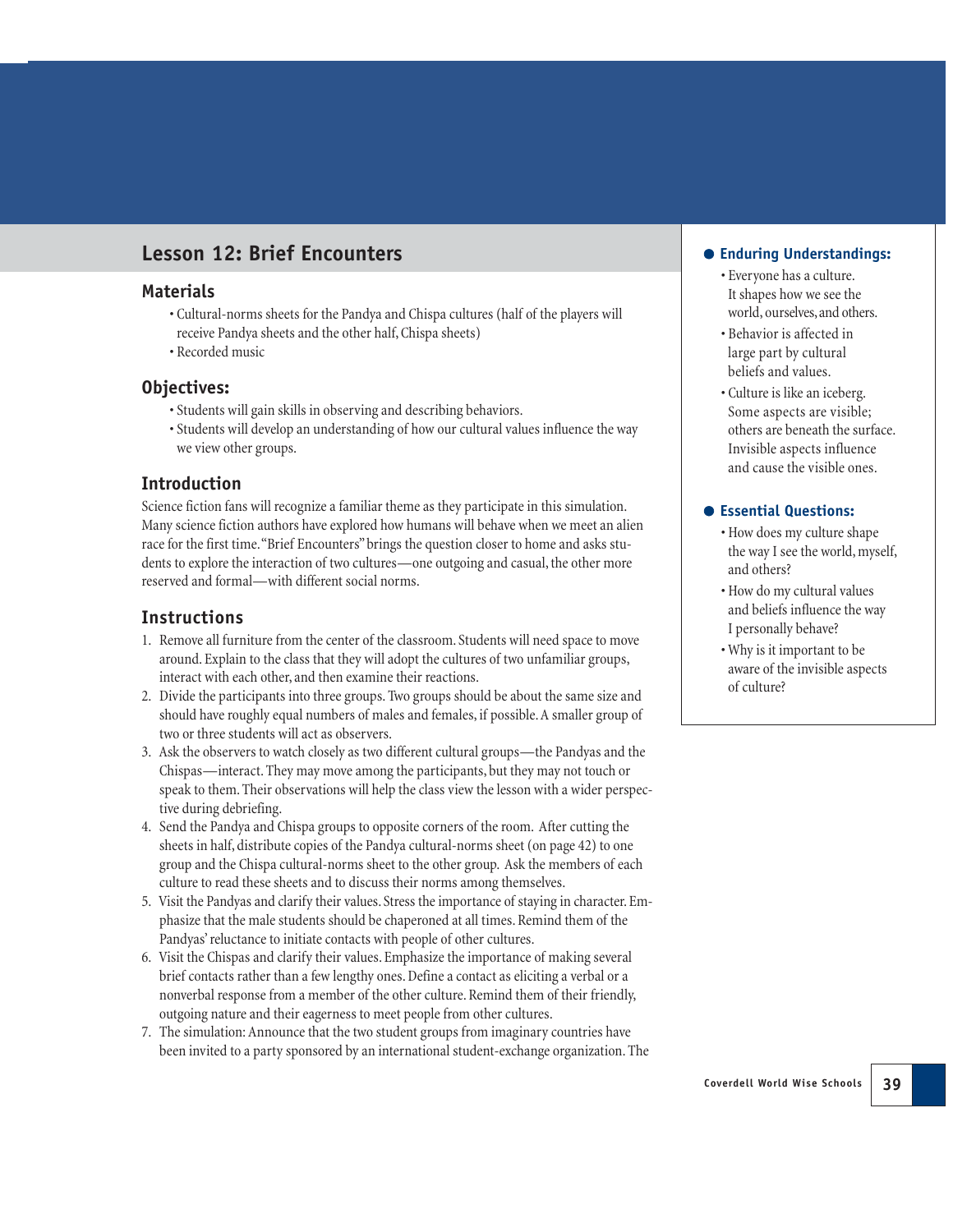party organizers hope the two groups will get acquainted and learn about each other. When students return to their home schools, they will present culture reports to their classmates. The students are welcome to mingle, dance, and talk.

- 8. Start the music and let the two cultures interact. The teacher and student observers should walk among the groups, looking for behaviors that can be described and discussed during debriefing.
- 9. After 10 to 12 minutes, call time and end the party. Ask the students to meet once more in opposite corners of the room and to make notes for their culture reports.
- 10. Give each group about 10 minutes to create a brief report. The Chispas' report will describe Pandya behavior and the values that their classmates could expect to encounter if they visited the Pandya nation. The Pandyas will create a similar description of the Chispas' culture.
- 11.Ask a representative from the Chispas to present the group's report to the class. Then, after providing the Chispas with a copy of the Pandya cultural norms, ask a representative from the Pandyas to read that group's norms sheet. Ask the Chispas to note how their report compared with the Pandyas' cultural-norms sheet.
- 12. Repeat with a Pandya representative sharing the group's report on the Chispas (and provide the Pandyas with the Chispas' norm sheet).

#### **Debriefing**

Use questions such as the following to guide discussion of how our own cultural biases influence the way we view other groups. Be sure to ask the small group of observers for their views on the participants' attempts to communicate across cultures and to maintain cultural norms.

- 1. How did you feel about the behavior of the members of your own group? Of the other group? Did your group's culture report use positive, negative, or neutral terms to describe the other group?
- 2. How well did your group members observe the norms of their assigned culture? During the party, what did you do if a member of your culture did not observe a particular norm?
- 3. What are the real-world advantages of following cultural norms?
- 4. Ask students to discuss whether they agree or disagree with each of the following statements:
	- People have difficulty describing the behaviors of other groups in nonjudgmental terms.
	- People acquire cultural norms fairly quickly.
	- Most of the group's norms are maintained through peer pressure.
	- Americans tend to feel uncomfortable without eye contact, even though in many parts of the world, eye contact is considered to be rude and impolite.
	- A particular behavior can be perceived differently depending on your group's norms. For example, what appears friendly to Chispas seems pushy to Pandyas.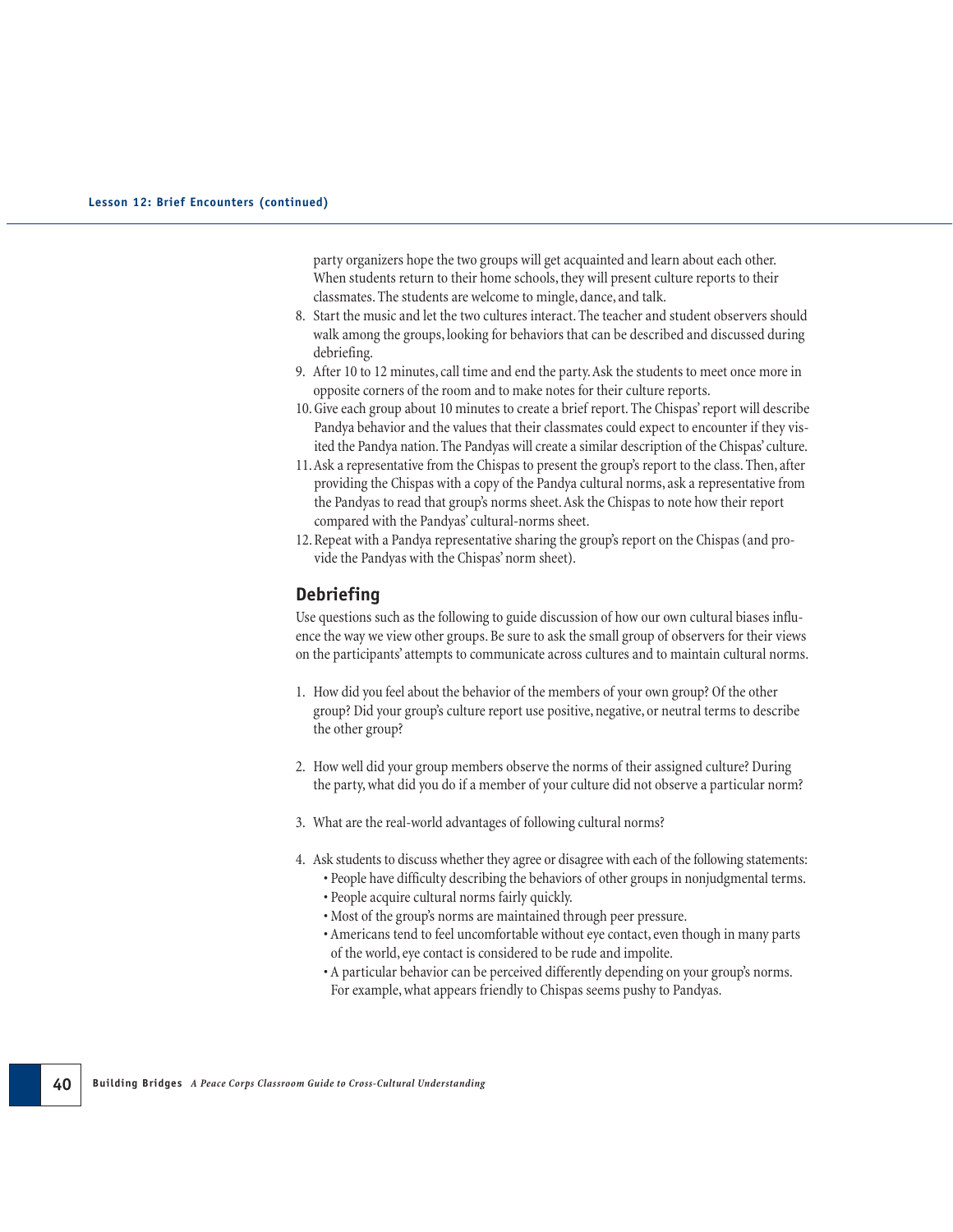- 5. What are some real-world situations that were illustrated during the game?
- 6. Pandya women were instructed to speak for the Pandya men. In what real-world situations does one group speak for another?
- 7. How would the game be different for players if the Pandya men dominated the women?
- 8. What lessons from this activity would you want to keep in mind if you were going to spend time in an unfamiliar culture?
- 9. Ask students to list as many examples of cross-cultural experiences as they can. Remind them that not all cross-cultural experiences take place in other countries or between people who speak different languages or come from different ethnic backgrounds. Attending worship services, for example, with a friend who holds different religious beliefs is a cross-cultural experience. It's possible that going to a new school could be a crosscultural experience. Brainstorm ideas about what students can do to encourage clear communication in such situations.

#### **Taking Action**

If you have a multicultural class or have international exchange students in your school, help your class develop a project to foster better understanding and communication among the students. Ask students to develop a feature article or regular column for the student newspaper that introduces students from other cultures.

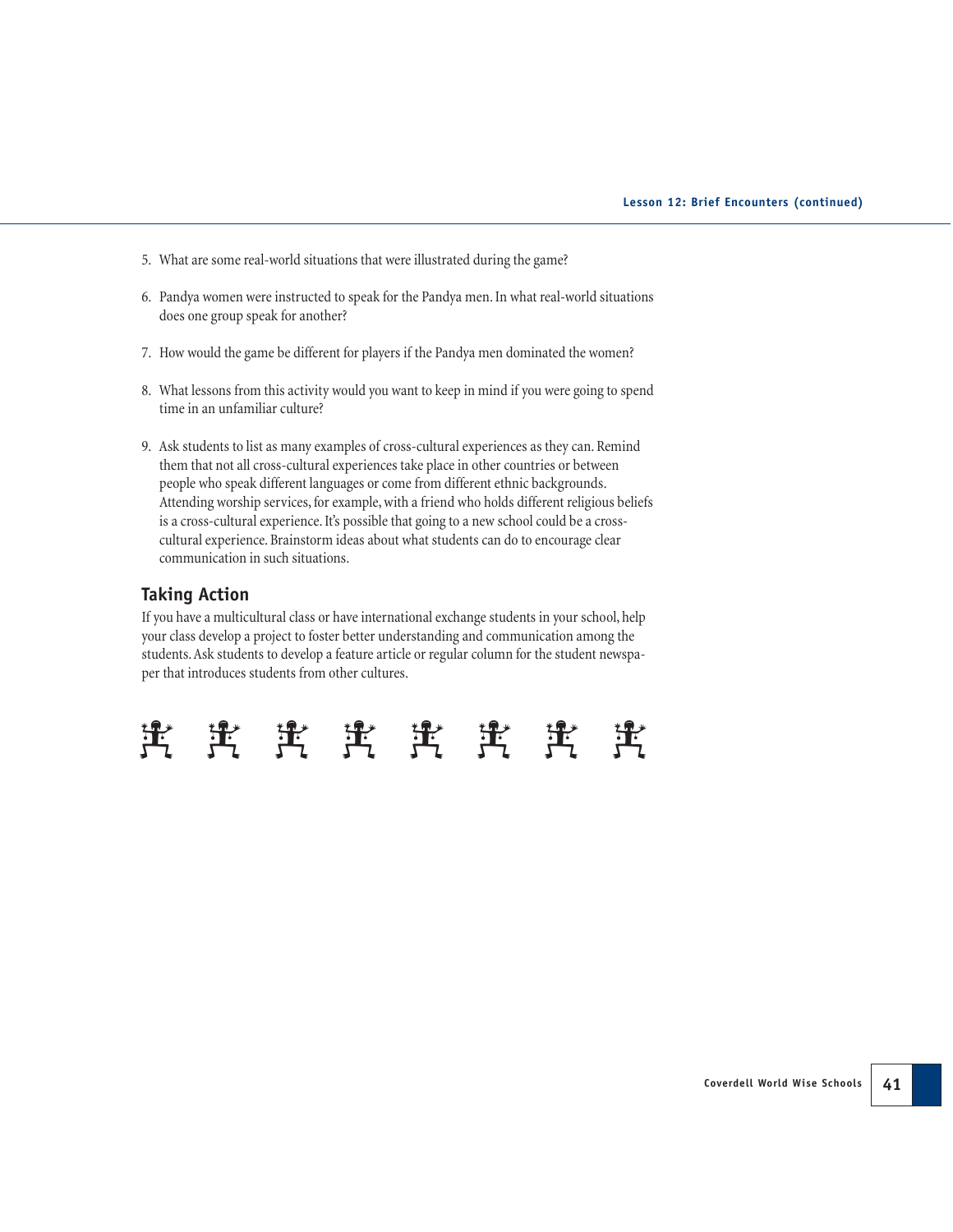# **You are a Pandya.**

### *Pandya Cultural Norms*

- Pandyas prefer to interact with members of their own culture.
- Pandyas do not initiate conversation. They speak only when spoken to.
- Pandyas have very formal speech patterns. For example, they always use "sir" and "ma'am."
- Among Pandyas, women have more status than men. Men are chaperoned by Pandya women.
- Pandya men avoid eye contact with women from other cultures.
- Pandya men do not talk directly to women from other cultures. They respond through their chaperones.
- Pandya men can talk to men from other cultures. They can maintain eye contact with men from other cultures.

# **You are a Chispa.**

### *Chispa Cultural Norms*

- Chispas are informal and friendly.
- Among Chispas, there are no gender roles. Men and women behave the same way.
- Chispas are outgoing. They love to make contact with people from other cultures.
- Chispa contacts are brief and casual.
- Chispas are democratic and call everyone by his or her first name.
- Chispas value cross-gender contacts more than same-gender contacts.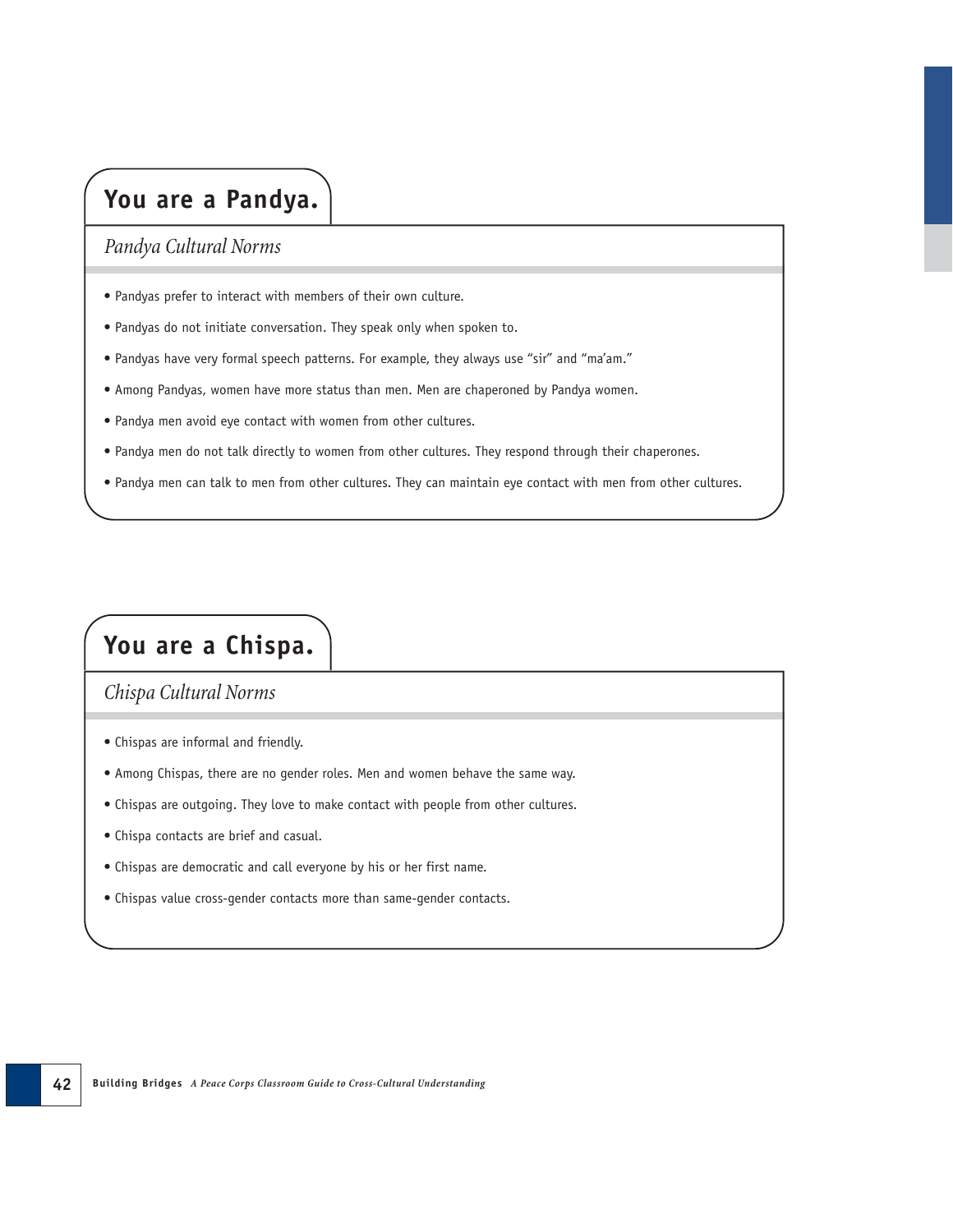# **Lesson 13: Window Into Another Culture**

#### **Materials**

• Copies of the essay "A Single Lucid Moment" for all students, if they are to read it as homework

#### **Objective**

• Students will grasp the vastness of the gulf that can lie between two cultures—both in values and in communicating those values.

### **Instructions**

- 1. Discuss with students the meaning of "lucid" as "extremely clear."Ask students to think about the meaning of the story's title as they read.
- 2. Read the essay "A Single Lucid Moment" to the class, or have the students read it for homework. Then discuss the essay with them, addressing the following questions:
	- What is it about American culture that allows homelessness to occur? (Students might consider laws that prohibit incarceration for mental illness alone; the existence of agencies that provide food or shelter enabling people to survive on the streets; the largess of sufficient numbers of passersby to allow homeless people to eke out a living; the drug addiction or mental illness of many homeless people that prevents them from functioning productively in society.)
	- What is it about Maimafu culture that does not allow homelessness to occur?
	- At what point in the essay did the author have his "single lucid moment"?
	- What was it that suddenly became clear in that moment? How do you know? Does the author say explicitly? Have students review the text, if necessary, to answer.
	- Why does the author believe that the idea for the homeless men will not work, while the Maimafu believe it can?
	- If the Maimafu had succeeded in bringing the homeless men from Chicago to Papua New Guinea, would their idea for the welfare of the homeless men have worked? Why or why not?

*Note:* For additional lesson plans to use with this story, see Reading and Responding to "A Single Lucid Moment," in *Voices from the Field* (pages 162–172) at www.peacecorps.gov/wws/guides /voices/.

For additional stories by returned Peace Corps Volunteers, visit the Web at www.peacecorps.gov/wws/stories/ and www.peacecorpswriters.org/.

### **Taking Action**

Students can take advantage of a number of programs that have been set up to help them communicate with and learn from other students and teachers overseas. For information on these programs, see the Appendix, page 47, number 10.

#### **Enduring Understandings:**

- A "single lucid moment" can challenge and change our worldview.
- In some cultures, people believe that the group is responsible for the well-being of each individual. In other cultures, people believe individuals are primarily responsible for themselves.

#### **Essential Questions:**

- In what ways can a "single lucid moment" challenge and change our worldview?
- When is taking care of the individual more important than taking care of the group? When is taking care of the group more important than taking care of the individual?

*Note: The Peace Corps Coverdell World Wise Schools program has published* Voices from the Field: Reading and Writing About the World,Ourselves, and Others, *a volume of writings by returned Peace Corps Volunteers about their experiences overseas. Lesson plans accompany each selection. This essay is excerpted from that volume, which is available for free downloading from the Web at www.peacecorps.gov/wws/guides /voices/.*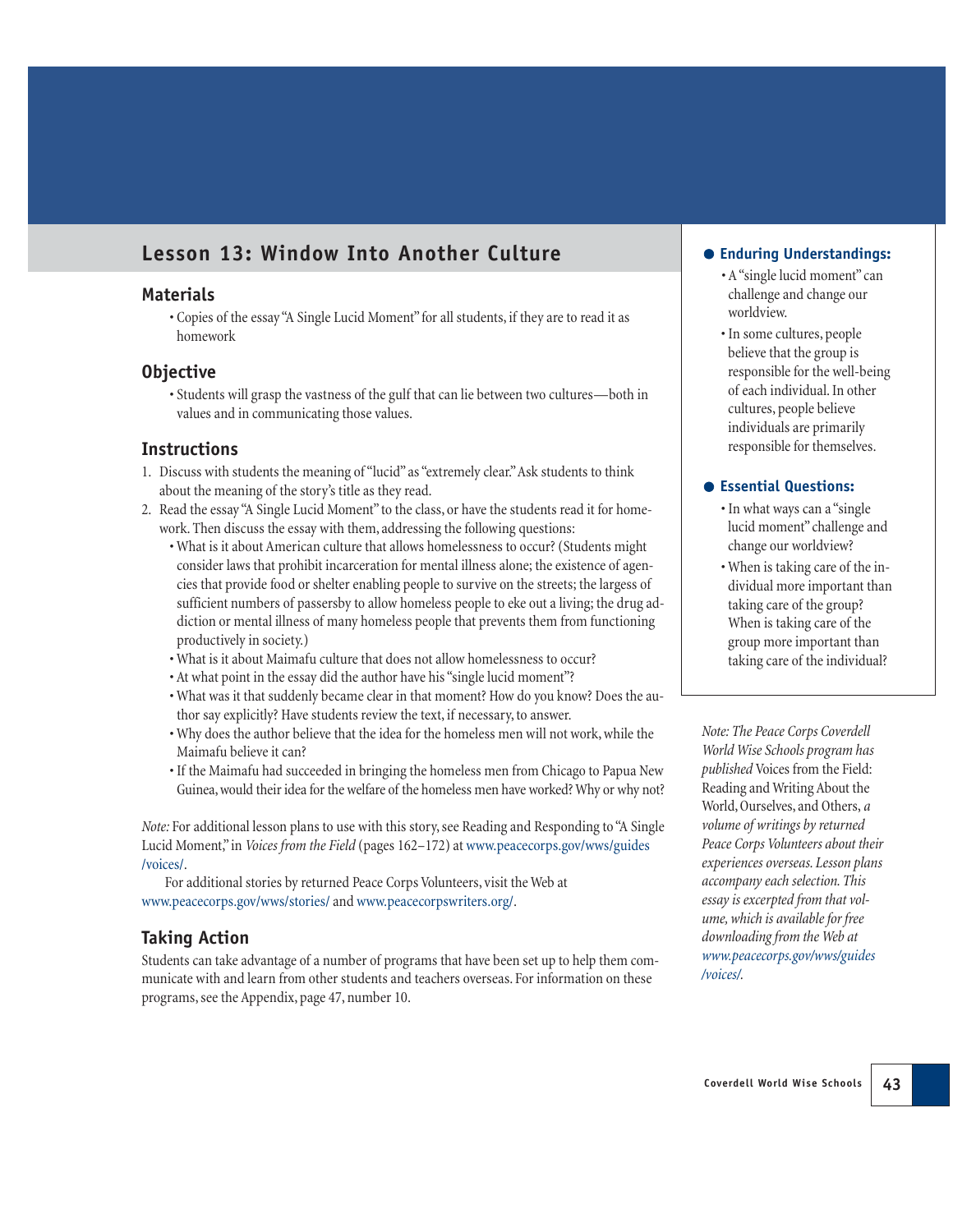#### **By Robert W. Soderstrom**

Returned Peace Corps Volunteer, Papua New Guinea

# **Reading:** *A Single Lucid Moment*

As the plane buzzed back over the mountains, it was now just us and the villagers of Maimafu. My wife, Kerry, and I were assigned to this village of 800 people in the Eastern Highlands Province of Papua New Guinea. It looked as if we were in for a true Indiana Jones adventure!

The mountains were dramatic and thick with rain forest. No roads had ever scarred them.We had loaded a four-seater plane with cargo (we would fly out every three months to resupply) and flew for 30 bumpy minutes southwest to the mountain ridges. From the plane, the village looked very much like a shoebox panorama from a grade-school science project.

My wife and I were the first Peace Corps Volunteers ever in Maimafu. We had been greeted by a large group of beautiful people, all wearing gorgeous, curious smiles. Giggling, naked children hid behind trees during the trek down the mountain to our new home, and a lively entourage followed using their heads to carry our boxed supplies through the muddy trails. It was quickly becoming clear that we had just been adopted by a very large and unique family.

The basic culture of subsistence living had not been replaced; there were no cars, electricity, or telephones—just grass huts, large gardens, and a whole lot of rain forest. The women spent the day in the gardens planting, weeding, and harvesting. The men grew coffee, from which they generated their sole income of about \$200 a year. The village had lived in harmony with its natural surroundings for millenniums.

The villagers had built us a beautiful bamboo-thatched hut on short stilts. Planted behind the house was a three-acre garden, carefully tended and ready to harvest. Its bounty included corn, greens, tomatoes, beans, peanuts, onions, potatoes, and pineapples. To top it all off, the path to our new home was sprinkled with flower petals the day we arrived.

It quickly became clear that Maimafu was a preserved example of communal living. Men rallied to the building of a new home, the elderly worked and lived with their families, and mothers breast-fed their neighbors' children. In fact, the one parentless, Down's syndrome man in our village was fed, housed, and clothed by everyone; he would spend a few days with one family before happily wandering in to work or play with the next.

It was when we had settled in that it happened. We were sitting in a circle on the ground with a large group of villagers to *"tok stori,"* Papua New Guinea's favorite pastime of "telling stories." I had passed around photos I had snapped back home in Chicago. A villager was staring intently at one of the photos. He had spotted two homeless men on a Michigan Avenue sidewalk with crude signs propped between their legs.

*"Tupela man wokem wanem?"* he asked. (What are these two men doing?)

I attempted to explain the concept of homelessness to the group, and the desire of these two men to get some food. Crowding around the photograph for a good stare, the villagers could not comprehend how the men became homeless, or why the passersby in the photo were so indifferent. They bombarded me with questions and I did my best to make sense of the two ragged beggars in the midst of such glittering skyscrapers. I read from their questions and solemn mood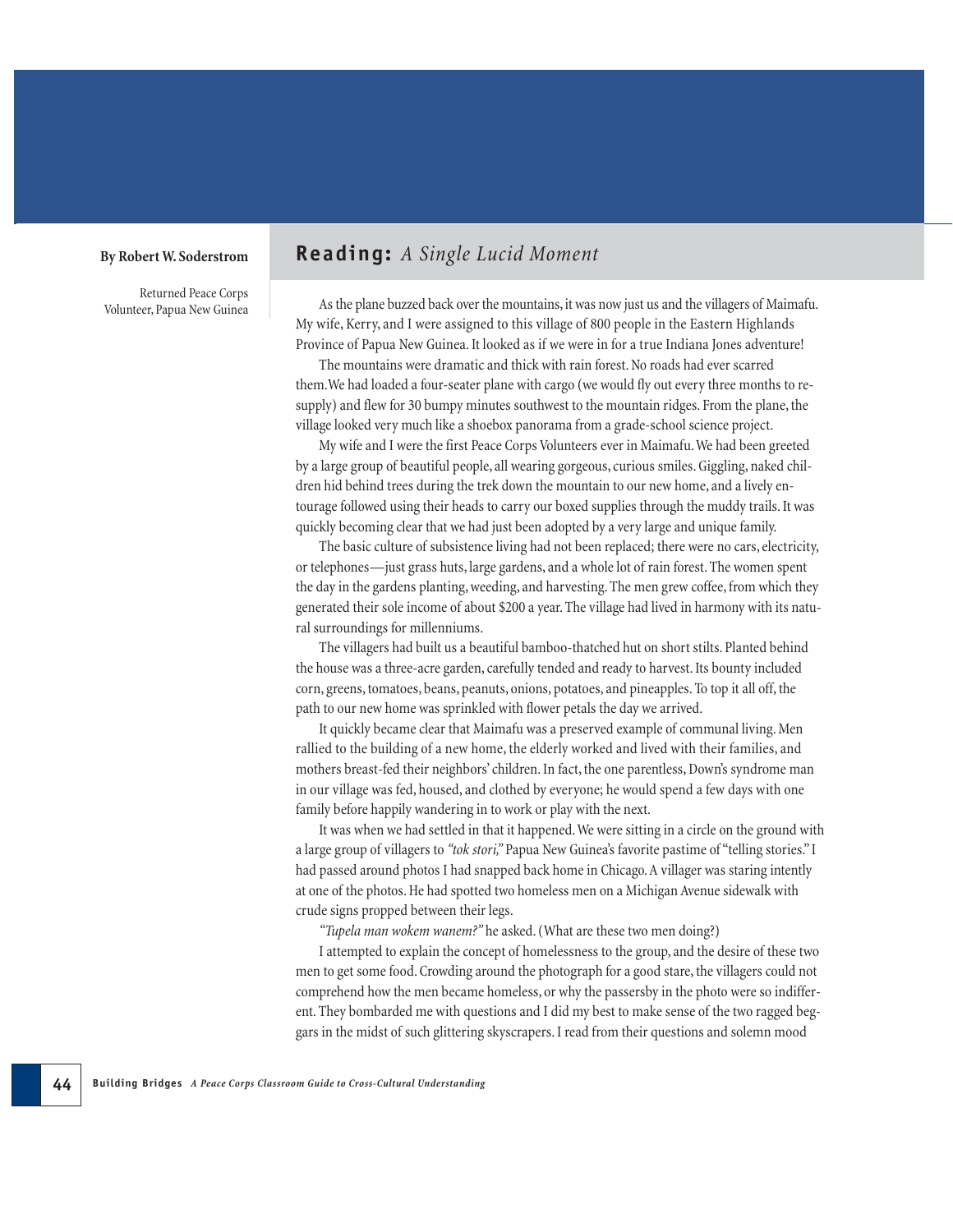that they had made an important observation—these two men must lack not only food and shelter but also a general sense of affection and purpose in their community.

Early the next morning, we were startled to hear a sharp rap at the door. Opening it, I was greeted by Moia, Kabarae, Kavalo, and Lemek. Kerry and I went out into the bright, beautiful day and sat with them in a circle. Each man gave us a pineapple. Moia spoke: "After you left last night, all of us men on the village council had a very big meeting. For a long, long time we discussed the two men in your picture. We have reached a conclusion and have a proposal for you."

"What could this possibly be?" we wondered.

"Please contact those two men as well as your government. Ask the government if they will fly those two men to Maimafu, just like they did for you. We have marked two spots of land where we will build houses for those two men, just like we built for you. Our men will build the houses and the women will plant the gardens to feed them."

They were offering to do what? I was stunned and overwhelmed. Their offer was bold and genuine. It was innocent and naive. It was beautiful. And, like the twist of a kaleidoscope, my worldview had completely changed.

What does one say to such an offer? We stammered for a response and stumbled over explanations of difficult logistics, scarce money, and government bureaucracies. But the councilmen would not accept no for an answer. In their simple lives, it was impossible to comprehend that humanity was host to such an injustice. They wanted action.

The villagers were serious. They were offering everything they had. We reluctantly matched their enthusiasm with a few letters to America and long conversations with the village council. We toured the sites where the homes were to be built. We listened to the women discuss the types of gardens they would plant, which would even include coffee trees to generate a small income. And we answered numerous questions over time from villagers amazed with this foreign thing called homelessness. The plan could not work, we told them. Their hearts sank, and I could see in their eyes that this dream would not die easily.

*"Sori tru, sori tru we no inap wokem dospela samting,"* they told us (We are sorry this can't happen). They clicked their tongues and shook their heads in disappointment.

Initially inspired by the episode, I began mulling questions over and over in my mind. Fetching water in the ink-black night and looking up the hill at our small hut, light from the lantern inside splitting the bamboo-thatched walls, I would think of the spiritual wealth of Maimafu and the material wealth of America: Can a community reach a balance of material wealth and spiritual wealth? Why do these two societies exhibit so much of one and not much of the other? Do those two ends interfere with each other? How much spiritual wealth can we have? How much material wealth do we need? How has the world evolved so that some people own mansions and others lack shoes? How many people have love in their souls but diseased water in their drinking cups?

The villagers worked with us on newer projects. And, I discovered, like many Peace Corps Volunteers before me, that the world's purest form of brotherhood can often be found in the smallest of villages.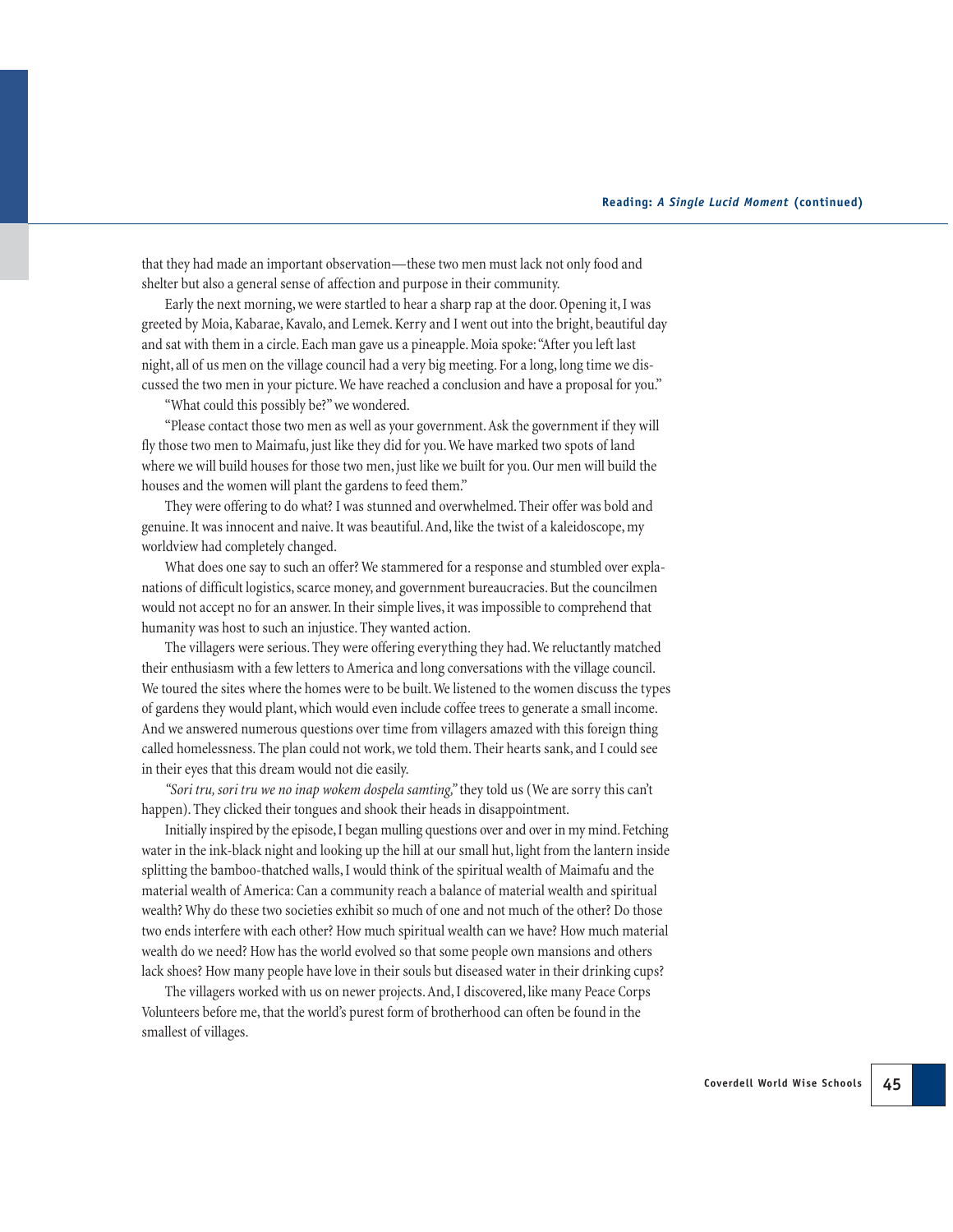### *Quotes for Thought*

*Preserving civilization is the work not of some miracleworking, superhuman personality but of each one of us.*

—Bill Moyers, Former Deputy Director, Peace Corps

*Through service, we have only our communities to build and ourselves to discover.*

—Returned Peace Corps Volunteer, Fiji Islands

# **Appendix:**

# **Taking Action—Additional Ways to Become Involved**

To help students become more involved in the norms and sensitivities of other cultures, you may wish to guide them to real-life experiences that employ what they have learned in this booklet's lessons. These experiences may occur in the classroom, in the school at large, at home, in the local community, or in communities worldwide.

Following are some activities, projects, and opportunities for taking action, in addition to those provided at the ends of some of the lessons under the heading "Taking Action":

- 1. Modify the lessons in this booklet and have students lead younger children through the activities.
- 2. Have students create a serious or funny book about real-life examples of cultural misunderstandings that occurred because of differences in language or behavior. Display these books in your school or local library for all students to read.
- 3. Invite students to participate in the Peace Corps Partnership Program. Many U.S. classes have joined the Peace Corps Partnership Program by providing assistance to Peace Corps Volunteer projects that aid students and communities worldwide. For information on how to participate, visit the Coverdell World Wise Schools website at www.peacecorps.gov/wws/partnerships/.
- 4. Encourage students interested in performing community service in their school, community, and beyond to visit the website of the Corporation for National and Community Service at www.cns.gov. Students can choose from a database of service activities in their local community, participate in a Learn and Serve project in their school or community, or sign up to serve as an AmeriCorps member after graduating from high school.
- 5. Organize a school program in which your students can help second-language speakers enroll their children in school or in other important community activities. Part of this project could include the preparation of fliers for the community announcing the services of your students.
- 6. Participate in a local construction project through Habitat for Humanity or other community-assistance organizations. Invite students to document the building process including short interviews with the volunteer participants—using videotape. Present the completed videotape to the local chapter of the service group being assisted.